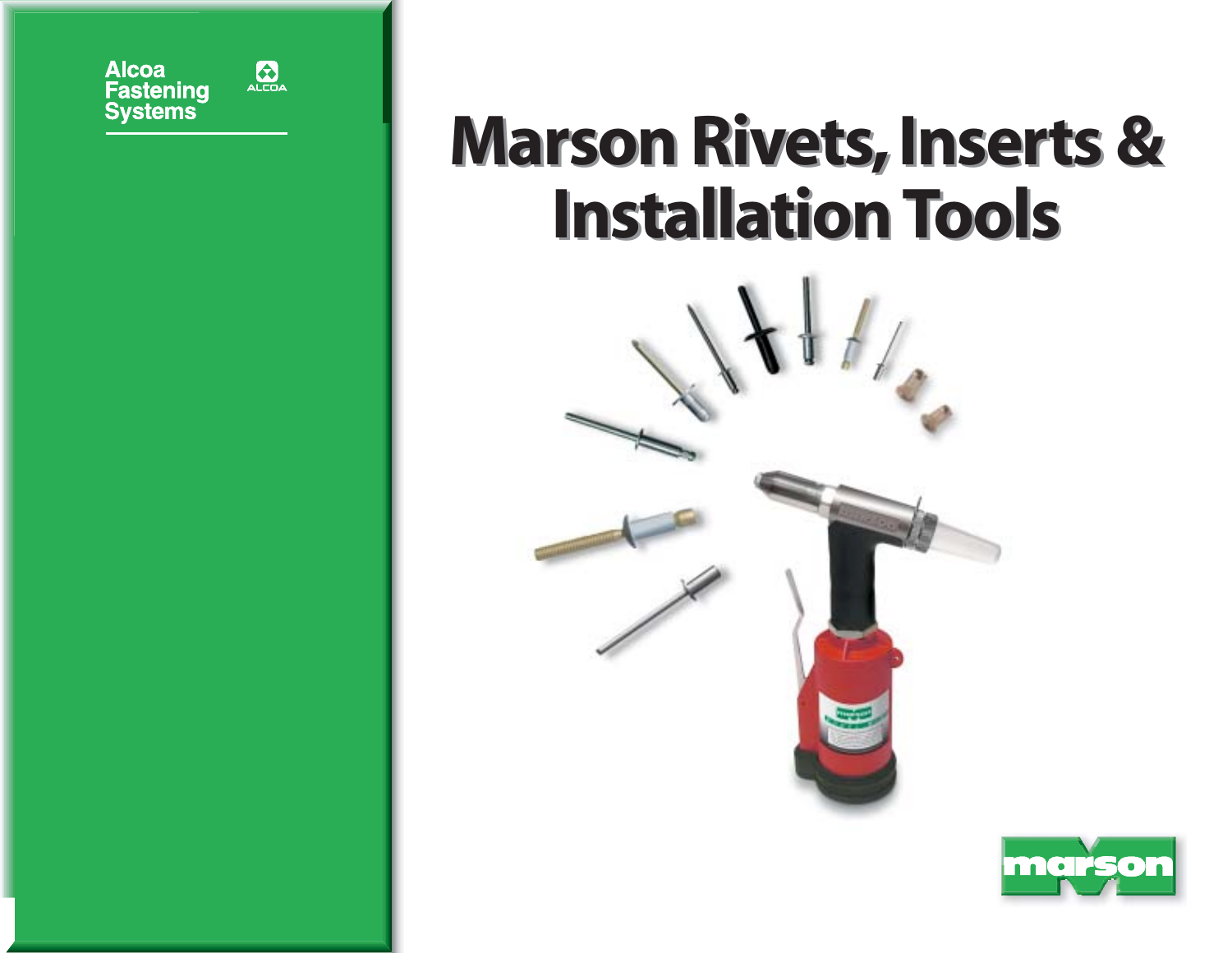### **Table of Contents**

### **We will achieve business excellence by:**

- *Encouraging and expecting the creative involvement of every employee.*
- *Listening to our customers and meeting their needs.*
- *Continuously improving our processes, products and services.*



*A*lcoa Fastening Systems (AFS) offers the broadest line of blind fasteners for industrial and automotive applications in the industry. The breadth of the line is supported by a nationwide network of independent stocking warehouses, maintaining inventories that can deliver product to customers within hours if necessary. In short, the company's responsiveness to its customers and the needs of industry is second to none.

In an ongoing effort to be the best, AFS offers custom services such as painting, plating, anodizing, packaging, bar-coding and labeling. Add to this a strong commitment to research, design and development and you have an unbeatable combination.

#### **Quality Policy**

Alcoa Fastening Systems is committed to satisfying our customers by delivering safe and reliable products; and achieving measurable objectives through continually improving process management.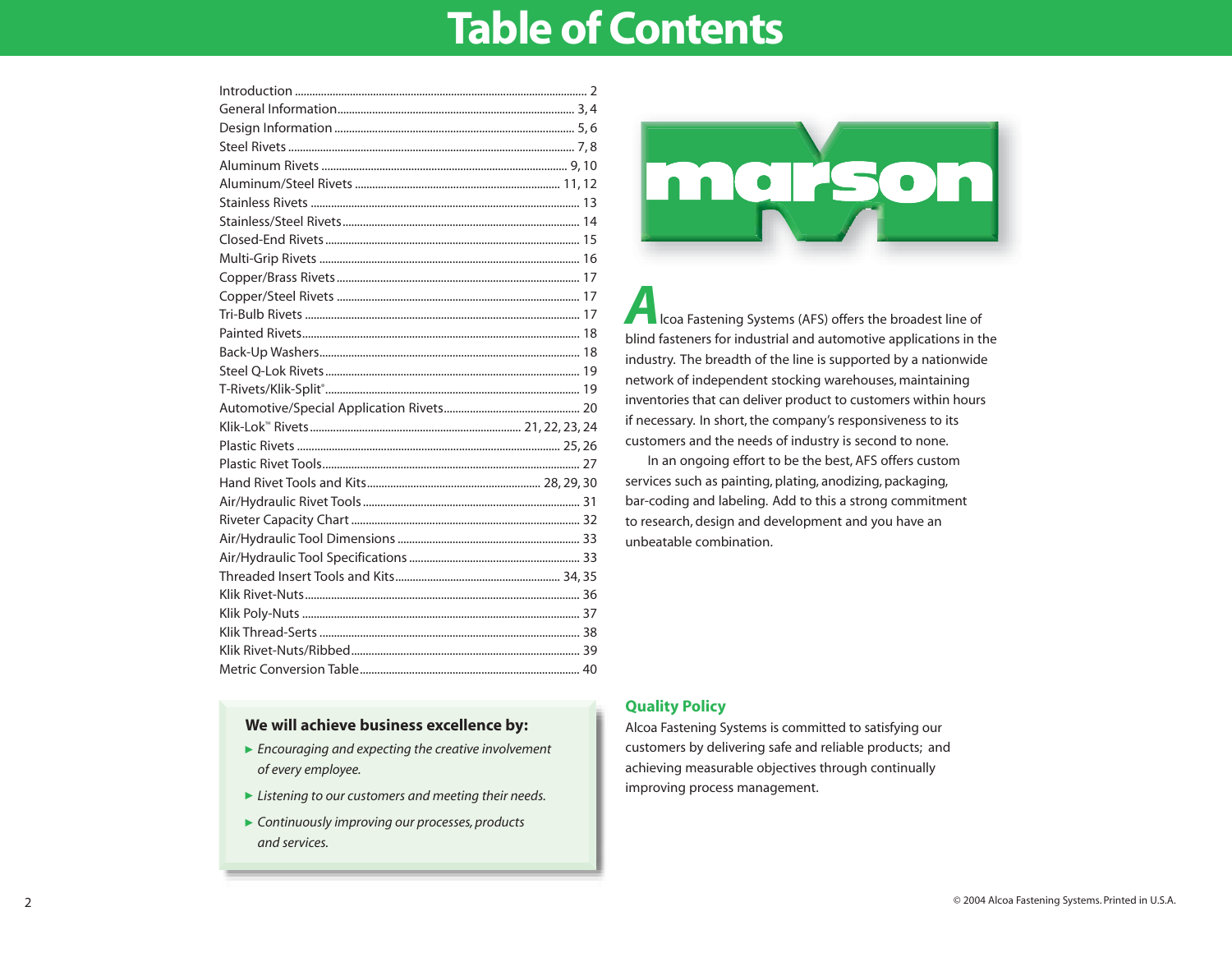## **General Information**

| <b>Rivet Styles</b>                         | <b>Features/Benefits</b>                                                                                                                                                                                                                                                             | <b>Materials Available</b>                                                                                           |
|---------------------------------------------|--------------------------------------------------------------------------------------------------------------------------------------------------------------------------------------------------------------------------------------------------------------------------------------|----------------------------------------------------------------------------------------------------------------------|
| Open End                                    | For blind fastening where there is no access to<br>opposite side of work<br>• Simple to install<br>• Wide variety of head styles and lengths available<br>from $\frac{3}{32}$ " to $\frac{1}{4}$ " diameters                                                                         | Steel/steel, Aluminum/aluminum<br>Aluminum/steel, Stainless/stainless<br>Stainless/steel, Copper/brass, Copper/steel |
| <b>Closed End</b>                           | • Moisture-resistant due to tight seal<br>· Greater shear and tensile strength<br>• Mandrel is retained 100% of time<br>$\cdot$ $\frac{1}{8}$ " to $\frac{1}{4}$ " diameters                                                                                                         | Aluminum/steel, Aluminum/aluminum,<br>Stainless/stainless                                                            |
| Multi-Grip                                  | • Extended grip range capacity<br>· Reduces inventory (fewer sizes required)<br>• Use as a standard open end rivet<br>$\cdot$ $1/s$ " to $3/16$ " diameters                                                                                                                          | Aluminum/steel, Steel/steel                                                                                          |
| Tri-Bulb                                    | • Large footprint on blind side<br>· Multi-grip capability<br>• Oversized hole tolerant<br>• Great for soft or brittle materials                                                                                                                                                     | Aluminum/aluminum                                                                                                    |
| Q-Lok                                       | • Retained mandrel increases shear and tensile strength<br>• Use in high vibration applications<br>. Mandrel breaks flush when used in mid-grip range<br>· Moisture-resistant due to tight seal<br>$\cdot$ $1/s$ " to $3/16$ " diameters                                             | Steel/steel                                                                                                          |
| Klik-Lok                                    | • Permanently retained mandrel provides increased shear<br>and tensile values<br>• Use in high vibration applications<br>• Provides weather-resistant joint<br>• Available in $\frac{3}{16}$ " and $\frac{1}{4}$ " diameters                                                         | Steel/steel, Aluminum/aluminum,<br>Stainless/stainless                                                               |
| <b>T-Rivets</b>                             | · High clamp up<br>· High shear strength<br>• Creates a wide bearing surface<br>$\cdot$ 1/4" diameter                                                                                                                                                                                | Aluminum/steel                                                                                                       |
| <b>Special Application</b><br><b>Rivets</b> | . Small flange rivet used primarily for fastening decorative Stainless/steel, Aluminum/aluminum<br>materials on boats, automobiles, trucks & other<br>motor vehicles<br>• Best suited to applications where a discreet, secure<br>installation of non-critical components is needed. |                                                                                                                      |
| Plastic                                     | · Precision-molded, all-nylon<br>· Secure lock prevents pull-out<br>· Fasten plastic to plastic, plastic to metal or plastic to fiberglass                                                                                                                                           |                                                                                                                      |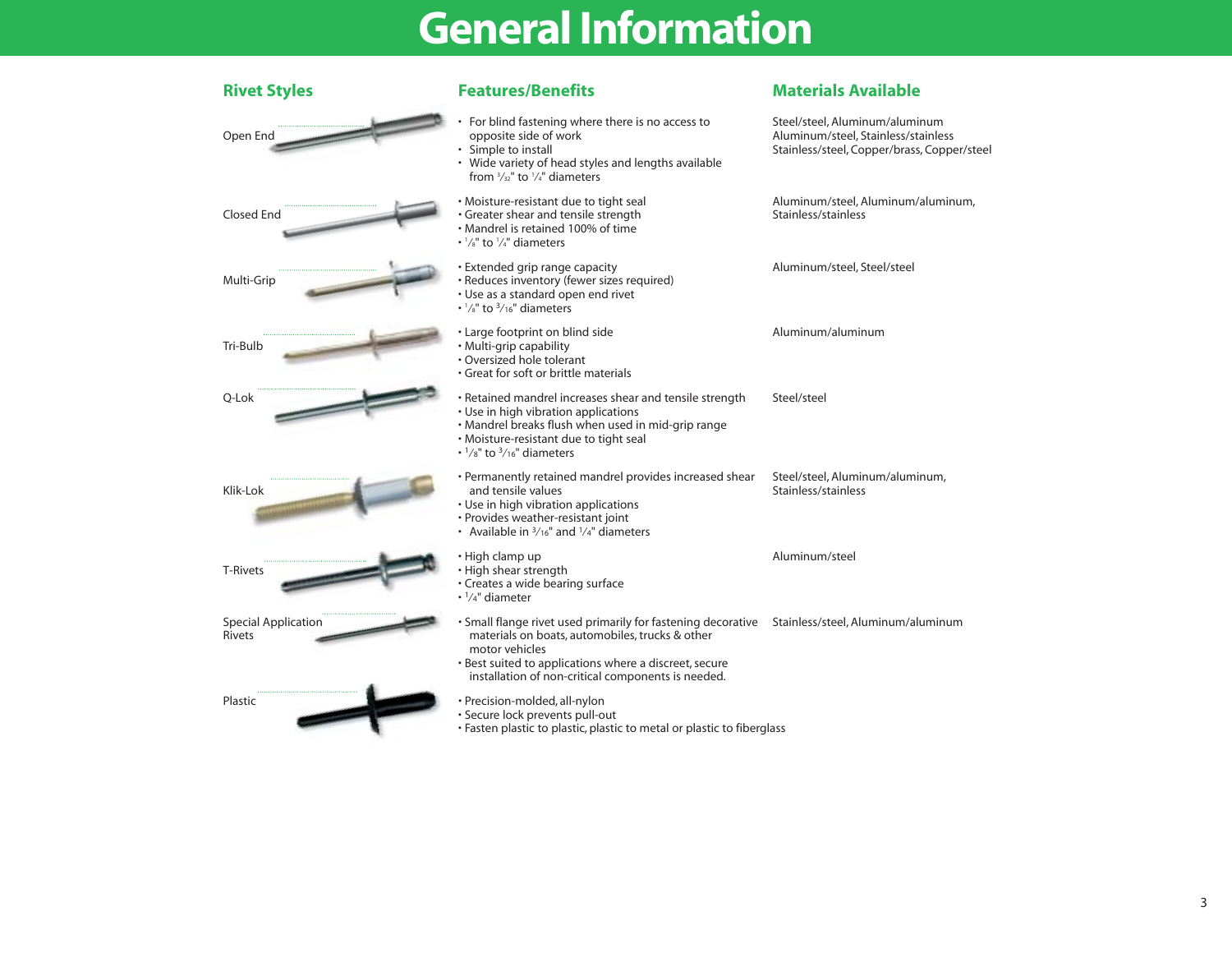### **General Information**

#### **Selecting the Correct Klik-Fast Rivet**

Alcoa Fastening Systems offers a full line of headed Marson brand rivets for general consumer and industrial applications. The materials and manufacturing processes used to head rivet bodies increase their shear and tensile values over a stamped eyelet-style rivet. These easy-to-use rivets are used to fasten together two or more pieces of material of varying thickness.

The rivet body alloy, in addition to being chosen for strength requirements, should also be selected for compatibility with the materials to be joined to avoid galvanic corrosion caused by coupling dissimilar metals. If dissimilar metals are widely separated on the galvanic chart, it is advisable to separate them with a dielectric material such as paint or other coating.

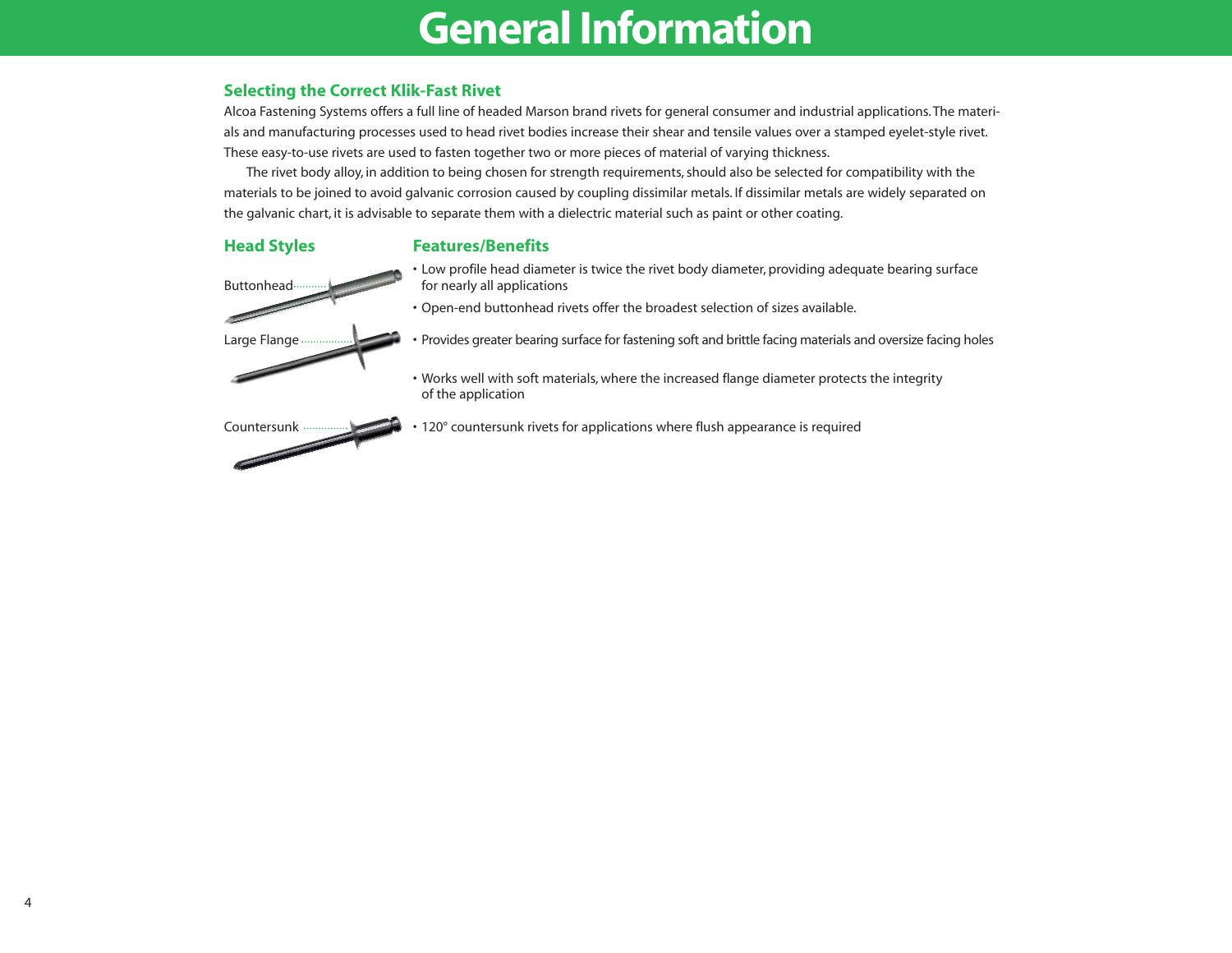## **Design Information**

#### **Rivet Code Definitions**

| A - Aluminum Mandrel, S - Stainless Steel Mandrel, B - Brass Mandrel, |
|-----------------------------------------------------------------------|
|                                                                       |

**hara Steel Mandrel, B - Brass Mandrel, B - Stainless Steel Mandrel, B - Standard** C - Copper Plated Steel Mandrel, CLD - Closed-End, MG - Multi-Grip,

QL - Q-Lok, KL - Klik-Lok. No letter indicates steel mandrel.

### **Design Information**

- **1.** The shear and tensile strength of the rivet selected and the number of rivets used in the application should equal or exceed the joint strength requirements.Typical ultimate shear and tensile strengths are listed by diameter and alloy on pages 5 through 16 of this catalog.Testing is recommended before final selection and use in product.
- **2.** The rivet body material should be compatible with the materials to be joined to resist galvanic corrosion which may result in reduction of joint strength. If dissimilar materials are widely separated on the galvanic chart, it is advisable to separate them with a dielectric material such as paint or other coating. AFS can paint colors to match, as well as anodize or plate to your specifications.
- **3.** After determination of strengths required by diameter and alloy, the total thickness of materials to be joined must be considered.The grip range for each rivet is listed on pages 5 through 16. Select the rivet grip range which includes the total thickness of materials to be joined. Please note that the rivet barrel length (Column L) is not the grip range.
- **4.** Recommended hole sizes listed for each rivet diameter on pages 5 through 16 should be followed closely. An undersize hole will not allow insertion of the rivet body; an oversize hole will reduce shear and tensile strengths, and may cause improper rivet setting, all of which promote joint failure.
- **5.** The various head styles (illustrated page 3) are offered to accommodate different assembly needs.The most popular Klik-Fast rivet is the buttonhead, whose lower-profile head is twice the diameter of the rivet body.This provides adequate bearing surface for nearly all applications.The large flange Klik-Fast rivet provides greater bearing surface for fastening soft or brittle facing materials.The countersunk Klik-Fast rivet is available for applications where a flush appearance is required. And the closed-end is ideal for electric or electronics applications.
- **6.** Besides the sizes, alloys and head styles listed, AFS manufactures a wide range of special rivets to accommodate a variety of customer needs for strength, head style and grip range.You are invited to send your applications questions or problems to Stoughton Operations for evaluation, testing and recommendations.
	- Samples are available upon request.
	- Special packaging needs are quickly and easily met.



**GRIP**





**SHEAR**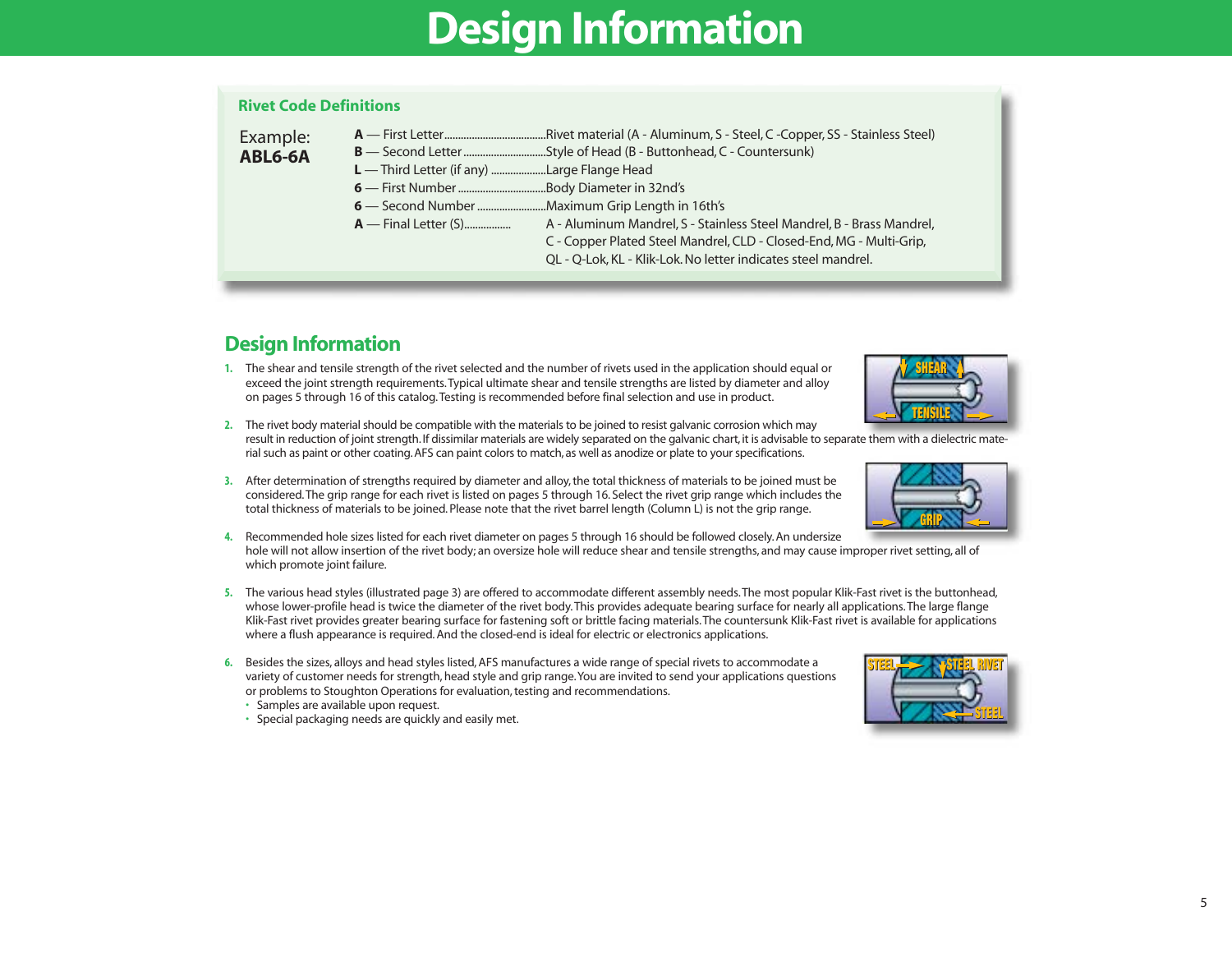## **Design Information**

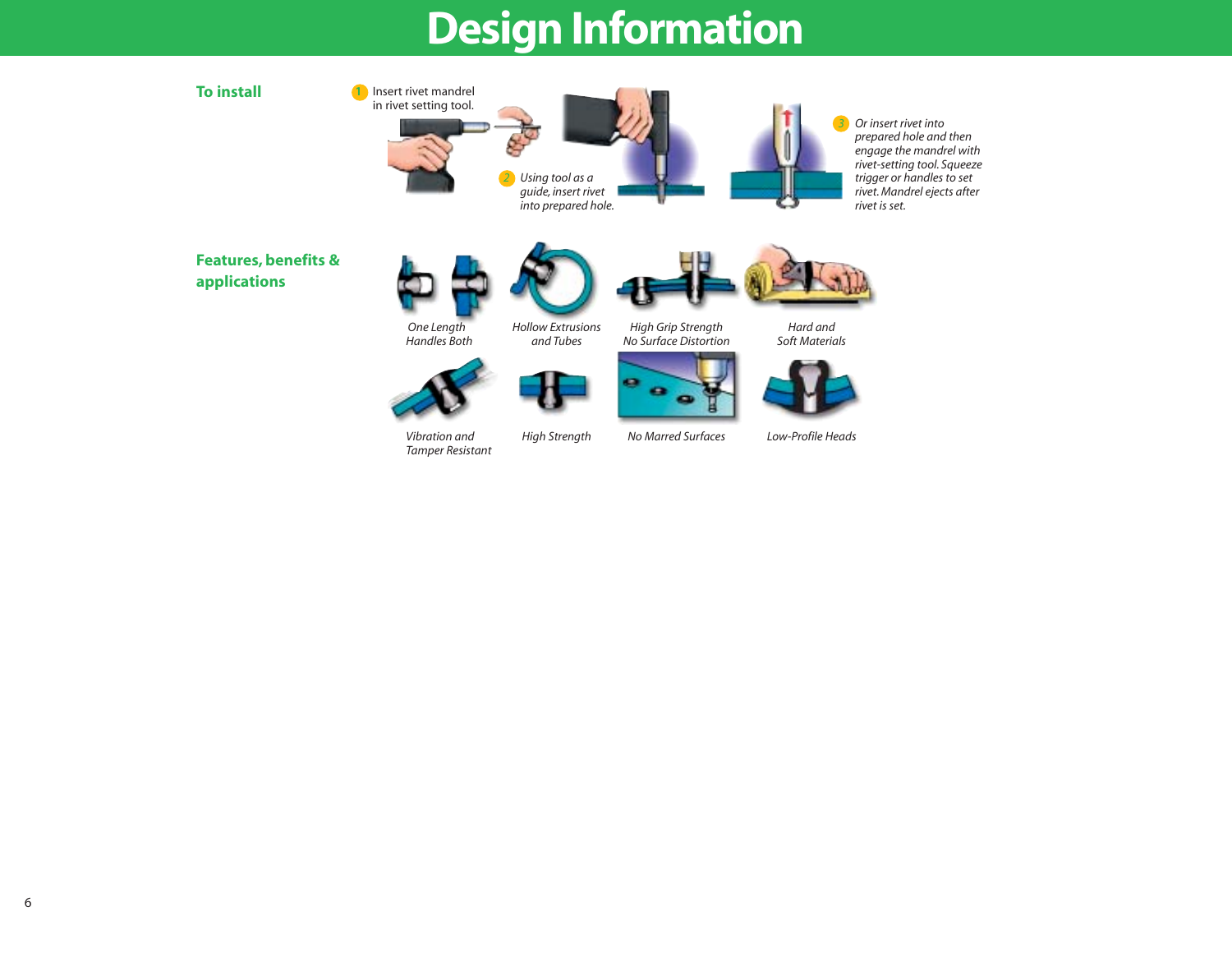## **Steel Rivets**



#### **Plated-Steel Rivet • Coated Steel Mandrel • IFI Grade 30**

| <b>Buttonhead</b> | D                              | н<br>Е                          |                               |                                        |             | <b>Grip Range</b>           | <b>Typical Ultimate</b><br><b>Strength (Lbs.)</b> |              |              |                |
|-------------------|--------------------------------|---------------------------------|-------------------------------|----------------------------------------|-------------|-----------------------------|---------------------------------------------------|--------------|--------------|----------------|
| <b>AFS</b>        | <b>Rivet Dia.</b><br>Nom. Inch | Drill No. &<br><b>Hole Size</b> | <b>Head Dia.</b><br>Nom. Inch | <b>Head Height</b><br><b>Max. Inch</b> |             | <b>Rivet Length</b><br>Max. |                                                   |              |              | (newtons)      |
| Part No.          | (mm)                           | (mm)                            | (mm)                          | (mm)                                   | <b>Inch</b> | (mm)                        | <b>Inch</b>                                       | (mm)         | <b>Shear</b> | <b>Tensile</b> |
| <b>SB3-2</b>      | 3/32"(.094)                    | #41(.097-.100)                  | .188                          | .032                                   | .250        | 6.4                         | $.032 - .125$                                     | $0.8 - 3.2$  | 160          | 200            |
| <b>SB3-4</b>      | 2.4                            | $2.5(2.46 - 2.54)$              | 4.78                          | 0.81                                   | .375        | 9.5                         | $.126 - .250$                                     | $3.3 - 6.4$  | 711          | 889            |
| <b>SB4-1</b>      | $1/8$ "(.125)                  | #30(.129-.133)                  | .250                          | .040                                   | .212        | 5.4                         | $.032 - .062$                                     | $0.8 - 1.6$  | 305          | 410            |
| <b>SB4-2</b>      | 3.2                            | $3.3(3.28 - 3.38)$              | 6.35                          | 1.02                                   | .275        | 7.0                         | $.063 - .125$                                     | $1.7 - 3.2$  | 1356         | 1823           |
| <b>SB4-3</b>      |                                |                                 |                               |                                        | .337        | 8.6                         | .126-.187                                         | $3.3 - 4.8$  |              |                |
| <b>SB4-4</b>      |                                |                                 |                               |                                        | .400        | 10.2                        | $.188 - .250$                                     | $4.9 - 6.4$  |              |                |
| SB4-5             |                                |                                 |                               |                                        | .462        | 11.7                        | $.251 - .312$                                     | $6.5 - 7.9$  |              |                |
| SB4-6             |                                |                                 |                               |                                        | .525        | 13.4                        | .313-.375                                         | $8.0 - 9.5$  |              |                |
| <b>SB4-8</b>      |                                |                                 |                               |                                        | .650        | 16.5                        | $.376 - .500$                                     | $9.6 - 12.7$ |              |                |
| SB4-10            |                                |                                 |                               |                                        | .775        | 19.7                        | $.501 - .625$                                     | 12.8-15.9    |              |                |
| <b>SB5-2</b>      | 5⁄32"(.156)                    | #20(.160-.164)                  | .312                          | .050                                   | .300        | 7.6                         | $.062 - .125$                                     | $1.6 - 3.2$  | 420          | 600            |
| <b>SB5-3</b>      | 4.0                            | $4.1(4.06 - 4.16)$              | 7.92                          | 1.27                                   | .362        | 9.2                         | $.126 - .187$                                     | $3.3 - 4.8$  | 1868         | 2668           |
| <b>SB5-4</b>      |                                |                                 |                               |                                        | .425        | 10.8                        | .188-.250                                         | $4.9 - 6.4$  |              |                |
| <b>SB5-6</b>      |                                |                                 |                               |                                        | .550        | 14.0                        | $.251 - .375$                                     | $6.5 - 9.5$  |              |                |
| <b>SB5-8</b>      |                                |                                 |                               |                                        | .675        | 17.2                        | $.376 - .500$                                     | $9.6 - 12.7$ |              |                |
| SB5-10            |                                |                                 |                               |                                        | .800        | 20.3                        | $.501 - .675$                                     | 12.7-17.1    |              |                |
| SB5-12            |                                |                                 |                               |                                        | .925        | 23.5                        | .676 - .750                                       | 17.2-19.1    |              |                |
| <b>SB6-2</b>      | 3/16"(.187)                    | #11(.192-.196)                  | .375                          | .060                                   | .325        | 8.3                         | $.062 - .125$                                     | $1.6 - 3.2$  | 610          | 870            |
| <b>SB6-4</b>      | 4.8                            | $4.9(4.88 - 4.98)$              | 9.53                          | 1.52                                   | .450        | 11.5                        | $.126 - .250$                                     | $3.3 - 6.4$  | 2713         | 3869           |
| <b>SB6-6</b>      |                                |                                 |                               |                                        | .575        | 14.6                        | $.251 - .375$                                     | $6.5 - 9.5$  |              |                |
| <b>SB6-8</b>      |                                |                                 |                               |                                        | .700        | 17.8                        | .376-.500                                         | $9.6 - 12.7$ |              |                |
| SB6-10            |                                |                                 |                               |                                        | .825        | 21.0                        | $.501 - .625$                                     | 12.8-15.9    |              |                |
| SB6-12            |                                |                                 |                               |                                        | .950        | 24.2                        | $.626 - .750$                                     | 16.0-19.1    |              |                |
| SB6-14            |                                |                                 |                               |                                        | 1.075       | 27.3                        | $.751 - .875$                                     | 19.1-22.2    |              |                |
| SB6-16            |                                |                                 |                               |                                        | 1.200       | 30.5                        | .876-1.000                                        | 22.3-25.4    |              |                |
| <b>SB8-2</b>      | $1/4$ "(.250)                  | $F(.257-.261)$                  | .500                          | .080                                   | .370        | 9.4                         | $.062 - .125$                                     | $1.6 - 3.2$  | 1270         | 1550           |
| <b>SB8-4</b>      | 6.4                            | $6.5(6.53 - 6.63)$              | 12.70                         | 2.03                                   | .500        | 12.7                        | $.062 - .250$                                     | $1.6 - 6.4$  | 5649         | 6894           |
| <b>SB8-6</b>      |                                |                                 |                               |                                        | .625        | 15.9                        | $.251 - .375$                                     | $6.5 - 9.5$  |              |                |
| <b>SB8-8</b>      |                                |                                 |                               |                                        | .750        | 19.1                        | .376-.500                                         | $9.6 - 12.7$ |              |                |
| SB8-10            |                                |                                 |                               |                                        | .875        | 21.0                        | $.501 - .625$                                     | 12.8-15.9    |              |                |
| SB8-12            |                                |                                 |                               |                                        | 1.000       | 25.4                        | $.626 - .750$                                     | 16.0-19.1    |              |                |
| SB8-14            |                                |                                 |                               |                                        | 1.125       | 28.6                        | $.751 - .875$                                     | 19.1-22.2    |              |                |
| SB8-16            |                                |                                 |                               |                                        | 1.250       | 31.8                        | .876-1.000                                        | 22.3-25.4    |              |                |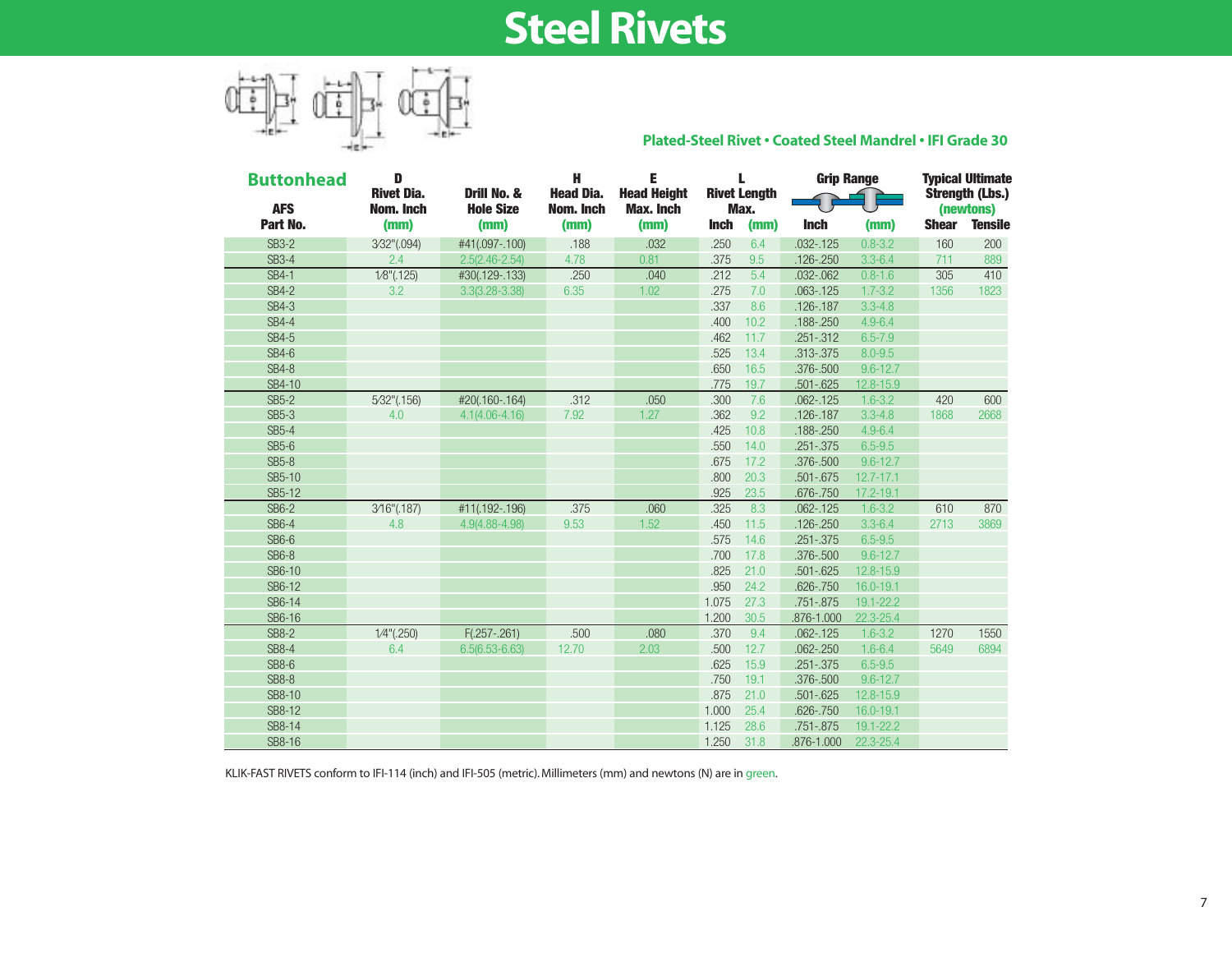## **Steel Rivets**



#### **Plated-Steel Rivet • Coated Steel Mandrel • IFI Grade 30**

| <b>Large Flange</b> | D                              |                                 | H                             | Е                                      |             |                             | <b>Grip Range</b> |              | <b>Typical Ultimate</b> |                                     |
|---------------------|--------------------------------|---------------------------------|-------------------------------|----------------------------------------|-------------|-----------------------------|-------------------|--------------|-------------------------|-------------------------------------|
| <b>AFS</b>          | <b>Rivet Dia.</b><br>Nom. Inch | Drill No. &<br><b>Hole Size</b> | <b>Head Dia.</b><br>Nom. Inch | <b>Head Height</b><br><b>Max. Inch</b> |             | <b>Rivet Length</b><br>Max. |                   |              |                         | <b>Strength (Lbs.)</b><br>(newtons) |
| Part No.            | (mm)                           | (mm)                            | (mm)                          | (mm)                                   | <b>Inch</b> | (mm)                        | <b>Inch</b>       | (mm)         | <b>Shear</b>            | <b>Tensile</b>                      |
| <b>SBL4-2</b>       | $1/8$ "(.125)                  | #30(.129-.133)                  | .375                          | .065                                   | .275        | 7.0                         | $.032 - .125$     | $0.8 - 3.2$  | 305                     | 410                                 |
| <b>SBL4-3</b>       | 3.2                            | $3.3(3.28 - 3.38)$              | 9.53                          | 1.65                                   | .337        | 8.6                         | $.126 - .187$     | $3.3 - 4.8$  | 1356                    | 1823                                |
| <b>SBL4-4</b>       |                                |                                 |                               |                                        | .400        | 10.2                        | $.188 - .250$     | $4.9 - 6.4$  |                         |                                     |
| <b>SBL4-6</b>       |                                |                                 |                               |                                        | .525        | 13.3                        | $.251 - .375$     | $6.5 - 9.5$  |                         |                                     |
| <b>SBL4-8</b>       |                                |                                 |                               |                                        | .650        | 16.5                        | .376-.500         | $9.6 - 12.7$ |                         |                                     |
| <b>SBL5-4</b>       | $5/32$ " $(.156)$              | #20(.160-.164)                  | .468                          | .070                                   | .425        | 10.8                        | $.188 - .250$     | $4.9 - 6.4$  | 420                     | 600                                 |
| <b>SBL5-6</b>       | 4.0                            | 4.1                             | 11.90                         | 1.77                                   | .550        | 14.0                        | $.251 - .375$     | $6.5 - 9.5$  | 1868                    | 2668                                |
| <b>SBL5-8</b>       |                                |                                 |                               |                                        | .675        | 17.2                        | .376-.500         | $9.6 - 12.7$ |                         |                                     |
| <b>SBL6-4</b>       | 3/16"(.187)                    | #11(.192-.196)                  | .615                          | .090                                   | .450        | 11.5                        | $.062 - .250$     | $1.6 - 6.4$  | 610                     | 870                                 |
| SBL6-6              | 4.8                            | 4.9(4.88-4.98)                  | 15.88                         | 2.28                                   | .575        | 14.6                        | $.251 - .375$     | $6.5 - 9.5$  | 2713                    | 3869                                |
| SBL6-8              |                                |                                 |                               |                                        | .700        | 17.8                        | .376-.500         | $9.6 - 12.7$ |                         |                                     |
| <b>SBL6-10</b>      |                                |                                 |                               |                                        | .825        | 21.0                        | $.501 - .625$     | 12.8-15.9    |                         |                                     |
| <b>SBL6-12</b>      |                                |                                 |                               |                                        | .950        | 24.2                        | $.626 - .750$     | 16.0-19.1    |                         |                                     |
| <b>SBL6-14</b>      |                                |                                 |                               |                                        | 1.075       | 27.3                        | $.751 - .875$     | 19.2-22.2    |                         |                                     |
| <b>SBL6-16</b>      |                                |                                 |                               |                                        | 1.200       | 30.5                        | .876-1.000        | 22.3-25.4    |                         |                                     |
| 120° Countersunk    |                                |                                 |                               |                                        |             |                             |                   |              |                         |                                     |
| <b>SC4-2</b>        | $1/8$ "(.125)                  | #30(.129-.133)                  | .220                          | .031 REF                               | .275        | 7.0                         | $.062 - .125$     | $1.6 - 3.2$  | 305                     | 410                                 |
| <b>SC4-3</b>        | 3.2                            | $3.3(3.28 - 3.38)$              | 5.59                          | 1.14                                   | .337        | 8.6                         | $.126 - .187$     | $3.3 - 4.8$  | 1356                    | 1823                                |
| <b>SC4-4</b>        |                                |                                 |                               |                                        | .400        | 10.2                        | $.188 - .250$     | $4.9 - 6.4$  |                         |                                     |
| <b>SC4-6</b>        |                                |                                 |                               |                                        | .525        | 13.3                        | $.251 - .375$     | $6.5 - 9.5$  |                         |                                     |
| <b>SC4-8</b>        |                                |                                 |                               |                                        | .650        | 16.5                        | .376-.500         | $9.6 - 12.7$ |                         |                                     |
| <b>SC5-4</b>        | $5/32$ " $(.156)$              | #20(.160-.164)                  | .281                          | .040 REF                               | .425        | 10.8                        | $.062 - .250$     | $1.6 - 6.4$  | 420                     | 600                                 |
|                     | 4.0                            | 4.1                             | 7.2                           | 1.20                                   |             |                             |                   |              | 1868                    | 2668                                |
| <b>SC6-4</b>        | 3/16"(.187)                    | #11(.192-.196)                  | .350                          | .050 REF                               | .450        | 11.4                        | $.126 - .250$     | $3.3 - 6.4$  | 610                     | 870                                 |
| $SC6-6$             | 4.8                            | 4.9(4.88-4.98)                  | 8.89                          | 1.27                                   | .575        | 14.6                        | .251 - .375       | $6.5 - 9.5$  | 2713                    | 3869                                |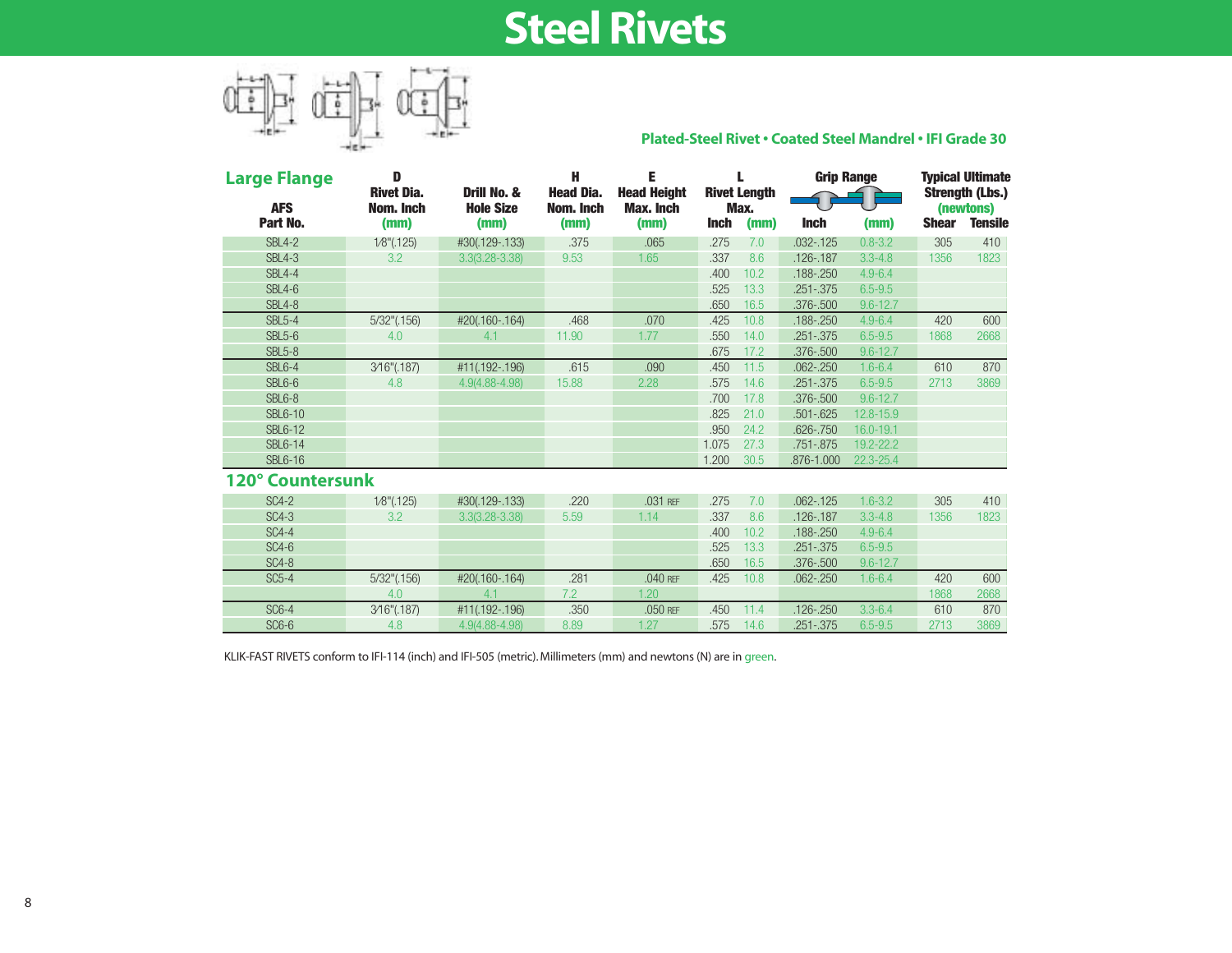## **Aluminum Rivets**



| <b>Buttonhead</b> | D                              | Drill No. &        | н                             | E                                      |             | L.                          | <b>Grip Range</b> |               | <b>Typical Ultimate</b><br><b>Strength (Lbs.)</b> |                |
|-------------------|--------------------------------|--------------------|-------------------------------|----------------------------------------|-------------|-----------------------------|-------------------|---------------|---------------------------------------------------|----------------|
| <b>AFS</b>        | <b>Rivet Dia.</b><br>Nom. Inch | <b>Hole Size</b>   | <b>Head Dia.</b><br>Nom. Inch | <b>Head Height</b><br><b>Max. Inch</b> |             | <b>Rivet Length</b><br>Max. |                   |               |                                                   | (newtons)      |
| Part No.          | (mm)                           | (mm)               | (mm)                          | (mm)                                   | <b>Inch</b> | (mm)                        | <b>Inch</b>       | (mm)          | <b>Shear</b>                                      | <b>Tensile</b> |
| <b>AB3-2A</b>     | 3/32"(.094)                    | #41(.097-.100)     | .188                          | .032                                   | .250        | 6.4                         | $.032 - .125$     | $0.8 - 3.2$   | 80                                                | 120            |
| AB3-4A            | 2.4                            | $2.5(2.46 - 2.54)$ | 4.78                          | 0.81                                   | .375        | 9.5                         | $.126 - .250$     | $3.3 - 6.4$   | 355                                               | 533            |
| <b>AB4-1A</b>     | $1/8$ "(.125)                  | #30(.129-.133)     | .250                          | .040                                   | .212        | 5.4                         | $.032 - .062$     | $0.8 - 1.6$   | 155                                               | 240            |
| <b>AB4-2A</b>     | 3.2                            | $3.3(3.28 - 3.38)$ | 6.35                          | 1.02                                   | .275        | 7.0                         | $.063 - .125$     | $1.7 - 3.2$   | 689                                               | 1067           |
| AB4-3A            |                                |                    |                               |                                        | .337        | 8.6                         | $.126 - .187$     | $3.3 - 4.8$   |                                                   |                |
| <b>AB4-4A</b>     |                                |                    |                               |                                        | .400        | 10.2                        | .188-.250         | $4.9 - 6.4$   |                                                   |                |
| <b>AB4-5A</b>     |                                |                    |                               |                                        | .462        | 11.7                        | $.251 - .312$     | $6.5 - 7.9$   |                                                   |                |
| AB4-6A            |                                |                    |                               |                                        | .525        | 13.4                        | .313-.375         | $8.0 - 9.5$   |                                                   |                |
| AB4-8A            |                                |                    |                               |                                        | .650        | 16.5                        | .376-.500         | $9.6 - 12.7$  |                                                   |                |
| AB4-10A           |                                |                    |                               |                                        | .775        | 19.7                        | $.501 - .625$     | 12.8-15.9     |                                                   |                |
| <b>AB5-2A</b>     | 5/32"(.156)                    | #20(.160-.164)     | .312                          | .050                                   | .300        | 7.6                         | $.062 - .125$     | $1.6 - 3.2$   | 230                                               | 340            |
| <b>AB5-3A</b>     | 4.0                            | $4.1(4.06 - 4.16)$ | 7.92                          | 1.27                                   | .362        | 9.2                         | .126-.187         | $3.3 - 4.8$   | 1023                                              | 1512           |
| $AB5 - 4A$        |                                |                    |                               |                                        | .425        | 10.8                        | .188-.250         | $4.9 - 6.4$   |                                                   |                |
| AB5-6A            |                                |                    |                               |                                        | .550        | 14.0                        | $.251 - .375$     | $6.5 - 9.5$   |                                                   |                |
| <b>AB5-8A</b>     |                                |                    |                               |                                        | .675        | 17.2                        | .376-.500         | $9.6 - 12.7$  |                                                   |                |
| AB5-10A           |                                |                    |                               |                                        | .800        | 20.3                        | $.501 - .625$     | $12.7 - 17.1$ |                                                   |                |
| AB5-12A           |                                |                    |                               |                                        | .925        | 23.5                        | $.626 - .750$     | 17.2-19.1     |                                                   |                |
| AB6-2A            | 3/16"(.187)                    | #11(.192-.196)     | .375                          | .060                                   | .325        | 8.3                         | $.062 - .125$     | $1.6 - 3.2$   | 330                                               | 515            |
| AB6-4A            | 4.8                            | $4.9(4.88 - 4.98)$ | 9.53                          | 1.52                                   | .450        | 11.5                        | $.126 - .250$     | $3.3 - 6.4$   | 1467                                              | 2290           |
| AB6-6A            |                                |                    |                               |                                        | .575        | 14.6                        | $.251 - .375$     | $6.5 - 9.5$   |                                                   |                |
| <b>AB6-8A</b>     |                                |                    |                               |                                        | .700        | 17.8                        | .376-.500         | $9.6 - 12.7$  |                                                   |                |
| AB6-10A           |                                |                    |                               |                                        | .825        | 21.0                        | $.501 - .625$     | 12.8-15.9     |                                                   |                |
| AB6-12A           |                                |                    |                               |                                        | .950        | 24.2                        | $.626 - .750$     | 16.0-19.1     |                                                   |                |
| AB6-14A           |                                |                    |                               |                                        | 1.075       | 27.3                        | .751 - .875       | 19.1-22.2     |                                                   |                |
| AB6-16A           |                                |                    |                               |                                        | 1.200       | 30.5                        | $.751 - 1.00$     | 19.2-25.4     |                                                   |                |
| AB6-20A           |                                |                    |                               |                                        | 1.450       | 36.8                        | 1.125-1.250       | 28.6-31.8     |                                                   |                |
| <b>AB8-4A</b>     | $1/4$ "(.250)                  | $F(.257-.261)$     | .500                          | .080                                   | .500        | 12.7                        | $.062 - .250$     | $1.6 - 6.4$   | 600                                               | 800            |
| <b>AB8-6A</b>     | 6.4                            | $6.5(6.53 - 6.63)$ | 12.70                         | 1.88                                   | .625        | 15.9                        | $.251 - .375$     | $6.5 - 9.5$   | 2668                                              | 3558           |
| <b>AB8-8A</b>     |                                |                    |                               |                                        | .750        | 19.1                        | $.376 - .500$     | $9.6 - 12.7$  |                                                   |                |
| AB8-10A           |                                |                    |                               |                                        | .875        | 21.0                        | $.501 - .625$     | 12.8-15.9     |                                                   |                |
| AB8-12A           |                                |                    |                               |                                        | 1.000       | 25.4                        | $.626 - .750$     | $16.0 - 19.1$ |                                                   |                |
| AB8-14A           |                                |                    |                               |                                        | 1.125       | 28.6                        | .751 - .875       | 19.1-22.2     |                                                   |                |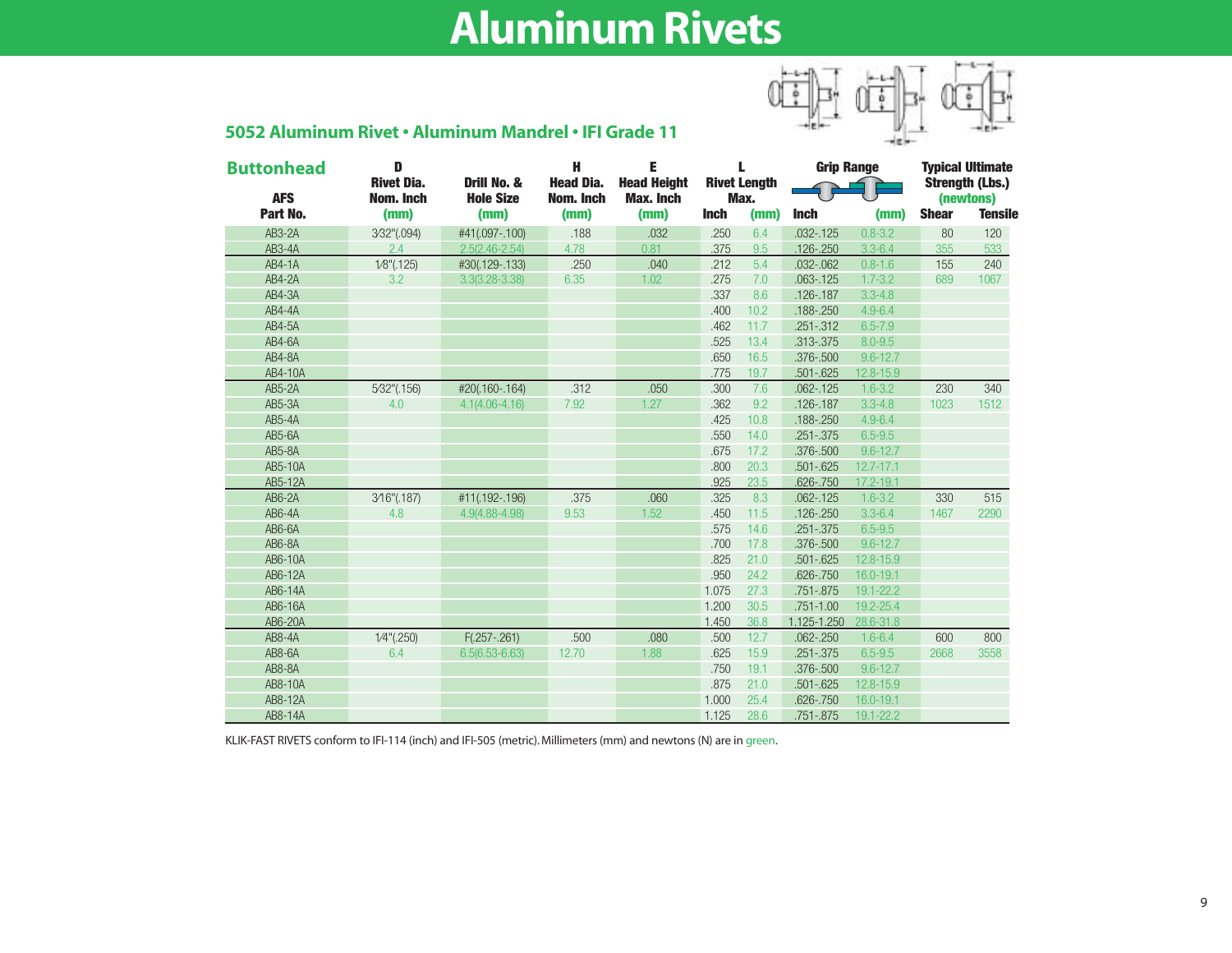## **Aluminum Rivets**



### **5052 Aluminum Rivet • Aluminum Mandrel • IFI Grade 11**

| <b>Large Flange</b> | D                              |                                 | н                             | Е                               |             |                             |               | <b>Grip Range</b> |              | <b>Typical Ultimate</b>             |
|---------------------|--------------------------------|---------------------------------|-------------------------------|---------------------------------|-------------|-----------------------------|---------------|-------------------|--------------|-------------------------------------|
| <b>AFS</b>          | <b>Rivet Dia.</b><br>Nom. Inch | Drill No. &<br><b>Hole Size</b> | <b>Head Dia.</b><br>Nom. Inch | <b>Head Height</b><br>Max. Inch |             | <b>Rivet Length</b><br>Max. |               |                   |              | <b>Strength (Lbs.)</b><br>(newtons) |
| Part No.            | (mm)                           | (mm)                            | (mm)                          | (mm)                            | <b>Inch</b> | (mm)                        | <b>Inch</b>   | (mm)              | <b>Shear</b> | <b>Tensile</b>                      |
| ABL4-2A             | $1/8$ "(.125)                  | #30(.129-.133)                  | .375                          | .065                            | .275        | 7.0                         | $.032 - .125$ | $0.8 - 3.2$       | 155          | 240                                 |
| ABL4-3A             | 3.2                            | $3.3(3.28 - 3.38)$              | 9.53                          | 1.14                            | .337        | 8.6                         | $.126 - .187$ | $3.3 - 4.8$       | 689          | 1067                                |
| ABL4-4A             |                                |                                 |                               |                                 | .400        | 10.2                        | .188-.250     | $4.9 - 6.4$       |              |                                     |
| ABL4-6A             |                                |                                 |                               |                                 | .525        | 13.3                        | $.251 - .375$ | $6.5 - 9.5$       |              |                                     |
| ABL4-8A             |                                |                                 |                               |                                 | .650        | 16.5                        | .376-.500     | $9.6 - 12.7$      |              |                                     |
| ABL5-4A             | 5/32"(.156)                    | #20(.160-.164)                  | .468                          | .070                            | .425        | 10.8                        | $.063 - .250$ | $1.6 - 6.4$       | 230          | 340                                 |
|                     | 4.0                            | $4.1(4.06 - 4.16)$              | 11.9                          | 1.20                            |             |                             |               |                   | 1023         | 1512                                |
| ABL6-4A             | 3/16"(.187)                    | #11(.192-.196)                  | .615                          | .090                            | .450        | 11.5                        | $.062 - .250$ | $1.6 - 6.4$       | 330          | 515                                 |
| ABL6-6A             | 4.8                            | 4.9(4.88-4.98)                  | 15.88                         | 2.28                            | .575        | 14.6                        | $.251 - .375$ | $6.5 - 9.5$       | 1467         | 2290                                |
| ABL6-8A             |                                |                                 |                               |                                 | .700        | 17.8                        | .376-.500     | $9.6 - 12.7$      |              |                                     |
| <b>ABL6-10A</b>     |                                |                                 |                               |                                 | .825        | 21.0                        | $.501 - .625$ | 12.8-15.9         |              |                                     |
| <b>ABL6-12A</b>     |                                |                                 |                               |                                 | .950        | 24.2                        | .626 - .750   | 16.0-19.1         |              |                                     |
| ABL6-16A            |                                |                                 |                               |                                 | 1.200       | 30.5                        | .875-1.00     | 22.2-25.4         |              |                                     |
| <b>ABL6-20A</b>     |                                |                                 |                               |                                 | 1.450       | 36.8                        | 1.125-1.250   | 28.6-31.8         |              |                                     |
| 120° Countersunk    |                                |                                 |                               |                                 |             |                             |               |                   |              |                                     |
| $AC4-2A$            | $1/8$ "(.125)                  | #30(.129-.133)                  | .220                          | .031 REF                        | .275        | 7.0                         | $.062 - .125$ | $1.6 - 3.2$       | 155          | 240                                 |
| AC4-3A              | 3.2                            | $3.3(3.28 - 3.38)$              | 5.59                          | 1.14                            | .337        | 8.6                         | .126-.187     | $3.3 - 4.8$       | 689          | 1050                                |
| AC4-4A              |                                |                                 |                               |                                 | .400        | 10.2                        | .188-.250     | $4.9 - 6.4$       |              |                                     |
| AC4-6A              |                                |                                 |                               |                                 | .525        | 13.3                        | .251 - .375   | $6.5 - 9.5$       |              |                                     |
| AC5-4A              | 5/32"(.156)                    | #20(.160-.164)                  | .281                          | $.040$ REF                      | .425        | 10.8                        | .188-.250     | $4.9 - 6.4$       | 230          | 340                                 |

AC5-6A 4.0 4.1(4.06-4.16) 7.2 1.20 .550 14.0 .251-.375 6.5-9.5 1020 1512 AC6-4A 3⁄16"(.187) #11(.192-.196) .350 .050 REF .407 10.3 .126-.250 3.3-6.4 330 515 AC6-6A 4.8 4.9(4.88-4.98) 8.89 1.27 .575 14.6 .251-.375 6.5-9.5 1467 2290

AC6-8A .700 17.8 .376-.500 9.6-12.7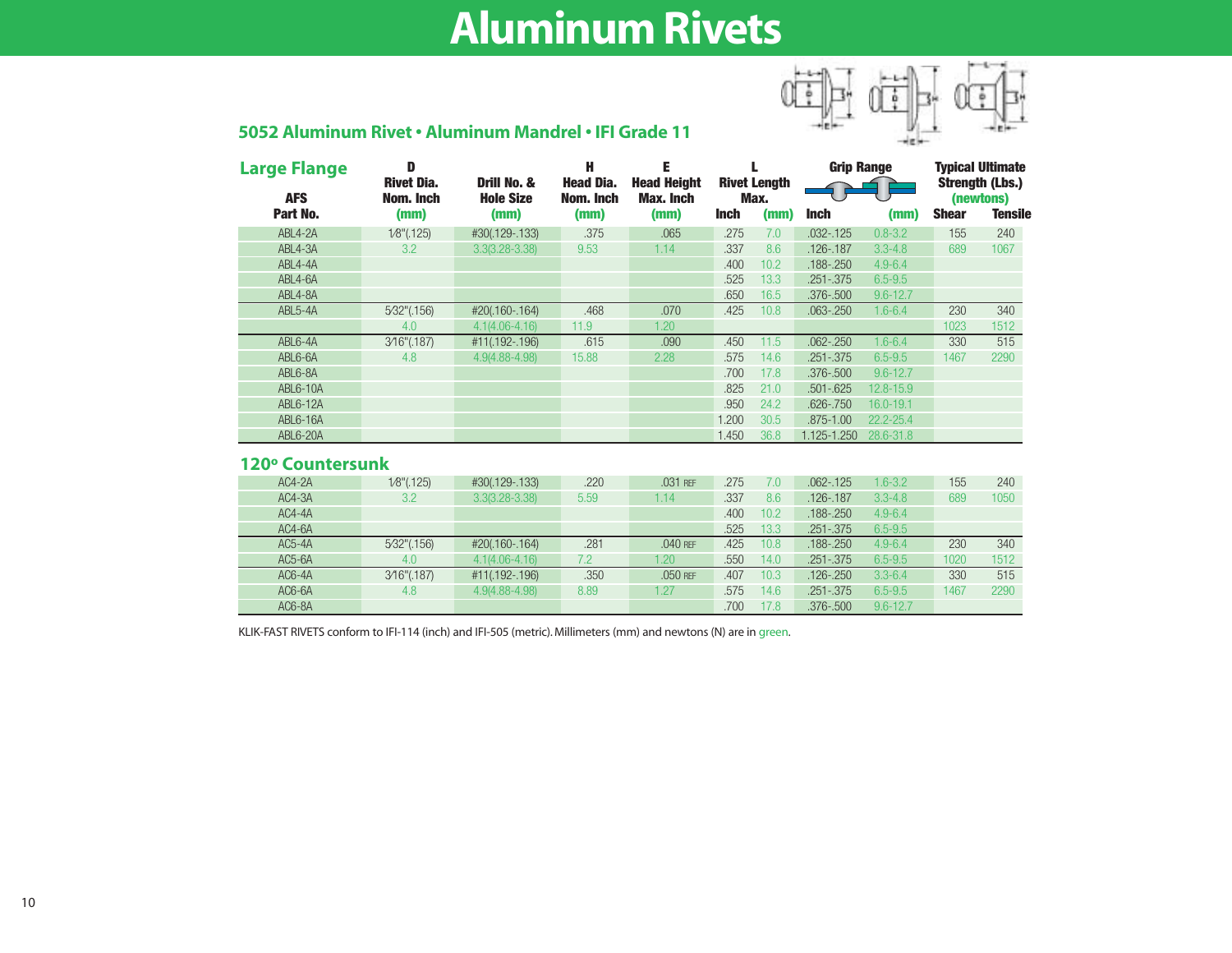## **Aluminum/Steel Rivets**



### **5056 Aluminum Rivet • Coated Steel Mandrel • IFI Grade 19**

| <b>Buttonhead</b>      | D<br><b>Rivet Dia.</b><br>Drill No. & |                          | н<br><b>Head Dia.</b> | L<br><b>Rivet Length</b> |             | <b>Grip Range</b> |               | <b>Typical Ultimate</b><br><b>Strength (Lbs.)</b> |              |                             |
|------------------------|---------------------------------------|--------------------------|-----------------------|--------------------------|-------------|-------------------|---------------|---------------------------------------------------|--------------|-----------------------------|
| <b>AFS</b><br>Part No. | Nom. Inch<br>(mm)                     | <b>Hole Size</b><br>(mm) | Nom. Inch<br>(mm)     | <b>Max. Inch</b><br>(mm) | <b>Inch</b> | Max.<br>(mm)      | <b>Inch</b>   | (mm)                                              | <b>Shear</b> | (newtons)<br><b>Tensile</b> |
| AB3-2                  | 3/32"(.094)                           | #41(.097-.100)           | .188                  | .032                     | .250        | 6.4               | $.032 - .125$ | $0.8 - 3.2$                                       | 120          | 160                         |
| $AB3-4$                | 2.4                                   | $2.5(2.46 - 2.54)$       | 4.78                  | 0.81                     | .375        | 9.5               | $.126 - .250$ | $3.3 - 6.4$                                       | 534          | 711                         |
| AB4-1                  | $1/8$ "(.125)                         | #30(.129-.133)           | .250                  | .040                     | .212        | 5.4               | $.032 - .062$ | $0.8 - 1.6$                                       | 225          | 315                         |
| AB4-2                  | 3.2                                   | $3.3(3.28 - 3.38)$       | 6.35                  | 1.02                     | .275        | 7.0               | $.063 - .125$ | $1.7 - 3.2$                                       | 1000         | 1401                        |
| AB4-3                  |                                       |                          |                       |                          | .337        | 8.6               | $.126 - .187$ | $3.3 - 4.8$                                       |              |                             |
| AB4-4                  |                                       |                          |                       |                          | .400        | 10.2              | $.188 - .250$ | $4.9 - 6.4$                                       |              |                             |
| AB4-5                  |                                       |                          |                       |                          | .462        | 11.7              | $.251 - .312$ | $6.5 - 7.9$                                       |              |                             |
| $AB4-6$                |                                       |                          |                       |                          | .525        | 13.4              | .313-.375     | $8.0 - 9.5$                                       |              |                             |
| AB4-8                  |                                       |                          |                       |                          | .650        | 16.5              | $.376 - .500$ | $9.6 - 12.7$                                      |              |                             |
| AB4-10                 |                                       |                          |                       |                          | .775        | 19.7              | $.501 - .625$ | 12.8-15.9                                         |              |                             |
| $AB5-2$                | $5/32$ "(.156)                        | #20(.160-.164)           | .312                  | .050                     | .300        | 7.6               | $.062 - .125$ | $1.6 - 3.2$                                       | 300          | 470                         |
| $AB5-3$                | 4.0                                   | $4.1(4.06 - 4.16)$       | 7.92                  | 1.27                     | .362        | 9.2               | $.126 - .187$ | $3.3 - 4.8$                                       | 1334         | 2090                        |
| $AB5-4$                |                                       |                          |                       |                          | .425        | 10.8              | $.188 - .250$ | $4.9 - 6.4$                                       |              |                             |
| $AB5-6$                |                                       |                          |                       |                          | .550        | 14.0              | $.251-.375$   | $6.5 - 9.5$                                       |              |                             |
| AB5-8                  |                                       |                          |                       |                          | .675        | 17.2              | $.376 - .500$ | $9.6 - 12.7$                                      |              |                             |
| $AB6-2$                | 3/16"(.187)                           | #11(.192-.196)           | .375                  | .060                     | .325        | 8.3               | $.062 - .125$ | $1.6 - 3.2$                                       | 465          | 700                         |
| $AB6-4$                | 4.8                                   | 4.9(4.88-4.98)           | 9.53                  | 1.52                     | .450        | 11.5              | $.126 - .250$ | $3.3 - 6.4$                                       | 2068         | 3113                        |
| $AB6-6$                |                                       |                          |                       |                          | .575        | 14.6              | $.251-.375$   | $6.5 - 9.5$                                       |              |                             |
| $AB6-8$                |                                       |                          |                       |                          | .700        | 17.8              | $.376 - .500$ | $9.6 - 12.7$                                      |              |                             |
| AB6-10                 |                                       |                          |                       |                          | .825        | 21.0              | $.501 - .625$ | $12.8 - 15.9$                                     |              |                             |
| AB6-12                 |                                       |                          |                       |                          | .950        | 24.2              | $.626 - .750$ | 16.0-19.1                                         |              |                             |
| AB6-16                 |                                       |                          |                       |                          | 1.200       | 30.5              | $.751 - 1.00$ | 19.2-25.4                                         |              |                             |
| $AB8-4$                | $1/4$ "(.250)                         | $F(.257-.261)$           | .500                  | .080                     | .500        | 12.7              | $.062 - .250$ | $1.6 - 6.4$                                       | 990          | 1195                        |
| $AB8-6$                | 6.4                                   | $6.5(6.53 - 6.63)$       | 12.70                 | 1.88                     | .625        | 15.9              | $.251-.375$   | $6.5 - 9.5$                                       | 4403         | 5315                        |
| $AB8-8$                |                                       |                          |                       |                          | .750        | 19.1              | .376-.500     | $9.6 - 12.7$                                      |              |                             |
| AB8-10                 |                                       |                          |                       |                          | .875        | 21.0              | $.501 - .625$ | 12.8-15.9                                         |              |                             |
| AB8-12                 |                                       |                          |                       |                          | 1.000       | 25.4              | $.626 - .750$ | 16.0-19.1                                         |              |                             |
| AB8-14                 |                                       |                          |                       |                          | 1.125       | 28.6              | $.751 - .875$ | 19.1-22.2                                         |              |                             |
| AB8-16                 |                                       |                          |                       |                          | 1.250       | 31.8              | .876-1.000    | $22.3 - 25.4$                                     |              |                             |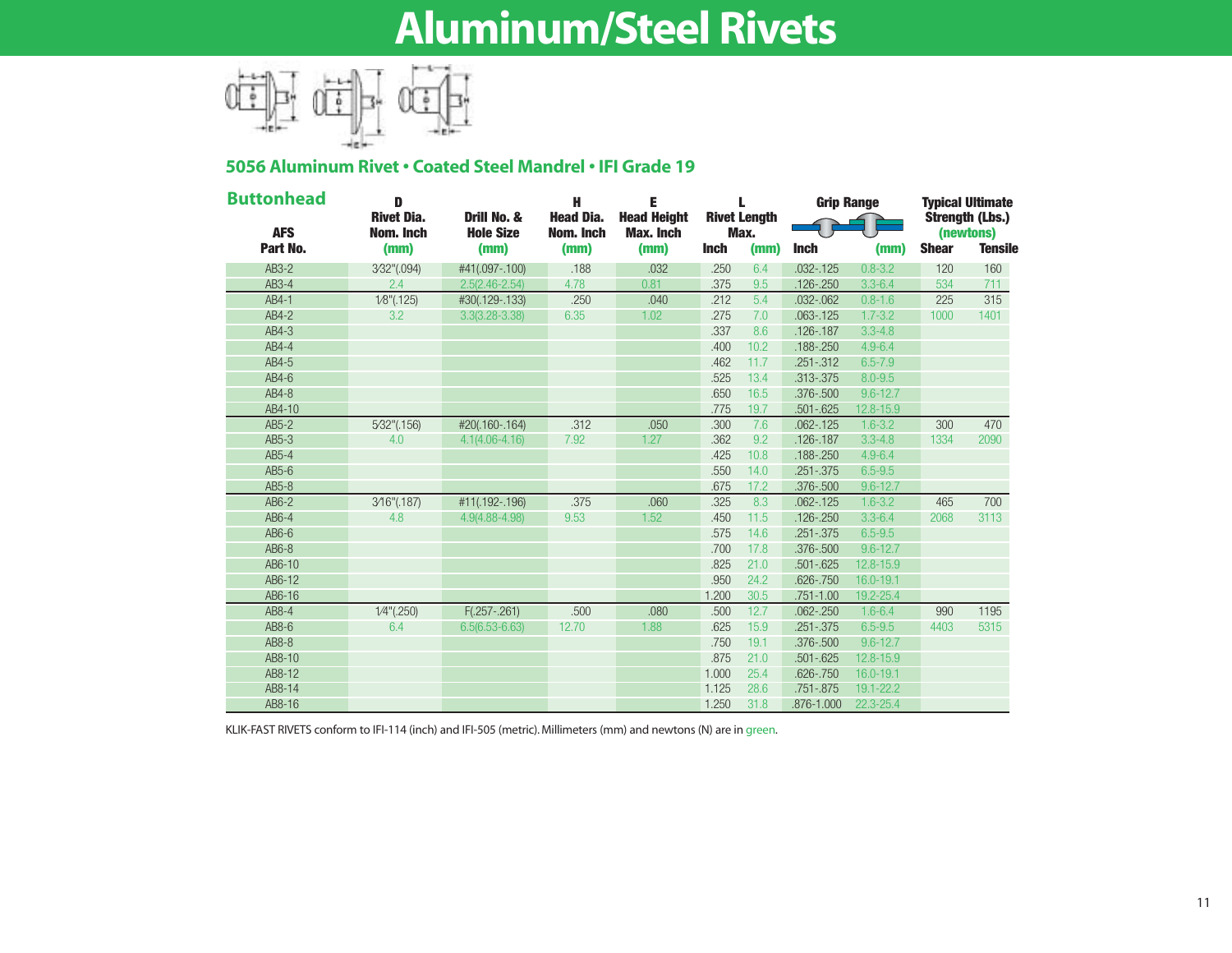## **Aluminum/Steel Rivets**



### **5056 Aluminum Rivet • Coated Steel Mandrel • IFI Grade 19**

| <b>Large Flange</b>    | D                                      |                                         | Н                                     | Е                                              |             |                                     | <b>Grip Range</b> |              | <b>Typical Ultimate</b> |                                                       |
|------------------------|----------------------------------------|-----------------------------------------|---------------------------------------|------------------------------------------------|-------------|-------------------------------------|-------------------|--------------|-------------------------|-------------------------------------------------------|
| <b>AFS</b><br>Part No. | <b>Rivet Dia.</b><br>Nom. Inch<br>(mm) | Drill No. &<br><b>Hole Size</b><br>(mm) | <b>Head Dia.</b><br>Nom. Inch<br>(mm) | <b>Head Height</b><br><b>Max. Inch</b><br>(mm) | <b>Inch</b> | <b>Rivet Length</b><br>Max.<br>(mm) | <b>Inch</b>       | (mm)         | <b>Shear</b>            | <b>Strength (Lbs.)</b><br>(newtons)<br><b>Tensile</b> |
| ABL4-2                 | $1/8$ "(.125)                          | #30(.129-.133)                          | .375                                  | .065                                           | .275        | 7.0                                 | $.032 - .125$     | $0.8 - 3.2$  | 225                     | 315                                                   |
| <b>ABL4-3</b>          | 3.2                                    | $3.3(3.28 - 3.38)$                      | 9.53                                  | 1.65                                           | .337        | 8.6                                 | .126-.187         | $3.3 - 4.8$  | 1000                    | 1401                                                  |
| ABL4-4                 |                                        |                                         |                                       |                                                | .400        | 10.2                                | .188-.250         | $4.9 - 6.4$  |                         |                                                       |
| $ABL4-6$               |                                        |                                         |                                       |                                                | .525        | 13.3                                |                   | $6.5 - 9.5$  |                         |                                                       |
|                        |                                        |                                         |                                       |                                                |             |                                     | .251 - .375       |              |                         |                                                       |
| <b>ABL5-4</b>          | $5/32$ " $(.156)$                      | #20(.160-.164)                          | .468                                  | .070                                           | .425        | 10.8                                | $.126 - .250$     | $3.2 - 6.4$  | 300                     | 470                                                   |
|                        | 4.0                                    | $4.1(4.06 - 4.16)$                      | 11.9                                  | 1.78                                           |             |                                     |                   |              | 1334                    | 2090                                                  |
| ABL6-4                 | $3/16$ "(.187)                         | #11(.192-.196)                          | .615                                  | .090                                           | .450        | 11.5                                | $.062 - .250$     | $1.6 - 6.4$  | 465                     | 700                                                   |
| $ABL6-6$               | 4.8                                    | 4.9(4.88-4.98)                          | 15.88                                 | 2.08                                           | .575        | 14.6                                | $.251 - .375$     | $6.5 - 9.5$  | 2068                    | 3113                                                  |
| ABL6-8                 |                                        |                                         |                                       |                                                | .700        | 17.8                                | .376-.500         | $9.6 - 12.7$ |                         |                                                       |
| ABL6-10                |                                        |                                         |                                       |                                                | .825        | 21.0                                | $.501 - .625$     | 12.8-15.9    |                         |                                                       |
| ABL6-12                |                                        |                                         |                                       |                                                | .950        | 24.2                                | .626 - .750       | 16.0-19.1    |                         |                                                       |
| ABL6-14                |                                        |                                         |                                       |                                                | 1.075       | 27.3                                | .751 - .875       | 19.1-22.2    |                         |                                                       |
| ABL6-16                |                                        |                                         |                                       |                                                | 1.200       | 30.5                                | .876-1.000        | 22.3-25.4    |                         |                                                       |
| 120° Countersunk       |                                        |                                         |                                       |                                                |             |                                     |                   |              |                         |                                                       |
| $AC4-2$                | $1/8$ "(.125)                          | #30(.129-.133)                          | .220                                  | .031 REF                                       | .275        | 7.0                                 | $.062 - .125$     | $1.6 - 3.2$  | 225                     | 315                                                   |
| $AC4-3$                | 3.2                                    | $3.3(3.28-3.38)$                        | 5.59                                  | 1.14                                           | .337        | 8.6                                 | .126-.187         | $3.3 - 4.8$  | 1000                    | 1401                                                  |
|                        |                                        |                                         |                                       |                                                |             |                                     |                   |              |                         |                                                       |

| AU4-3   | -3.Z              | .J.J 1J.ZO-J.JOI   | ວ.ວອ | I. I 4   | .৩૭7 | O.O  | $120 - 101$   | -0.0-4.0     | I UUU I | 140 I |
|---------|-------------------|--------------------|------|----------|------|------|---------------|--------------|---------|-------|
| $AC4-4$ |                   |                    |      |          | .400 | 10.2 | $.188 - .250$ | $4.9 - 6.4$  |         |       |
| $AC4-5$ |                   |                    |      |          | .462 | 11.7 | $.251 - .312$ | $6.5 - 7.9$  |         |       |
| $AC5-4$ | $5/32$ " $(.156)$ | #20(.160-.164)     | .281 | .040 REF | .425 | 10.8 | $.188 - .250$ | $4.9 - 6.4$  | 300     | 470   |
| $AC5-6$ | 4.0               | $4.1(4.06 - 4.16)$ | 7.2  | 1.20     | .550 | 14.0 | $.251 - .375$ | $6.5 - 9.5$  | 1334    | 2090  |
| $AC5-8$ |                   |                    |      |          | .675 | 17.2 | $.376 - .500$ | $9.6 - 12.7$ |         |       |
| $AC6-4$ | $3/16$ "(.187)    | #11(.192-.196)     | .350 | .050 REF | .407 | 10.3 | $.126 - .250$ | $3.3 - 6.4$  | 465     | 700   |
| $AC6-6$ | 4.8               | 4.9(4.88-4.98)     | 8.89 | .27      | .575 | 14.6 | $.251 - .375$ | $6.5 - 9.5$  | 2068    | 3113  |
| $AC6-8$ |                   |                    |      |          | .700 | 17.8 | .376-.500     | $9.6 - 12.7$ |         |       |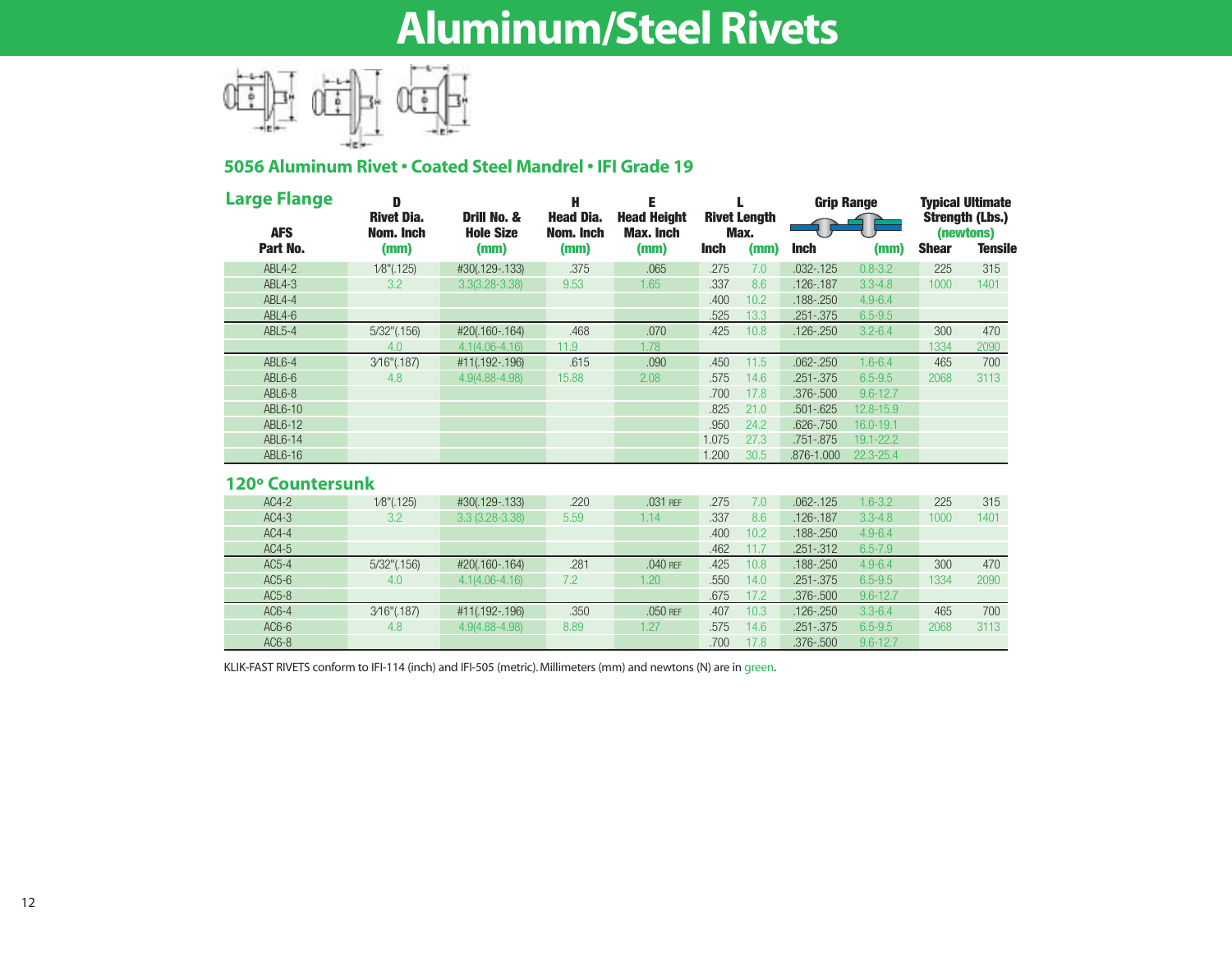## **Stainless Rivets**



| <b>Buttonhead</b>      | D<br><b>Rivet Dia.</b><br>Drill No. & |                          | H<br><b>Head Dia.</b> | Е<br><b>Head Height</b>  | L<br><b>Rivet Length</b> |              | <b>Grip Range</b> |              | <b>Typical Ultimate</b><br><b>Strength (Lbs.)</b> |                             |
|------------------------|---------------------------------------|--------------------------|-----------------------|--------------------------|--------------------------|--------------|-------------------|--------------|---------------------------------------------------|-----------------------------|
| <b>AFS</b><br>Part No. | Nom. Inch<br>(mm)                     | <b>Hole Size</b><br>(mm) | Nom. Inch<br>(mm)     | <b>Max. Inch</b><br>(mm) | <b>Inch</b>              | Max.<br>(mm) | <b>Inch</b>       | (mm)         | <b>Shear</b>                                      | (newtons)<br><b>Tensile</b> |
| <b>SSB4-1S</b>         | $1/8$ "(.125)                         | #30(.129-.133)           | .250                  | .040                     | .212                     | 5.4          | $.032 - .062$     | $0.8 - 1.6$  | 520                                               | 600                         |
| <b>SSB4-2S</b>         | 3.2                                   | $3.3(3.28 - 3.38)$       | 6.35                  | 1.02                     | .275                     | 7.0          | $.063 - .125$     | $1.7 - 3.2$  | 2310                                              | 2660                        |
| <b>SSB4-3S</b>         |                                       |                          |                       |                          | .337                     | 8.6          | .126-.187         | $3.3 - 4.8$  |                                                   |                             |
| <b>SSB4-4S</b>         |                                       |                          |                       |                          | .400                     | 10.2         | .188-.250         | $4.9 - 6.4$  |                                                   |                             |
| <b>SSB4-5S</b>         |                                       |                          |                       |                          | .462                     | 11.7         | $.251 - .312$     | $6.5 - 7.9$  |                                                   |                             |
| SSB4-6S                |                                       |                          |                       |                          | .525                     | 13.4         | .313-.375         | $8.0 - 9.5$  |                                                   |                             |
| <b>SSB4-8S</b>         |                                       |                          |                       |                          | .650                     | 16.5         | .376-.500         | $9.6 - 12.7$ |                                                   |                             |
| <b>SSB5-2S</b>         | 5/32"(.156)                           | #20(.160-.164)           | .312                  | .045                     | .300                     | 7.6          | $.062 - .125$     | $1.6 - 3.2$  | 785                                               | 1040                        |
| <b>SSB5-3S</b>         | 4.0                                   | $4.1(4.06 - 4.16)$       | 7.92                  | 1.14                     | .338                     | 8.0          | .126-.187         | $3.2 - 4.8$  | 3490                                              | 4620                        |
| <b>SSB5-4S</b>         |                                       |                          |                       |                          | .425                     | 10.8         | .188-.250         | $4.9 - 6.4$  |                                                   |                             |
| <b>SSB5-6S</b>         |                                       |                          |                       |                          | .550                     | 14.0         | $.251-.375$       | $6.5 - 9.5$  |                                                   |                             |
| <b>SSB5-8S</b>         |                                       |                          |                       |                          | .675                     | 17.2         | .376-.500         | $9.6 - 12.7$ |                                                   |                             |
| <b>SSB5-10S</b>        |                                       |                          |                       |                          | .800                     | 20.3         | $.501 - .625$     | 12.8-15.9    |                                                   |                             |
| <b>SSB6-2S</b>         | 3/16"(.187)                           | #11(.192-.196)           | .375                  | .066                     | .325                     | 8.3          | $.062 - .125$     | $1.6 - 3.2$  | 1150                                              | 1300                        |
| <b>SSB6-4S</b>         | 4.8                                   | 4.9(4.88-4.98)           | 9.53                  | 1.40                     | .450                     | 11.5         | .126-.250         | $3.3 - 6.4$  | 5110                                              | 5780                        |
| SSB6-6S                |                                       |                          |                       |                          | .575                     | 14.6         | $.251 - .375$     | $6.5 - 9.5$  |                                                   |                             |
| <b>SSB6-8S</b>         |                                       |                          |                       |                          | .700                     | 17.8         | .376-.500         | $9.6 - 12.7$ |                                                   |                             |
| <b>SSB6-10S</b>        |                                       |                          |                       |                          | .825                     | 21.0         | $.501 - .625$     | 12.8-15.9    |                                                   |                             |
| <b>SSB6-12S</b>        |                                       |                          |                       |                          | .950                     | 24.2         | $.626 - .750$     | 16.0-19.1    |                                                   |                             |
| <b>SSB6-16S</b>        |                                       |                          |                       |                          | 1.200                    | 30.5         | .751-1.000        | 19.1-25.4    |                                                   |                             |
| <b>SSB8-4S</b>         | $1/4$ "(.250)                         | $F(.257-.261)$           | .500                  | .074                     | .500                     | 12.7         | $.062 - .250$     | $1.6 - 6.4$  | 1700                                              | 2100                        |
| SSB8-6S                | 6.4                                   | $6.5(6.53 - 6.63)$       | 12.70                 | 1.88                     | .625                     | 15.9         | $.251 - .375$     | $6.5 - 9.5$  | 7560                                              | 9340                        |
| <b>SSB8-8S</b>         |                                       |                          |                       |                          | .750                     | 19.1         | .376-.500         | $9.6 - 12.7$ |                                                   |                             |
| <b>SSB8-10S</b>        |                                       |                          |                       |                          | .875                     | 21.0         | $.501 - .625$     | 12.8-15.9    |                                                   |                             |
| <b>SSB8-12S</b>        |                                       |                          |                       |                          | 1.000                    | 25.4         | .626-.750         | 16.0-19.1    |                                                   |                             |
| <b>Large Flange</b>    |                                       |                          |                       |                          |                          |              |                   |              |                                                   |                             |
| SSBL4-2S               | $1/8$ "(.125)                         | #30(.129-.133)           | .375                  | .045                     | .275                     | 7.0          | $.032 - .125$     | $0.8 - 3.2$  | 520                                               | 600                         |
| SSBL4-3S               | 3.2                                   | $3.3(3.28 - 3.38)$       | 9.53                  | 1.14                     | .337                     | 8.6          | .126-.187         | $3.3 - 4.8$  | 2310                                              | 2660                        |
| SSBL4-4S               |                                       |                          |                       |                          | .400                     | 10.2         | .188-.250         | $4.9 - 6.4$  |                                                   |                             |
| SSBL6-4S               | 3/16"(.187)                           | #11(.192-.196)           | .615                  | .082                     | .450                     | 11.5         | $.062 - .250$     | $1.6 - 6.4$  | 1150                                              | 1300                        |
| SSBL6-6S               | 4.8                                   | 4.9(4.88-4.98)           | 15.88                 | 2.08                     | .575                     | 14.6         | $.251 - .375$     | $6.5 - 9.5$  | 5110                                              | 5780                        |
| SSBL6-8S               |                                       |                          |                       |                          | .700                     | 17.8         | .376-.500         | $9.6 - 12.7$ |                                                   |                             |
| <b>SSBL6-10S</b>       |                                       |                          |                       |                          | .825                     | 21.0         | $.501 - .625$     | 12.8-15.9    |                                                   |                             |
| <b>SSBL6-12S</b>       |                                       |                          |                       |                          | .950                     | 24.2         | .626 - .750       | 16.0-19.1    |                                                   |                             |
| 120° Countersunk       |                                       |                          |                       |                          |                          |              |                   |              |                                                   |                             |
| <b>SSC4-2S</b>         | $1/8$ "(.125)                         | #30(.129-.133)           | .220                  | .045                     | .275                     | 7.0          | $.063 - .125$     | $1.7 - 3.2$  | 520                                               | 600                         |
| <b>SSC4-3S</b>         | 3.2                                   | $3.3(3.28 - 3.38)$       | 5.59                  | 1.14                     | .337                     | 8.6          | .126-.187         | $3.3 - 4.8$  | 2310                                              | 2660                        |
| <b>SSC4-4S</b>         |                                       |                          |                       |                          | .400                     | 10.2         | .188-.250         | $4.9 - 6.4$  |                                                   |                             |
| <b>SSC4-5S</b>         |                                       |                          |                       |                          | .462                     | 11.7         | .251 - .312       | $6.5 - 7.9$  |                                                   |                             |
| SSC6-4S                | 3/16"(.187)                           | #11(.192-.196)           | .350                  | .050                     | .407                     | 10.3         | $.126 - .250$     | $3.3 - 6.4$  | 1150                                              | 1300                        |
|                        | 4.8                                   | 4.9(4.88-4.98)           | 8.89                  | 1.27                     |                          |              |                   |              | 5110                                              | 5780                        |

**stainless lineup**

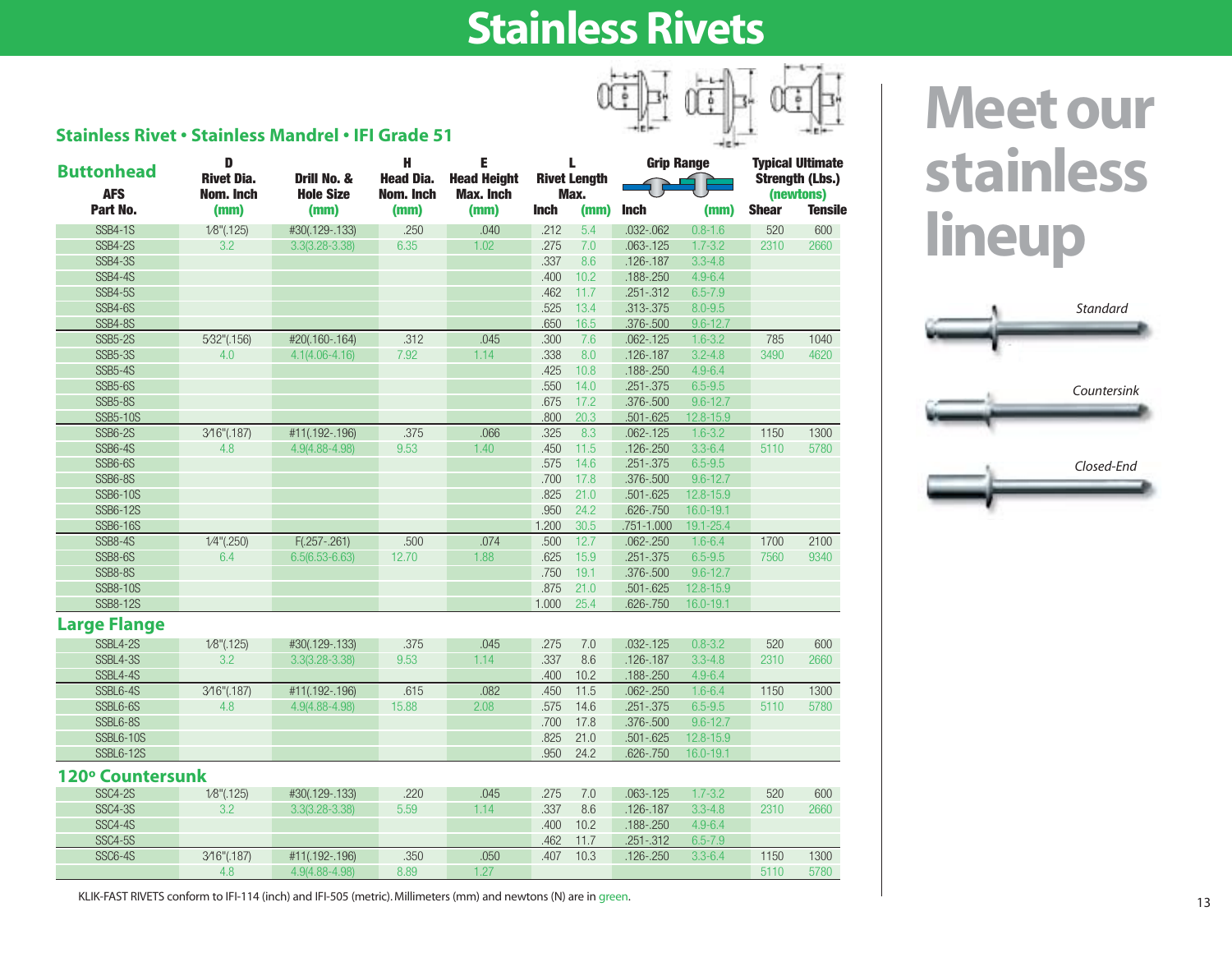## **Stainless/Steel Rivets**



### **Stainless Rivet • Coated Steel Mandrel • IFI Grade 50**

| <b>Buttonhead</b>      | D<br><b>Rivet Dia.</b> | Drill No. &              | н<br><b>Head Dia.</b> | Е<br><b>Head Height</b>  |             | <b>Rivet Length</b> |               | <b>Grip Range</b> |              | <b>Typical Ultimate</b><br><b>Strength (Lbs.)</b> |
|------------------------|------------------------|--------------------------|-----------------------|--------------------------|-------------|---------------------|---------------|-------------------|--------------|---------------------------------------------------|
| <b>AFS</b><br>Part No. | Nom. Inch<br>(mm)      | <b>Hole Size</b><br>(mm) | Nom. Inch<br>(mm)     | <b>Max. Inch</b><br>(mm) | <b>Inch</b> | Max.<br>(mm)        | <b>Inch</b>   | (mm)              | <b>Shear</b> | (newtons)<br><b>Tensile</b>                       |
| <b>SSB4-1</b>          | $1/8$ "(.125)          | #30(.129-.133)           | .250                  | .040                     | .212        | 5.4                 | $.032 - .062$ | $0.8 - 1.6$       | 520          | 600                                               |
| <b>SSB4-2</b>          | 3.2                    | $3.3(3.28 - 3.38)$       | 6.35                  | 1.02                     | .275        | 7.0                 | $.063 - .125$ | $1.7 - 3.2$       | 2310         | 2660                                              |
| <b>SSB4-3</b>          |                        |                          |                       |                          | .337        | 8.6                 | $.126 - .187$ | $3.3 - 4.8$       |              |                                                   |
| <b>SSB4-4</b>          |                        |                          |                       |                          | .400        | 10.2 <sub>1</sub>   | $.188 - .250$ | $4.9 - 6.4$       |              |                                                   |
| <b>SSB4-5</b>          |                        |                          |                       |                          | .462        | 11.7                | $.251 - .312$ | $6.5 - 7.9$       |              |                                                   |
| SSB4-6                 |                        |                          |                       |                          | .525        | 13.4                | $.313 - .375$ | $8.0 - 9.5$       |              |                                                   |
| SSB4-8                 |                        |                          |                       |                          | .650        | 16.5                | $.376 - .500$ | $9.6 - 12.7$      |              |                                                   |
| <b>SSB5-2</b>          | $5/32$ " $(.156)$      | #20(.160-.164)           | .312                  | .045                     | .300        | 7.6                 | $.062 - .125$ | $1.6 - 3.2$       | 785          | 1040                                              |
| <b>SSB5-4</b>          | 4.0                    | $4.1(4.06 - 4.16)$       | 7.92                  | 1.14                     | .425        | 10.8                | $.126 - .250$ | $4.9 - 6.4$       | 3490         | 4620                                              |
| $SSB5-6$               |                        |                          |                       |                          | .550        | 14.0                | $.251 - .375$ | $6.5 - 9.5$       |              |                                                   |
| <b>SSB6-2</b>          | $3/16$ "(.187)         | #11(.192-.196)           | .375                  | .055                     | .325        | 8.3                 | $.062 - .125$ | $1.6 - 3.2$       | 1150         | 1300                                              |
| <b>SSB6-4</b>          | 4.8                    | $4.9(4.88 - 4.98)$       | 9.53                  | 1.40                     | .450        | 11.5                | $.126 - .250$ | $3.3 - 6.4$       | 5110         | 5780                                              |
| SSB6-6                 |                        |                          |                       |                          | .575        | 14.6                | $.251 - .375$ | $6.5 - 9.5$       |              |                                                   |
| SSB6-8                 |                        |                          |                       |                          | .700        | 17.8                | .376-.500     | $9.6 - 12.7$      |              |                                                   |
| SSB6-10                |                        |                          |                       |                          | .825        | 21.0                | $.501 - .625$ | $12.8 - 15.9$     |              |                                                   |
| SSB6-12                |                        |                          |                       |                          | .950        | 24.2                | $.626 - .750$ | 16.0-19.1         |              |                                                   |
| SSB6-16                |                        |                          |                       |                          | 1.120       | 30.5                | .751-1.000    | $19.2 - 25.4$     |              |                                                   |

#### **Large Flange**

| SSBL4-2        | 1/8"(.125)     | #30(.129-.133)     | .375  | .045 | .275 | 7.0  | $.032 - 125$  | $0.8 - 3.2$   | 520  | 600  |
|----------------|----------------|--------------------|-------|------|------|------|---------------|---------------|------|------|
| SSBL4-3        | 3.2            | $3.3(3.28 - 3.38)$ | 9.53  | 1.14 | .337 | 8.6  | $.126 - .187$ | $3.3 - 4.8$   | 2310 | 2660 |
| <b>SSBL4-4</b> |                |                    |       |      | .400 | 10.2 | $.188 - .250$ | $4.9 - 6.4$   |      |      |
| SSBL6-4        | $3/16$ "(.187) | #11(.192-.196)     | .625  | .082 | .450 | 11.5 | $.062 - .250$ | $1.6 - 6.4$   | 1150 | 1300 |
| SSBL6-6        | 4.8            | 4.9(4.88-4.98)     | 15.88 | 2.08 | .575 | 14.6 | $.251 - .375$ | $6.5 - 9.5$   | 5110 | 5780 |
| SSBL6-8        |                |                    |       |      | .700 | 17.8 | $.376 - .500$ | $9.6 - 12.7$  |      |      |
| SSBL6-10       |                |                    |       |      | .825 | 21.0 | $.501 - .625$ | $12.8 - 15.9$ |      |      |
| SSBL6-12       |                |                    |       |      | .950 | 24.2 | $.626 - .750$ | 16.0-19.1     |      |      |

#### **120º Countersunk**

| <b>SSC4-2</b> | 1/8"(.125)        | #30(.129-.133)     | .220 | .045 | .275 |      | $.063 - .125$ | $1.7 - 3.2$ | 520  | 600  |
|---------------|-------------------|--------------------|------|------|------|------|---------------|-------------|------|------|
| <b>SSC4-3</b> | 3.2               | $3.3(3.28 - 3.38)$ | 5.59 | 1.14 | .337 | 8.6  | $.126 - .187$ | $3.3 - 4.8$ | 2310 | 2660 |
| <b>SSC4-4</b> |                   |                    |      |      | .400 | 10.2 | $.188 - .250$ | $4.9 - 6.4$ |      |      |
| <b>SSC4-5</b> |                   |                    |      |      | .462 | 11.7 | $.251 - .312$ | $6.5 - 7.9$ |      |      |
| <b>SSC6-4</b> | $3/16$ " $(.187)$ | #11(.192-.196)     | .350 | .050 | .407 | 10.3 | $.126 - .250$ | $3.3 - 6.4$ | 1150 | 1300 |
|               | 4.8               | 4.9(4.88-4.98)     | 8.89 | 27   |      |      |               |             | 5110 | 5780 |

KLIK-FAST RIVETS conform to IFI-114 (inch) and IFI-505 (metric). Millimeters (mm) and newtons (N) are in green.

stainless steel rivets **KLIK-FAST** from Alcoa Fastening

Systems provide outstanding value and offer your assemblies:

- ➣ Corrosion resistance
- $\triangleright$  Multiple head styles
- $\blacktriangleright$  High strength
- $\triangleright$  Widest size range  $\frac{1}{8}$ "- $\frac{1}{4}$ "



Whether the application is marine, medical or electronics, for long life of the assembly, count on Alcoa Fastening Systems. All Marson brand rivets conform to IFI specifications. Call today for more information on our entire line of high quality rivets and fastening tools.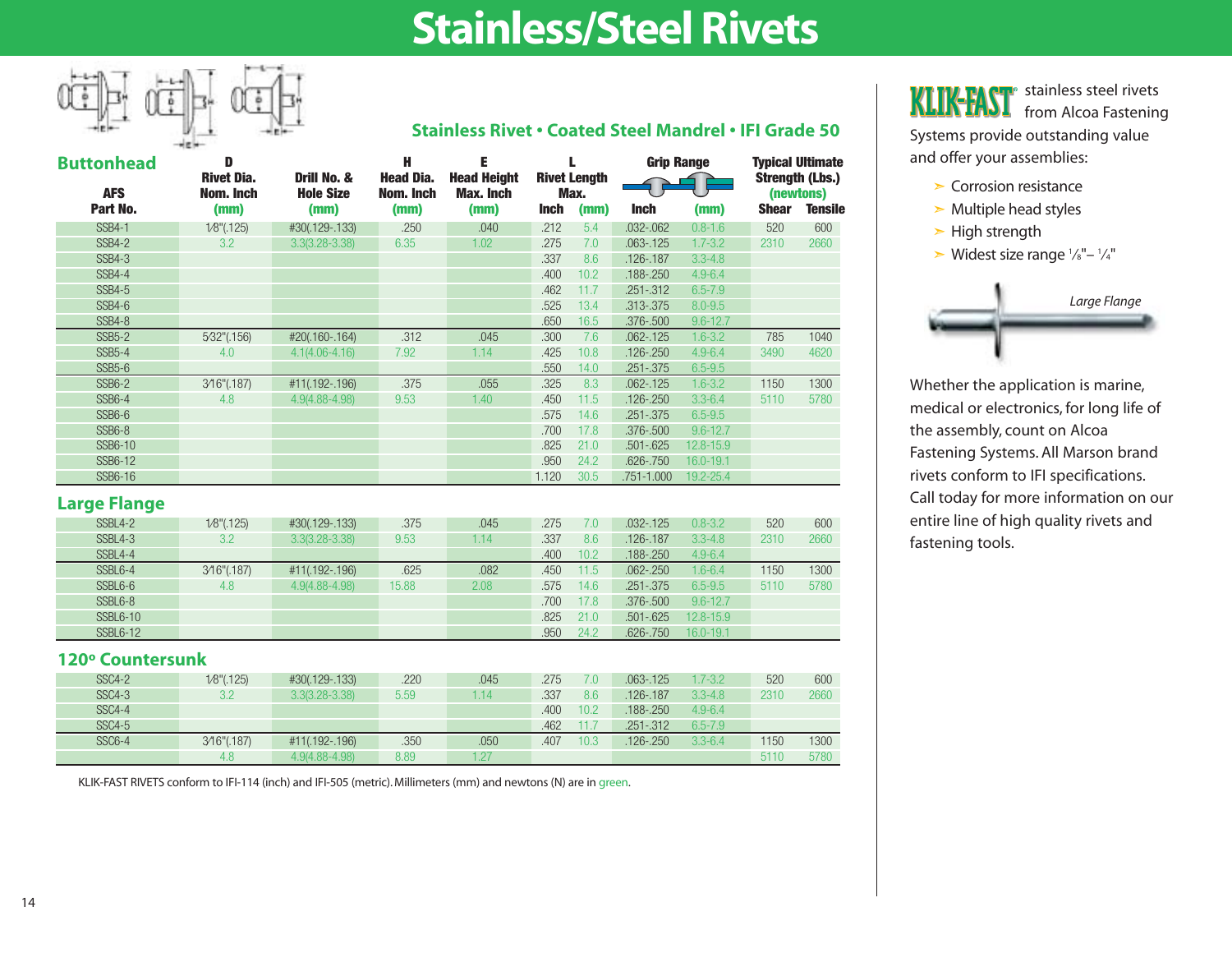## **Closed-End Rivets**



| <b>Grip Range</b><br>I.<br>E<br><b>Rivet Length</b><br>D<br>н<br><b>AFS</b><br><b>Rivet Dia.</b><br><b>Head Dia.</b><br>Drill No. &<br><b>Head Height</b><br>Max.<br>Part No.<br><b>Hole Size</b><br>Nom. Inch<br>Nom. Inch<br><b>Max. Inch</b><br><b>Inch</b><br><b>Shear</b><br><b>Inch</b><br>(mm)<br>(mm)<br>AB4-1CLD<br>#30<br>.236<br>.050<br>240<br>$1/8$ "(.126)<br>.296<br>7.52<br>$.032 - .062$<br>$0.8 - 1.6$<br>AB4-2CLD<br>3.2<br>$(.129-.133)$<br>.355<br>9.02<br>$.063 - .125$<br>$1.7 - 3.2$<br>1060<br>AB4-3CLD<br>.126-.187<br>$3.3 - 4.8$<br>.414<br>10.52<br>AB4-4CLD<br>.437<br>$.188 - .250$<br>$4.9 - 6.4$<br>11.10<br>AB4-5CLD<br>.532<br>13.51<br>$.251 - .312$<br>$6.5 - 7.9$<br>AB4-6CLD<br>$8.0 - 9.5$<br>.591<br>15.06<br>.313-.375<br>#20<br>AB5-2CLD<br>$5/32$ "(.157)<br>.315<br>.065<br>.355<br>$.063 - .125$<br>$1.7 - 3.2$<br>350<br>9.02<br>$3.3 - 4.8$<br>AB5-3CLD<br>4.0<br>$(.160-.164)$<br>.414<br>10.52<br>$.126 - .187$<br>1550<br>AB5-5CLD<br>.532<br>$4.9 - 7.9$<br>13.51<br>.188-.312<br>AB6-2CLD<br>3/16"(.188)<br>#11<br>.374<br>.080<br>.355<br>$.063 - .125$<br>$1.7 - 3.2$<br>9.02<br>500<br>AB6-4CLD<br>$(.192-.196)$<br>$.126 - .250$<br>$3.3 - 6.4$<br>2230<br>4.8<br>.437<br>11.10<br>AB6-6CLD<br>$6.5 - 9.5$<br>.591<br>15.06<br>$.251 - .375$<br>AB6-8CLD<br>.748<br>19.00<br>.376-.500<br>$9.6 - 12.7$<br>12.8-15.9<br>AB6-10CLD<br>.866<br>22.00<br>$.501 - .625$<br>AB8-4CLD<br>$1/4$ "(.252)<br>F<br>.512<br>.090<br>.532<br>13.51<br>$.062 - .250$<br>$1.6 - 6.4$<br>900<br>AB8-6CLD<br>6.4<br>$(.257-.261)$<br>.670<br>17.02<br>$.251 - .375$<br>$6.5 - 9.5$<br>3950<br>120° Countersunk<br>AC4-2CLD<br>#30<br>.236<br>.050<br>$1.7 - 3.2$<br>240<br>1/8"(.126)<br>.355<br>9.02<br>$.063 - .125$<br>AC4-3CLD<br>.126-.187<br>$3.3 - 4.8$<br>3.2<br>$(.129-.133)$<br>.414<br>10.52<br>1060<br>AC4-4CLD<br>.437<br>11.10<br>.188-.250<br>$4.9 - 6.4$<br>#11<br>AC6-4CLD<br>3/16"(.188)<br>.374<br>.065<br>.437<br>11.10<br>.126-.250<br>$3.3 - 6.4$<br>500<br>4.8<br>$(.192-.196)$<br>2230<br>All Aluminum . IFI Grade 15<br>AB4-2ACLD<br>$1/8$ "(.126)<br>#30<br>.236<br>$1.7 - 3.2$<br>.050<br>.355<br>9.02<br>$.063 - .125$<br>99<br>AB4-3ACLD<br>3.2<br>.414<br>10.52<br>$.126 - .187$<br>$3.3 - 4.8$<br>450<br>$(.129-.133)$<br>AB4-4ACLD<br>.188-.250<br>$4.9 - 6.4$<br>.437<br>11.10<br>#20<br>.315<br>.437<br>AB5-4ACLD<br>5/32"(.157)<br>.065<br>11.10<br>$.126 - .250$<br>$3.3 - 6.4$<br>127<br>$(.160-.164)$<br>580<br>4.0<br>AB6-2ACLD<br>#11<br>.374<br>.080<br>198<br>3/16"(.188)<br>.355<br>9.02<br>$.063 - .125$<br>$1.7 - 3.2$<br>AB6-4ACLD<br>$(.192-.196)$<br>$.126 - .250$<br>$3.3 - 6.4$<br>900<br>4.8<br>.437<br>11.10<br>AB6-6ACLD<br>$.251 - .375$<br>$6.5 - 9.5$<br>.591<br>15.06<br>AB6-8ACLD<br>.748<br>19.00<br>.376-.500<br>$9.6 - 12.7$<br>AB6-10ACLD<br>.866<br>12.8-15.9<br>22.00<br>$.501 - .625$<br><b>All Stainless</b> | <b>Typical Ultimate</b><br><b>Strength (Lbs.)</b><br>(newtons)<br><b>Tensile</b><br>280<br>1240<br>480<br>2130 |  |
|------------------------------------------------------------------------------------------------------------------------------------------------------------------------------------------------------------------------------------------------------------------------------------------------------------------------------------------------------------------------------------------------------------------------------------------------------------------------------------------------------------------------------------------------------------------------------------------------------------------------------------------------------------------------------------------------------------------------------------------------------------------------------------------------------------------------------------------------------------------------------------------------------------------------------------------------------------------------------------------------------------------------------------------------------------------------------------------------------------------------------------------------------------------------------------------------------------------------------------------------------------------------------------------------------------------------------------------------------------------------------------------------------------------------------------------------------------------------------------------------------------------------------------------------------------------------------------------------------------------------------------------------------------------------------------------------------------------------------------------------------------------------------------------------------------------------------------------------------------------------------------------------------------------------------------------------------------------------------------------------------------------------------------------------------------------------------------------------------------------------------------------------------------------------------------------------------------------------------------------------------------------------------------------------------------------------------------------------------------------------------------------------------------------------------------------------------------------------------------------------------------------------------------------------------------------------------------------------------------------------------------------------------------------------------------------------------------------------------------------------------------------------------------------------------------------------------------------------------------------------------------------------------------------------|----------------------------------------------------------------------------------------------------------------|--|
|                                                                                                                                                                                                                                                                                                                                                                                                                                                                                                                                                                                                                                                                                                                                                                                                                                                                                                                                                                                                                                                                                                                                                                                                                                                                                                                                                                                                                                                                                                                                                                                                                                                                                                                                                                                                                                                                                                                                                                                                                                                                                                                                                                                                                                                                                                                                                                                                                                                                                                                                                                                                                                                                                                                                                                                                                                                                                                                        |                                                                                                                |  |
|                                                                                                                                                                                                                                                                                                                                                                                                                                                                                                                                                                                                                                                                                                                                                                                                                                                                                                                                                                                                                                                                                                                                                                                                                                                                                                                                                                                                                                                                                                                                                                                                                                                                                                                                                                                                                                                                                                                                                                                                                                                                                                                                                                                                                                                                                                                                                                                                                                                                                                                                                                                                                                                                                                                                                                                                                                                                                                                        |                                                                                                                |  |
|                                                                                                                                                                                                                                                                                                                                                                                                                                                                                                                                                                                                                                                                                                                                                                                                                                                                                                                                                                                                                                                                                                                                                                                                                                                                                                                                                                                                                                                                                                                                                                                                                                                                                                                                                                                                                                                                                                                                                                                                                                                                                                                                                                                                                                                                                                                                                                                                                                                                                                                                                                                                                                                                                                                                                                                                                                                                                                                        |                                                                                                                |  |
|                                                                                                                                                                                                                                                                                                                                                                                                                                                                                                                                                                                                                                                                                                                                                                                                                                                                                                                                                                                                                                                                                                                                                                                                                                                                                                                                                                                                                                                                                                                                                                                                                                                                                                                                                                                                                                                                                                                                                                                                                                                                                                                                                                                                                                                                                                                                                                                                                                                                                                                                                                                                                                                                                                                                                                                                                                                                                                                        |                                                                                                                |  |
|                                                                                                                                                                                                                                                                                                                                                                                                                                                                                                                                                                                                                                                                                                                                                                                                                                                                                                                                                                                                                                                                                                                                                                                                                                                                                                                                                                                                                                                                                                                                                                                                                                                                                                                                                                                                                                                                                                                                                                                                                                                                                                                                                                                                                                                                                                                                                                                                                                                                                                                                                                                                                                                                                                                                                                                                                                                                                                                        |                                                                                                                |  |
|                                                                                                                                                                                                                                                                                                                                                                                                                                                                                                                                                                                                                                                                                                                                                                                                                                                                                                                                                                                                                                                                                                                                                                                                                                                                                                                                                                                                                                                                                                                                                                                                                                                                                                                                                                                                                                                                                                                                                                                                                                                                                                                                                                                                                                                                                                                                                                                                                                                                                                                                                                                                                                                                                                                                                                                                                                                                                                                        |                                                                                                                |  |
|                                                                                                                                                                                                                                                                                                                                                                                                                                                                                                                                                                                                                                                                                                                                                                                                                                                                                                                                                                                                                                                                                                                                                                                                                                                                                                                                                                                                                                                                                                                                                                                                                                                                                                                                                                                                                                                                                                                                                                                                                                                                                                                                                                                                                                                                                                                                                                                                                                                                                                                                                                                                                                                                                                                                                                                                                                                                                                                        |                                                                                                                |  |
|                                                                                                                                                                                                                                                                                                                                                                                                                                                                                                                                                                                                                                                                                                                                                                                                                                                                                                                                                                                                                                                                                                                                                                                                                                                                                                                                                                                                                                                                                                                                                                                                                                                                                                                                                                                                                                                                                                                                                                                                                                                                                                                                                                                                                                                                                                                                                                                                                                                                                                                                                                                                                                                                                                                                                                                                                                                                                                                        |                                                                                                                |  |
|                                                                                                                                                                                                                                                                                                                                                                                                                                                                                                                                                                                                                                                                                                                                                                                                                                                                                                                                                                                                                                                                                                                                                                                                                                                                                                                                                                                                                                                                                                                                                                                                                                                                                                                                                                                                                                                                                                                                                                                                                                                                                                                                                                                                                                                                                                                                                                                                                                                                                                                                                                                                                                                                                                                                                                                                                                                                                                                        |                                                                                                                |  |
|                                                                                                                                                                                                                                                                                                                                                                                                                                                                                                                                                                                                                                                                                                                                                                                                                                                                                                                                                                                                                                                                                                                                                                                                                                                                                                                                                                                                                                                                                                                                                                                                                                                                                                                                                                                                                                                                                                                                                                                                                                                                                                                                                                                                                                                                                                                                                                                                                                                                                                                                                                                                                                                                                                                                                                                                                                                                                                                        |                                                                                                                |  |
|                                                                                                                                                                                                                                                                                                                                                                                                                                                                                                                                                                                                                                                                                                                                                                                                                                                                                                                                                                                                                                                                                                                                                                                                                                                                                                                                                                                                                                                                                                                                                                                                                                                                                                                                                                                                                                                                                                                                                                                                                                                                                                                                                                                                                                                                                                                                                                                                                                                                                                                                                                                                                                                                                                                                                                                                                                                                                                                        |                                                                                                                |  |
|                                                                                                                                                                                                                                                                                                                                                                                                                                                                                                                                                                                                                                                                                                                                                                                                                                                                                                                                                                                                                                                                                                                                                                                                                                                                                                                                                                                                                                                                                                                                                                                                                                                                                                                                                                                                                                                                                                                                                                                                                                                                                                                                                                                                                                                                                                                                                                                                                                                                                                                                                                                                                                                                                                                                                                                                                                                                                                                        |                                                                                                                |  |
|                                                                                                                                                                                                                                                                                                                                                                                                                                                                                                                                                                                                                                                                                                                                                                                                                                                                                                                                                                                                                                                                                                                                                                                                                                                                                                                                                                                                                                                                                                                                                                                                                                                                                                                                                                                                                                                                                                                                                                                                                                                                                                                                                                                                                                                                                                                                                                                                                                                                                                                                                                                                                                                                                                                                                                                                                                                                                                                        | 690                                                                                                            |  |
|                                                                                                                                                                                                                                                                                                                                                                                                                                                                                                                                                                                                                                                                                                                                                                                                                                                                                                                                                                                                                                                                                                                                                                                                                                                                                                                                                                                                                                                                                                                                                                                                                                                                                                                                                                                                                                                                                                                                                                                                                                                                                                                                                                                                                                                                                                                                                                                                                                                                                                                                                                                                                                                                                                                                                                                                                                                                                                                        | 3070                                                                                                           |  |
|                                                                                                                                                                                                                                                                                                                                                                                                                                                                                                                                                                                                                                                                                                                                                                                                                                                                                                                                                                                                                                                                                                                                                                                                                                                                                                                                                                                                                                                                                                                                                                                                                                                                                                                                                                                                                                                                                                                                                                                                                                                                                                                                                                                                                                                                                                                                                                                                                                                                                                                                                                                                                                                                                                                                                                                                                                                                                                                        |                                                                                                                |  |
|                                                                                                                                                                                                                                                                                                                                                                                                                                                                                                                                                                                                                                                                                                                                                                                                                                                                                                                                                                                                                                                                                                                                                                                                                                                                                                                                                                                                                                                                                                                                                                                                                                                                                                                                                                                                                                                                                                                                                                                                                                                                                                                                                                                                                                                                                                                                                                                                                                                                                                                                                                                                                                                                                                                                                                                                                                                                                                                        |                                                                                                                |  |
|                                                                                                                                                                                                                                                                                                                                                                                                                                                                                                                                                                                                                                                                                                                                                                                                                                                                                                                                                                                                                                                                                                                                                                                                                                                                                                                                                                                                                                                                                                                                                                                                                                                                                                                                                                                                                                                                                                                                                                                                                                                                                                                                                                                                                                                                                                                                                                                                                                                                                                                                                                                                                                                                                                                                                                                                                                                                                                                        |                                                                                                                |  |
|                                                                                                                                                                                                                                                                                                                                                                                                                                                                                                                                                                                                                                                                                                                                                                                                                                                                                                                                                                                                                                                                                                                                                                                                                                                                                                                                                                                                                                                                                                                                                                                                                                                                                                                                                                                                                                                                                                                                                                                                                                                                                                                                                                                                                                                                                                                                                                                                                                                                                                                                                                                                                                                                                                                                                                                                                                                                                                                        | 1100                                                                                                           |  |
|                                                                                                                                                                                                                                                                                                                                                                                                                                                                                                                                                                                                                                                                                                                                                                                                                                                                                                                                                                                                                                                                                                                                                                                                                                                                                                                                                                                                                                                                                                                                                                                                                                                                                                                                                                                                                                                                                                                                                                                                                                                                                                                                                                                                                                                                                                                                                                                                                                                                                                                                                                                                                                                                                                                                                                                                                                                                                                                        | 5000                                                                                                           |  |
|                                                                                                                                                                                                                                                                                                                                                                                                                                                                                                                                                                                                                                                                                                                                                                                                                                                                                                                                                                                                                                                                                                                                                                                                                                                                                                                                                                                                                                                                                                                                                                                                                                                                                                                                                                                                                                                                                                                                                                                                                                                                                                                                                                                                                                                                                                                                                                                                                                                                                                                                                                                                                                                                                                                                                                                                                                                                                                                        | 280<br>1240                                                                                                    |  |
|                                                                                                                                                                                                                                                                                                                                                                                                                                                                                                                                                                                                                                                                                                                                                                                                                                                                                                                                                                                                                                                                                                                                                                                                                                                                                                                                                                                                                                                                                                                                                                                                                                                                                                                                                                                                                                                                                                                                                                                                                                                                                                                                                                                                                                                                                                                                                                                                                                                                                                                                                                                                                                                                                                                                                                                                                                                                                                                        | 690                                                                                                            |  |
|                                                                                                                                                                                                                                                                                                                                                                                                                                                                                                                                                                                                                                                                                                                                                                                                                                                                                                                                                                                                                                                                                                                                                                                                                                                                                                                                                                                                                                                                                                                                                                                                                                                                                                                                                                                                                                                                                                                                                                                                                                                                                                                                                                                                                                                                                                                                                                                                                                                                                                                                                                                                                                                                                                                                                                                                                                                                                                                        | 3070                                                                                                           |  |
|                                                                                                                                                                                                                                                                                                                                                                                                                                                                                                                                                                                                                                                                                                                                                                                                                                                                                                                                                                                                                                                                                                                                                                                                                                                                                                                                                                                                                                                                                                                                                                                                                                                                                                                                                                                                                                                                                                                                                                                                                                                                                                                                                                                                                                                                                                                                                                                                                                                                                                                                                                                                                                                                                                                                                                                                                                                                                                                        |                                                                                                                |  |
|                                                                                                                                                                                                                                                                                                                                                                                                                                                                                                                                                                                                                                                                                                                                                                                                                                                                                                                                                                                                                                                                                                                                                                                                                                                                                                                                                                                                                                                                                                                                                                                                                                                                                                                                                                                                                                                                                                                                                                                                                                                                                                                                                                                                                                                                                                                                                                                                                                                                                                                                                                                                                                                                                                                                                                                                                                                                                                                        |                                                                                                                |  |
|                                                                                                                                                                                                                                                                                                                                                                                                                                                                                                                                                                                                                                                                                                                                                                                                                                                                                                                                                                                                                                                                                                                                                                                                                                                                                                                                                                                                                                                                                                                                                                                                                                                                                                                                                                                                                                                                                                                                                                                                                                                                                                                                                                                                                                                                                                                                                                                                                                                                                                                                                                                                                                                                                                                                                                                                                                                                                                                        |                                                                                                                |  |
|                                                                                                                                                                                                                                                                                                                                                                                                                                                                                                                                                                                                                                                                                                                                                                                                                                                                                                                                                                                                                                                                                                                                                                                                                                                                                                                                                                                                                                                                                                                                                                                                                                                                                                                                                                                                                                                                                                                                                                                                                                                                                                                                                                                                                                                                                                                                                                                                                                                                                                                                                                                                                                                                                                                                                                                                                                                                                                                        | 108<br>490                                                                                                     |  |
|                                                                                                                                                                                                                                                                                                                                                                                                                                                                                                                                                                                                                                                                                                                                                                                                                                                                                                                                                                                                                                                                                                                                                                                                                                                                                                                                                                                                                                                                                                                                                                                                                                                                                                                                                                                                                                                                                                                                                                                                                                                                                                                                                                                                                                                                                                                                                                                                                                                                                                                                                                                                                                                                                                                                                                                                                                                                                                                        |                                                                                                                |  |
|                                                                                                                                                                                                                                                                                                                                                                                                                                                                                                                                                                                                                                                                                                                                                                                                                                                                                                                                                                                                                                                                                                                                                                                                                                                                                                                                                                                                                                                                                                                                                                                                                                                                                                                                                                                                                                                                                                                                                                                                                                                                                                                                                                                                                                                                                                                                                                                                                                                                                                                                                                                                                                                                                                                                                                                                                                                                                                                        |                                                                                                                |  |
|                                                                                                                                                                                                                                                                                                                                                                                                                                                                                                                                                                                                                                                                                                                                                                                                                                                                                                                                                                                                                                                                                                                                                                                                                                                                                                                                                                                                                                                                                                                                                                                                                                                                                                                                                                                                                                                                                                                                                                                                                                                                                                                                                                                                                                                                                                                                                                                                                                                                                                                                                                                                                                                                                                                                                                                                                                                                                                                        | 180                                                                                                            |  |
|                                                                                                                                                                                                                                                                                                                                                                                                                                                                                                                                                                                                                                                                                                                                                                                                                                                                                                                                                                                                                                                                                                                                                                                                                                                                                                                                                                                                                                                                                                                                                                                                                                                                                                                                                                                                                                                                                                                                                                                                                                                                                                                                                                                                                                                                                                                                                                                                                                                                                                                                                                                                                                                                                                                                                                                                                                                                                                                        | 820                                                                                                            |  |
|                                                                                                                                                                                                                                                                                                                                                                                                                                                                                                                                                                                                                                                                                                                                                                                                                                                                                                                                                                                                                                                                                                                                                                                                                                                                                                                                                                                                                                                                                                                                                                                                                                                                                                                                                                                                                                                                                                                                                                                                                                                                                                                                                                                                                                                                                                                                                                                                                                                                                                                                                                                                                                                                                                                                                                                                                                                                                                                        | 246                                                                                                            |  |
|                                                                                                                                                                                                                                                                                                                                                                                                                                                                                                                                                                                                                                                                                                                                                                                                                                                                                                                                                                                                                                                                                                                                                                                                                                                                                                                                                                                                                                                                                                                                                                                                                                                                                                                                                                                                                                                                                                                                                                                                                                                                                                                                                                                                                                                                                                                                                                                                                                                                                                                                                                                                                                                                                                                                                                                                                                                                                                                        | 1120                                                                                                           |  |
|                                                                                                                                                                                                                                                                                                                                                                                                                                                                                                                                                                                                                                                                                                                                                                                                                                                                                                                                                                                                                                                                                                                                                                                                                                                                                                                                                                                                                                                                                                                                                                                                                                                                                                                                                                                                                                                                                                                                                                                                                                                                                                                                                                                                                                                                                                                                                                                                                                                                                                                                                                                                                                                                                                                                                                                                                                                                                                                        |                                                                                                                |  |
|                                                                                                                                                                                                                                                                                                                                                                                                                                                                                                                                                                                                                                                                                                                                                                                                                                                                                                                                                                                                                                                                                                                                                                                                                                                                                                                                                                                                                                                                                                                                                                                                                                                                                                                                                                                                                                                                                                                                                                                                                                                                                                                                                                                                                                                                                                                                                                                                                                                                                                                                                                                                                                                                                                                                                                                                                                                                                                                        |                                                                                                                |  |
| SSB4-2SCLD<br>#30<br>.236<br>.355<br>9.02<br>$1.7 - 3.2$<br>$1/8$ "(.126)<br>.039<br>$.063 - .125$<br>441                                                                                                                                                                                                                                                                                                                                                                                                                                                                                                                                                                                                                                                                                                                                                                                                                                                                                                                                                                                                                                                                                                                                                                                                                                                                                                                                                                                                                                                                                                                                                                                                                                                                                                                                                                                                                                                                                                                                                                                                                                                                                                                                                                                                                                                                                                                                                                                                                                                                                                                                                                                                                                                                                                                                                                                                              |                                                                                                                |  |
| SSB4-3SCLD<br>3.2<br>$(.129-.133)$<br>5.99<br>.990<br>.414<br>10.52<br>$.126 - .187$<br>$3.3 - 4.8$<br>2000                                                                                                                                                                                                                                                                                                                                                                                                                                                                                                                                                                                                                                                                                                                                                                                                                                                                                                                                                                                                                                                                                                                                                                                                                                                                                                                                                                                                                                                                                                                                                                                                                                                                                                                                                                                                                                                                                                                                                                                                                                                                                                                                                                                                                                                                                                                                                                                                                                                                                                                                                                                                                                                                                                                                                                                                            |                                                                                                                |  |
| SSB4-4SCLD<br>.437<br>$4.9 - 6.4$<br>11.10<br>.188-.250                                                                                                                                                                                                                                                                                                                                                                                                                                                                                                                                                                                                                                                                                                                                                                                                                                                                                                                                                                                                                                                                                                                                                                                                                                                                                                                                                                                                                                                                                                                                                                                                                                                                                                                                                                                                                                                                                                                                                                                                                                                                                                                                                                                                                                                                                                                                                                                                                                                                                                                                                                                                                                                                                                                                                                                                                                                                | 551                                                                                                            |  |
| SSB6-2SCLD<br>3/16"(.188)<br>#11<br>.374<br>.070<br>.355<br>9.02<br>$.063 - .125$<br>$1.7 - 3.2$<br>991                                                                                                                                                                                                                                                                                                                                                                                                                                                                                                                                                                                                                                                                                                                                                                                                                                                                                                                                                                                                                                                                                                                                                                                                                                                                                                                                                                                                                                                                                                                                                                                                                                                                                                                                                                                                                                                                                                                                                                                                                                                                                                                                                                                                                                                                                                                                                                                                                                                                                                                                                                                                                                                                                                                                                                                                                | 2500                                                                                                           |  |
| SSB6-4SCLD<br>4.8<br>$(.192-.196)$<br>9.49<br>.437<br>$.126 - .250$<br>$3.3 - 6.4$<br>1.77<br>11.10<br>4500                                                                                                                                                                                                                                                                                                                                                                                                                                                                                                                                                                                                                                                                                                                                                                                                                                                                                                                                                                                                                                                                                                                                                                                                                                                                                                                                                                                                                                                                                                                                                                                                                                                                                                                                                                                                                                                                                                                                                                                                                                                                                                                                                                                                                                                                                                                                                                                                                                                                                                                                                                                                                                                                                                                                                                                                            |                                                                                                                |  |
| SSB6-6SCLD<br>.591<br>$6.5 - 9.5$<br>15.06<br>$.251 - .375$                                                                                                                                                                                                                                                                                                                                                                                                                                                                                                                                                                                                                                                                                                                                                                                                                                                                                                                                                                                                                                                                                                                                                                                                                                                                                                                                                                                                                                                                                                                                                                                                                                                                                                                                                                                                                                                                                                                                                                                                                                                                                                                                                                                                                                                                                                                                                                                                                                                                                                                                                                                                                                                                                                                                                                                                                                                            | 1210<br>5500                                                                                                   |  |

Note: *A slightly smaller mandrel diameter is required for closed-end rivets; therefore when setting closed-end rivets using Marson brand rivet setting tools, we recommend you use one size smaller nosepiece when possible (i.e., to set 1/8" rivets, use 3/32" nosepiece).*

KLIK-FAST RIVETS conform to IFI-126 (inch). Millimeters (mm) and newtons (N) are in green.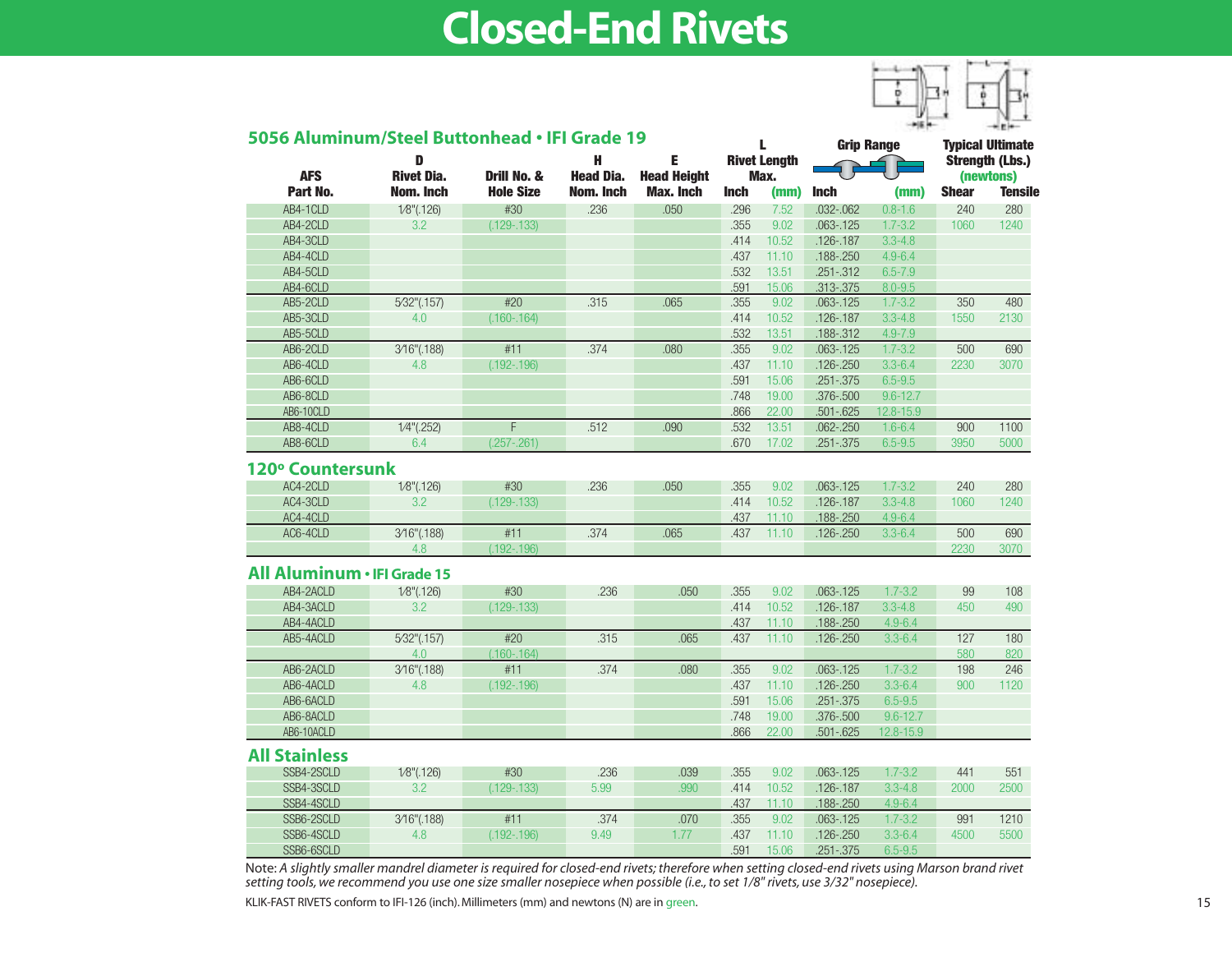## **Multi-Grip Rivets**



**Plated Steel Rivet • Plated Steel Mandrel\* • IFI Grade 30**

| <b>Steel Buttonhead</b><br><b>AFS</b> | D<br><b>Rivet Dia.</b><br>Nom. Inch | Drill No. &<br><b>Hole Size</b> | Н<br><b>Head Dia.</b><br>Nom. Inch | Е<br><b>Head Height</b><br><b>Max. Inch</b> | <b>Rivet Lenath</b><br>Max. |      |               |             | <b>Grip Range</b> |                |  | <b>Typical Ultimate</b><br><b>Strength (Lbs.)</b><br>(newtons) |
|---------------------------------------|-------------------------------------|---------------------------------|------------------------------------|---------------------------------------------|-----------------------------|------|---------------|-------------|-------------------|----------------|--|----------------------------------------------------------------|
| Part No.                              | (mm)                                | (mm)                            | (mm)                               | (mm)                                        | <b>Inch</b>                 | (mm) | <b>Inch</b>   | (mm)        | <b>Shear</b>      | <b>Tensile</b> |  |                                                                |
| SB41-42MG                             | $1/8$ " $(.125)$                    | #30(.129-.133)                  | .283                               | .033                                        | .355                        | 9.0  | $.043 - .156$ | $1.1 - 4.0$ | 340               | 385            |  |                                                                |
|                                       | 3.2                                 | $3.3(3.28 - 3.38)$              | 7.2                                | 0.85                                        |                             |      |               |             | 1510              | 1710           |  |                                                                |
| SB52-53MG                             | $5/32$ " $(.156)$                   | #20(.160-.164)                  | .319                               | .047                                        | .433                        | 11.0 | $.056 - .196$ | $1.4 - 5.0$ | 440               | 530            |  |                                                                |
|                                       | 4.0                                 | $4.1(4.06 - 4.16)$              | 8.1                                | 1.20                                        |                             |      |               |             | 1960              | 2360           |  |                                                                |
| SB62-63MG                             | $3/16$ " $(.187)$                   | #11(.192-.196)                  | .386                               | .069                                        | .405                        | 10.3 | $.047 - .187$ | $1.2 - 4.8$ | 810               | 750            |  |                                                                |
|                                       | 4.8                                 | 4.9(4.88-4.98)                  | 9.8                                | 1.75                                        |                             |      |               |             | 3605              | 3335           |  |                                                                |
| SB63-64MG                             |                                     |                                 |                                    |                                             | .500                        | 12.7 | $.156 - .250$ | $4.0 - 6.3$ | 1025              | 780            |  |                                                                |
|                                       |                                     |                                 |                                    |                                             |                             |      |               |             | 4560              | 3470           |  |                                                                |

### **Aluminum/Steel Buttonhead†**

| AB41-43MG   | $1/8$ " $(.125)$  | #30(.129-.133)     | .250 | .037 | .315<br>8.0  | $.031 - .187$ | $0.8 - 4.8$   | 165  | 230  |
|-------------|-------------------|--------------------|------|------|--------------|---------------|---------------|------|------|
| AB42-44MG   | 3.2               | $3.3(3.28 - 3.38)$ | 6.35 | 0.95 | .375<br>9.5  | $.046 - .250$ | $1.2 - 6.4$   | 735  | 1025 |
| AB44-45MG   |                   |                    |      |      | .438<br>11.1 | $.156 - .312$ | $4.0 - 7.9$   |      |      |
| AB45-46MG   |                   |                    |      |      | .500<br>12.7 | $.216 - .375$ | $5.5 - 9.5$   |      |      |
| AB52-54MG   | $5/32$ " $(.156)$ | #20(.160-.164)     | .312 | .047 | .375<br>9.5  | $.046 - .250$ | $1.2 - 6.4$   | 255  | 375  |
| AB54-56MG   | 4.0               | $4.1(4.06 - 4.16)$ | 7.92 | 1.20 | .500<br>12.7 | $.156 - .375$ | $4.0 - 9.5$   | 1135 | 1670 |
| AB56-58MG   |                   |                    |      |      | .666<br>16.9 | $.250 - .500$ | $6.4 - 12.7$  |      |      |
| AB62-64MG   | $3/16$ " $(.187)$ | #11(.192-.196)     | .386 | .057 | .406<br>10.3 | $.062 - .250$ | $.6 - 6.4$    | 350  | 530  |
| AB63-67MG   | 4.8               | 4.9(4.88-4.98)     | 9.8  | .45  | .595<br>15.7 | $.187 - .437$ | $4.8 - 11.1$  | 1560 | 2360 |
| AB66-68MG   |                   |                    |      |      | .666<br>16.9 | $.250 - .500$ | $6.4 - 12.7$  |      |      |
| AB610-612MG |                   |                    |      |      | .978<br>24.8 | .500-.781     | $12.7 - 19.8$ |      |      |

#### **Aluminum/Steel Large Flange**

| ABL 42-43MG  | $1/8$ " $(.125)$  | #30(.129-.133)     | .325  | .039 | .315 | 8.0  | $.031 - .187$ | $0.8 - 4.8$   | 165  | 230  |
|--------------|-------------------|--------------------|-------|------|------|------|---------------|---------------|------|------|
| ABI 42-44MG  | 3.2               | $3.3(3.28 - 3.38)$ | 8.25  | 1.00 | .375 | 9.5  | $.046 - .250$ | $1.2 - 6.4$   | 735  | 1025 |
| ABL44-45MG   |                   |                    |       |      | .438 |      | .156-.312     | $4.0 - 7.9$   |      |      |
| ABL52-54MG   | $5/32$ " $(.156)$ | #20(.160-.164)     | .374  | .051 | .375 | 9.5  | $.062 - .250$ | $1.6 - 6.4$   | 255  | 375  |
| ABL53-55MG   | 4.0               | $4.1(4.06 - 4.16)$ | 9.5   | 1.30 | .438 |      | $.125 - .312$ | $3.2 - 7.9$   | 1135 | 1670 |
| ABL55-58MG   |                   |                    |       |      | .690 | 17.5 | $.251 - .500$ | $6.4 - 12.7$  |      |      |
| ABL62-64MG   | $3/16$ " $(.187)$ | #11(.192-.196)     | .625  | .069 | .406 | 10.3 | $.062 - .250$ | $1.6 - 6.4$   | 350  | 530  |
| ABL66-68MG   | 4.8               | 4.9(4.88-4.98)     | 15.85 | 1.75 | .666 | 16.9 | $.250 - .500$ | $6.4 - 12.7$  | 1560 | 2360 |
| ABL610-612MG |                   |                    |       |      | .978 | 24.8 | $.500 - .781$ | $12.7 - 19.8$ |      |      |

### **Aluminum/Steel 120º Countersunk**

| AC43-44MG | $1/8$ " $(0.125)$ | #30(.129-.133)     | 209  | .029 | .383±          | $.093 - .250$ | $2.4 - 6.4$  | 155  | 206  |
|-----------|-------------------|--------------------|------|------|----------------|---------------|--------------|------|------|
|           | າ າ               | $3.3(3.28 - 3.38)$ |      |      |                |               |              | 690  | 912  |
| AC53-55MG | $5/32$ " $(.156)$ | #20(.160-.164)     | .252 | 049  | .470±11.9      | .109-.312     | $2.7 - 7.9$  | 255  | 300  |
|           | 4.0               | $4.1(4.06 - 4.16)$ | 6.40 | -24  |                |               |              | 1135 | 1670 |
| AC62-65MG | $3/16$ " $(.187)$ | #11(.192-.196)     | .345 | .051 | $.500 \pm 12.$ | $.062 - .312$ | $1.6 - 7.9$  | 350  | 530  |
| AC66-68MG | 4.8               | 4.9(4.88-4.98)     | 8.75 | .30  | .690‡ 17.5     | $.250 - .500$ | $6.4 - 12.7$ | 1560 | 2360 |

\* Mandrel–Clear Passivate † Mandrel–Zinc with Yellow Dichromate Finish ‡ C.S.K.–Total Length (L) including head Millimeters (mm) and newtons (N) are in green.



Multi-grip rivets provide an effective and economical alternative to other, more costly methods of fastening, because one size handles the grip range capacity of up to 3 standard open end rivets. Multi-grip rivets can be used in any application requiring open end rivets, while reducing inventory requirements. Use multi-grip rivets as a standard open-end rivet…no special tool is needed.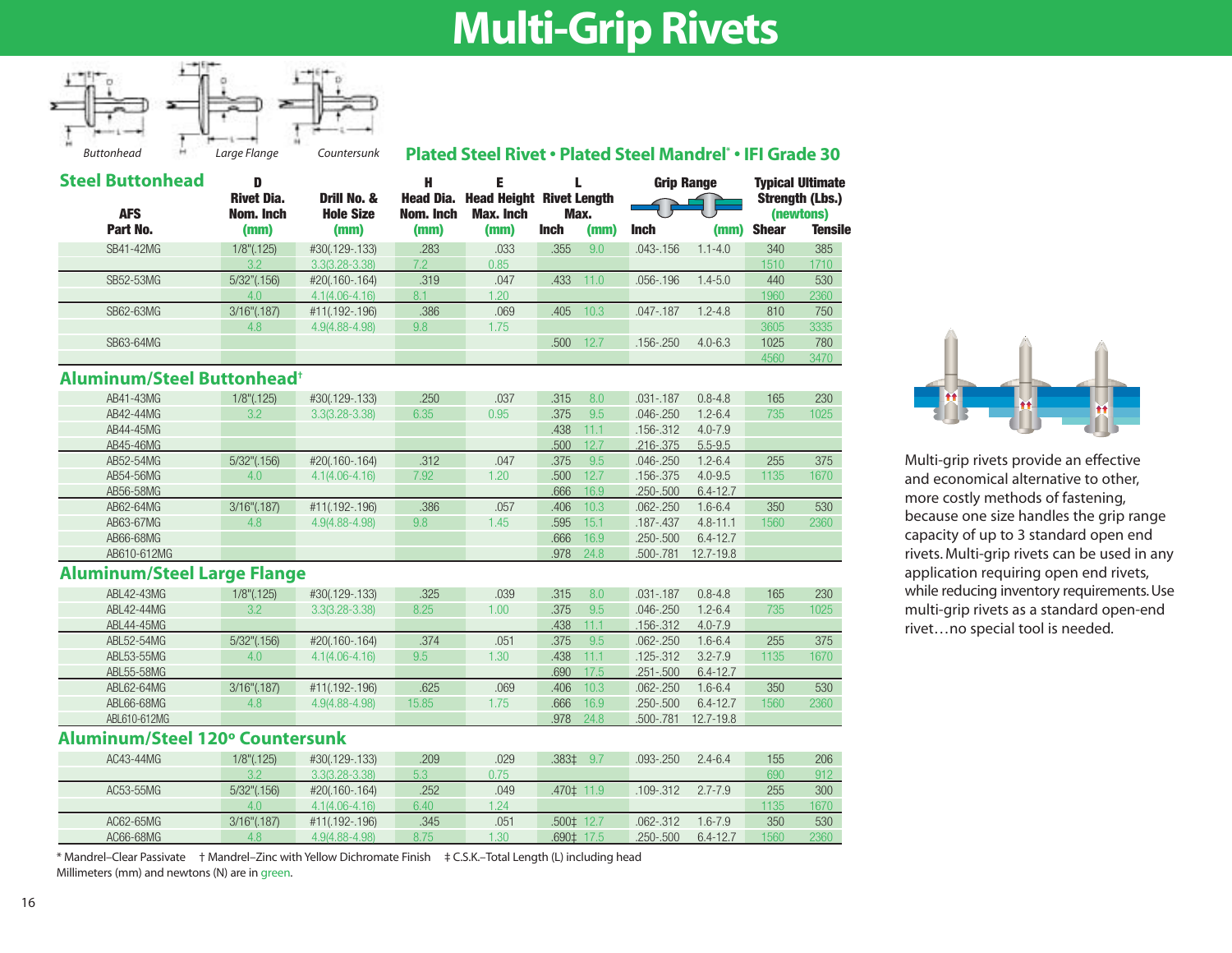### **Copper Brass and Copper Steel Rivets**



### **#110 Copper Rivet Brass or Copper Plated Steel Mandrel IFI Grade 20**

| <b>AFS</b>     | <b>Rivet Dia.</b> | Drill No. &        | <b>Head Dia.</b> | <b>Head Height</b> | <b>Rivet Lenath</b> | <b>Grip Range</b>            | <b>Typical Ultimate</b><br><b>Strength (Lbs.)</b><br>(newtons) |                |  |
|----------------|-------------------|--------------------|------------------|--------------------|---------------------|------------------------------|----------------------------------------------------------------|----------------|--|
| Part No.       | Nom. Inch         | <b>Hole Size</b>   | Nom. Inch        | <b>Max. Inch</b>   | Max. Inch           | <b>Inch</b>                  | <b>Shear</b>                                                   | <b>Tensile</b> |  |
| CB4-2B: CB4-2C | 1/8"(.125)        | #30(.129-.133)     | .125             | .040               | .275<br>7.0         | $.063 - .125$<br>$1.7 - 3.2$ | 215                                                            | 300            |  |
| CB4-4B: CB4-4C | 3.2               | $3.3(3.28 - 3.38)$ | 6.35             | 1.02               | 400<br>10.2         | $4.9 - 6.4$<br>.188-.250     | 950                                                            | 1330           |  |

2B - Copper Brass; 2C - Copper Steel



A0630ATB A0630ATB-GBK-1 0.188 0.115 0.071 0.386 2.362 .157 - .472 1.063 0.433 202 900 269 1200 AL0625ATB AL0625ATB-GBK-1 0.188 0.115 0.079 0.551 2.205 .039 - .354 0.925 0.374 202 900 269 1200

White available as special order item.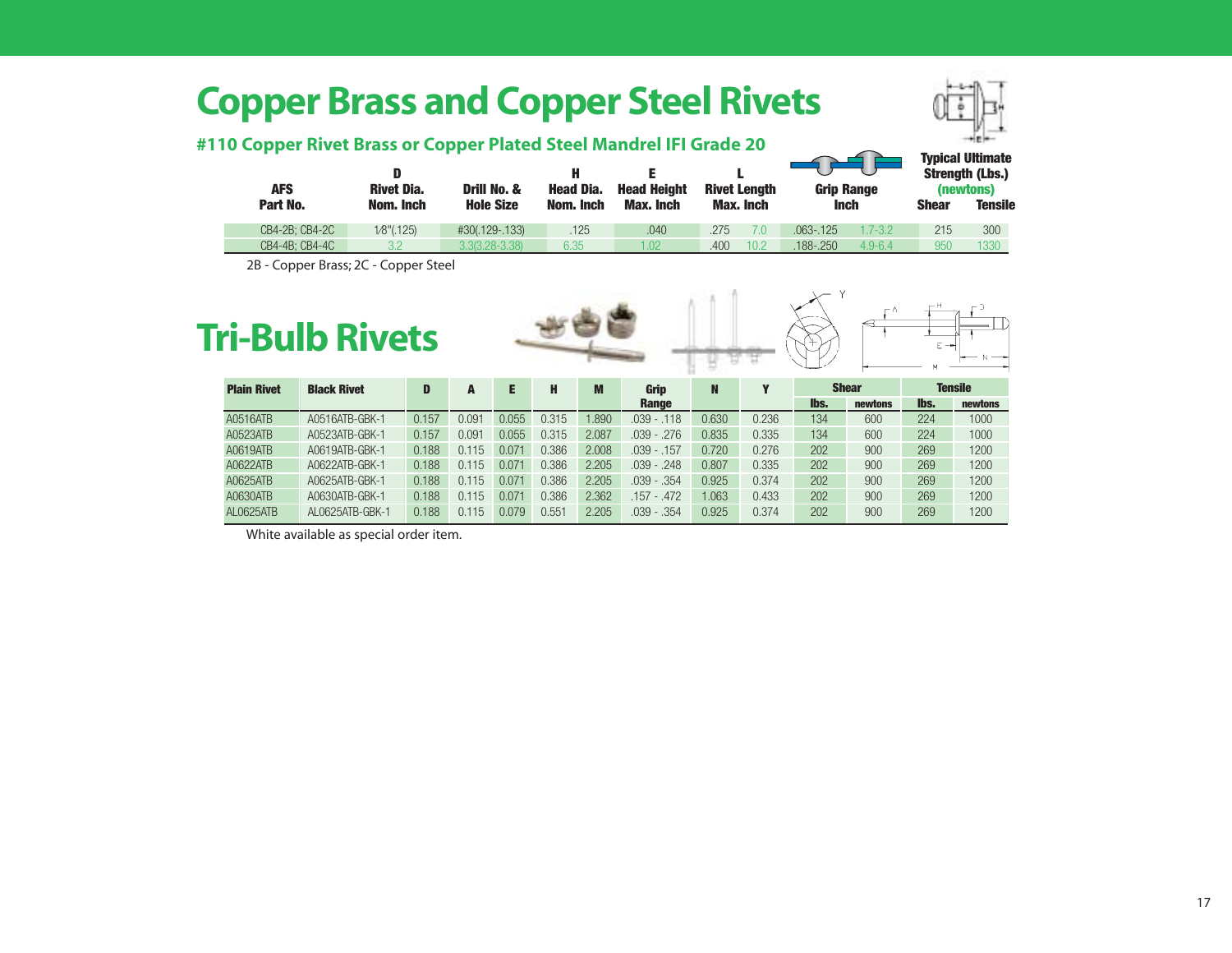### **Painted Rivets\***

| <b>AFS</b>    | <b>Rivet</b> | .<br>D<br><b>Rivet Dia.</b> | <b>Drill No.&amp;</b> | W=White<br>н<br><b>Head Dia.</b> | <b>BR=Brown</b><br>Ε<br><b>Head Height</b> | <b>BL=Black</b> | <b>Rivet Length Max.</b> | <b>Grip Range</b> |             |              | <b>Typical Ultimate</b><br><b>Strength (lbs.)</b><br>(newtons) |
|---------------|--------------|-----------------------------|-----------------------|----------------------------------|--------------------------------------------|-----------------|--------------------------|-------------------|-------------|--------------|----------------------------------------------------------------|
| Part No.      | <b>Color</b> | Norm. Inch                  | <b>Hole Size</b>      | Norm. Inch                       | Max. Inch                                  |                 | Inch (mm)                | <b>Inch</b>       | (mm)        | <b>Shear</b> | <b>Tensile</b>                                                 |
| AB4-2AW       | W            | $1/8$ " $(.125)$            | #30 (.129-.133)       | .125                             | .040                                       | .275            | 7.0                      | $.062 - .125$     | $1.7 - 3.2$ | 155          | 240                                                            |
| AB4-3AW       | W            | 3.2                         | $3.3(3.28 - 3.38)$    | 6.35                             | 1.02                                       | .337            | 8.6                      | .126-.187         | $3.2 - 4.8$ | 689          | 1067                                                           |
| AB4-4AW       | W            |                             |                       |                                  |                                            | .400            | 10.2                     | .188-.250         | $4.9 - 6.4$ |              |                                                                |
| AB4-2ABR      | <b>BR</b>    | $1/8"$ (.125)               | #30 (.129-.133)       | .125                             | .040                                       | .275            | 7.0                      | $.062 - .125$     | $1.7 - 3.2$ | 155          | 240                                                            |
| AB4-3ABR      | <b>BR</b>    | 3.2                         | $3.3(3.28 - 3.38)$    | 6.35                             | 1.02                                       | .337            | 8.6                      | .126-.187         | $3.2 - 4.8$ | 689          | 1067                                                           |
| AB4-4ABR      | <b>BR</b>    |                             |                       |                                  |                                            | .400            | 10.2                     | .188-.250         | $4.9 - 6.4$ |              |                                                                |
| AB4-2ABL      | <b>BL</b>    | $1/8"$ (.125)               | #30 (.129-.133)       | .125                             | .040                                       | .275            | 7.0                      | $.062 - .125$     | $1.7 - 3.2$ | 155          | 240                                                            |
| AB4-3ABL      | <b>BL</b>    | 3.2                         | $3.3(3.28 - 3.38)$    | 6.35                             | 1.02                                       | .337            | 8.6                      | .126-.187         | $3.2 - 4.8$ | 689          | 1067                                                           |
| AB4-4ABL      | <b>BL</b>    |                             |                       |                                  |                                            | .400            | 10.2                     | .188-.250         | $4.9 - 6.4$ |              |                                                                |
| <b>SB4-2W</b> | W            | $1/8"$ (.125)               | #30 (.129-.133)       | .125                             | .040                                       | .275            | 7.0                      | $.062 - .125$     | $1.7 - 3.2$ | 305          | 410                                                            |
| <b>SB4-3W</b> | W            | 3.2                         | $3.3(3.28 - 3.38)$    | 6.35                             | 1.02                                       | .337            | 8.6                      | .126-.187         | $3.2 - 4.8$ | 1356         | 1823                                                           |
| <b>SB4-4W</b> | W            |                             |                       |                                  |                                            | .400            | 10.2                     | .188-.250         | $4.9 - 6.4$ |              |                                                                |
| SB4-2BR       | <b>BR</b>    | $1/8$ " (.125)              | #30 (.129-.133)       | .125                             | .040                                       | .275            | 7.0                      | $.062 - .125$     | $1.7 - 3.2$ | 305          | 410                                                            |
| SB4-3BR       | <b>BR</b>    | 3.2                         | $3.3(3.28 - 3.38)$    | 6.35                             | 1.02                                       | .337            | 8.6                      | .126-.187         | $3.2 - 4.8$ | 1356         | 1823                                                           |
| SB4-4BR       | <b>BR</b>    |                             |                       |                                  |                                            | .400            | 10.2                     | .188-.250         | $4.9 - 6.4$ |              |                                                                |
| SB4-2BL       | <b>BL</b>    | $1/8$ " $(.125)$            | #30 (.129-.133)       | .125                             | .040                                       | .275            | 7.0                      | $.062 - .125$     | $1.7 - 3.2$ | 330          | 515                                                            |
| SB4-4BL       | <b>BL</b>    | 3.2                         | $3.3(3.28 - 3.38)$    | 6.35                             | 1.02                                       | .400            | 10.2                     | .188-.250         | $4.9 - 6.4$ | 1467         | 2290                                                           |
| AB6-4AW       | W            | $3/16"$ $(.187)$            | #11(.192-.196)        | .375                             | .060                                       | .450            | 11.5                     | $.126 - .250$     | $3.2 - 6.4$ | 330          | 515                                                            |
| AB6-4ABL      | <b>BL</b>    | 4.8                         | $4.9(4.88 - 4.98)$    | 9.53                             | 1.52                                       | .450            | 11.5                     | .126-.250         | $3.2 - 6.4$ | 1467         | 2290                                                           |

\* Custom colors available; contact factory for additional information.

### **Back-Up Washers**

| <b>AFS</b><br>Part No. | <b>Bulk</b><br>Part No. | 500<br>Pack No. | <b>Standard</b><br><b>Carton Qty.</b> | <b>Material</b> | For<br><b>Hole Size</b> | <b>Size/Shape</b> |
|------------------------|-------------------------|-----------------|---------------------------------------|-----------------|-------------------------|-------------------|
| $SS-3$                 | 50653                   | 40653           | 5M                                    | <b>STEEL</b>    | 3/32"                   | $1/2$ " SQ        |
| $SS-4$                 | 50654                   | 40654           | 5M                                    | <b>STEEL</b>    | 1/8"                    | $1/2$ " SQ        |
| $SS-6$                 | 50656                   | 40656           | 5M                                    | <b>STEEL</b>    | 3/16"                   | $1/2$ " SQ        |
| $SS-8$                 | 50658                   | 40658           | 10M                                   | <b>STEEL</b>    | 1/8"                    | 3⁄8" RD           |
| $SS-9$                 | 50655                   | 40655           | 10M                                   | <b>STEEL</b>    | 5/32"                   | 7/16" RD          |
| $SS-10$                | 50661                   | 40661           | 10M                                   | <b>STEEL</b>    | 3/16"                   | $1/2$ " RD        |
| $SS-12$                | 50662                   | 40662           | 10M                                   | <b>STEEL</b>    | 1/4"                    | $1/2$ " RD        |
| $AS-8$                 | 50657                   | 40657           | 10M                                   | <b>ALUMINUM</b> | 1/8"                    | 3⁄8" RD           |
| $AS-9$                 | 50659                   | 40659           | <b>10M</b>                            | <b>ALUMINUM</b> | 5/32"                   | 7/16" RD          |
| $AS-10$                | 50660                   | 40660           | <b>10M</b>                            | <b>ALUMINUM</b> | 3/16"                   | $1/2$ " RD        |
| $AS-12$                | 50665                   | 40665           | 10M                                   | <b>ALUMINUM</b> | 1/4"                    | $1/2$ " RD        |

*Back-up washers are .056"-.062" thick. They are used when fastening soft materials or to compensate for oversize holes where access to both sides of the work is possible.*



This double-ended drill bit provides the correct size hole and angle for 1/8" diameter countersink rivets, drilling and countersinking in one operation.

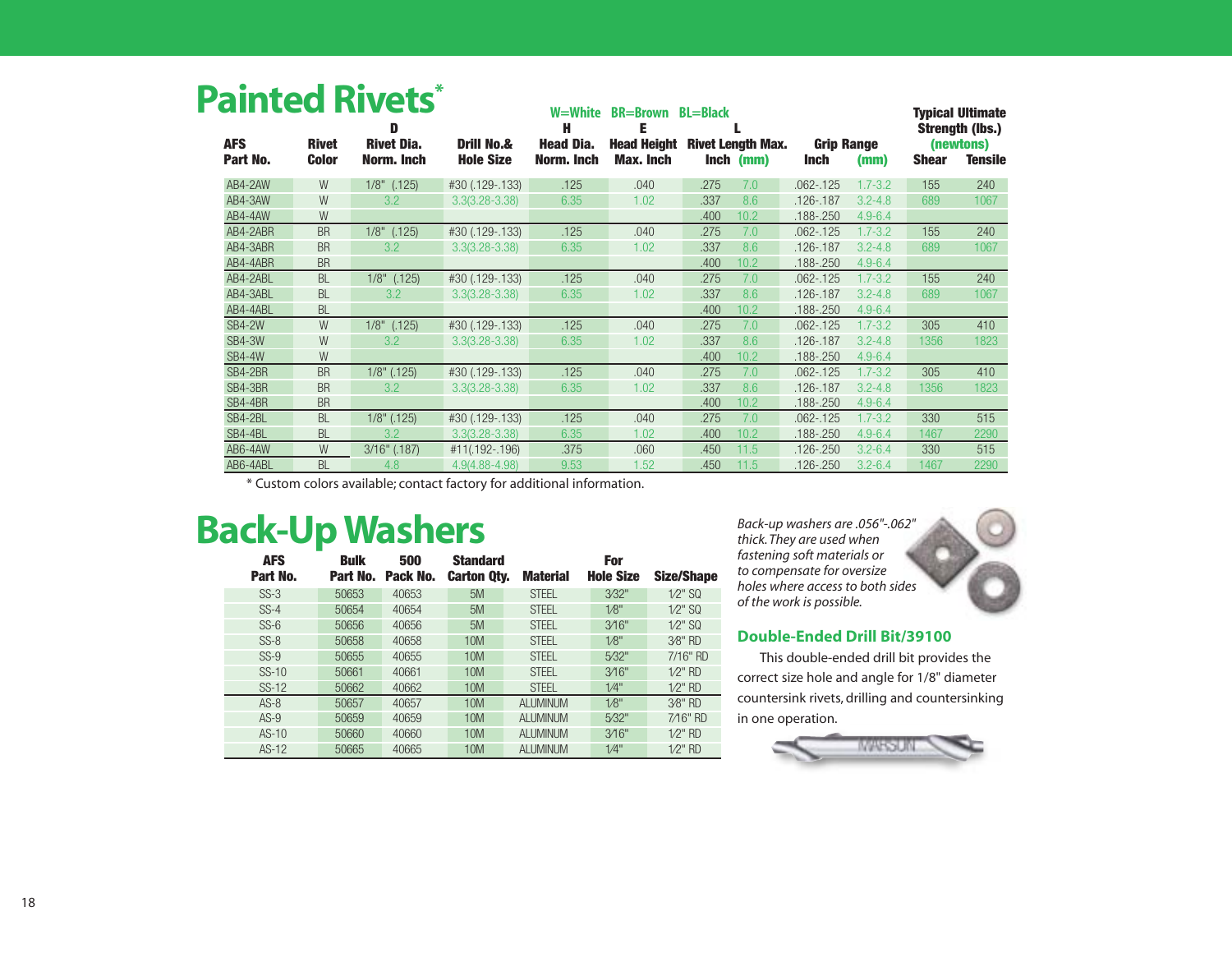# **SteelQ-Lok™ Rivets**

| <b>Plated Steel Body</b>    |                                | H.<br>用卫                        |                               | <b>PICCI A-FAU IJIACIS</b>             |             |                             |                   |              |              |                                     |
|-----------------------------|--------------------------------|---------------------------------|-------------------------------|----------------------------------------|-------------|-----------------------------|-------------------|--------------|--------------|-------------------------------------|
| <b>Plated Steel Mandrel</b> | D                              |                                 | н                             | Е                                      |             |                             | <b>Grip Range</b> |              |              | <b>Typical Ultimate</b>             |
| <b>AFS</b>                  | <b>Rivet Dia.</b><br>Nom. Inch | Drill No. &<br><b>Hole Size</b> | <b>Head Dia.</b><br>Nom. Inch | <b>Head Height</b><br><b>Max. Inch</b> |             | <b>Rivet Length</b><br>Max. |                   |              |              | <b>Strength (Lbs.)</b><br>(newtons) |
| Part No.                    | (mm)                           | (mm)                            | (mm)                          | (mm)                                   | <b>Inch</b> | (mm)                        | <b>Inch</b>       | (mm)         | <b>Shear</b> | <b>Tensile</b>                      |
| <b>SB4-20L</b>              | $1/8$ " $(.125)$               | #30(.129-.133)                  | .250                          | .045                                   | .300        | 7.6                         | $.062 - 125$      | $1.6 - 3.2$  | 500          | 400                                 |
| SB4-4QL                     | 3.2                            | $3.3(3.28 - 3.38)$              | 6.40                          | 1.20                                   | .425        | 10.8                        | $.126 - .250$     | $3.3 - 6.4$  | 2220         | 1780                                |
| <b>SB5-20L</b>              | $5/32$ " $(.156)$              | #20(.160-.164)                  | .312                          | .055                                   | .325        | 8.3                         | $.062 - .125$     | $1.6 - 3.2$  | 700          | 550                                 |
| SB5-4QL                     | 4.0                            | $4.1(4.06 - 4.16)$              | 7.9                           | 1.40                                   | .450        | 11.4                        | $.126 - .250$     | $3.3 - 6.4$  | 3110         | 2440                                |
| <b>SB6-20L</b>              | $3/16$ " $(.187)$              | #11(.192-.196)                  | .375                          | .065                                   | .350        | 8.9                         | $.062 - .125$     | $1.6 - 3.2$  | 1050         | 825                                 |
| SB6-4QL                     | 4.8                            | $4.9(4.88 - 4.98)$              | 9.5                           | 1.65                                   | .475        | 12.0                        | $.126 - .250$     | $3.3 - 6.4$  | 4670         | 3670                                |
| SB6-6QL                     |                                |                                 |                               |                                        | .600        | 15.2                        | $.251 - .375$     | $6.5 - 9.5$  |              |                                     |
| SB6-8QL                     |                                |                                 |                               |                                        | .725        | 18.4                        | $.376 - .500$     | $9.6 - 12.7$ |              |                                     |

# Aluminum/Steelt **Examples Rivets/Klik-Split**

| 52372 | $1/4$ " $(.250)$ | $F(.257-.261)$     | .500 | 120  | .520 | 13.22      | 062-125 1.58-3.18          | 1500 | 1000 |
|-------|------------------|--------------------|------|------|------|------------|----------------------------|------|------|
| 52371 | b.4              | $6.5(.653 - 6.63)$ | 12.7 | 3.00 | .520 | $-13.22$   | $.032 - 140$ $0.81 - 3.56$ | 6670 | 4445 |
| 52368 |                  |                    |      |      | .707 | 17.79      | .251-.312 6.38-7.93        |      |      |
| 52369 |                  |                    |      |      | .770 | 19.567     | .312-.375 7.95-9.53        |      |      |
| 52370 |                  |                    |      |      |      | .832 21.13 | .376-.437 9.55-11.10       |      |      |
| 50376 |                  |                    |      |      | .960 | 24.38      | .520-.620 13.21-15.97      |      |      |

† Requires nosepiece No. 96028 when using the Marson brand Big Daddy® (39031) hand tool.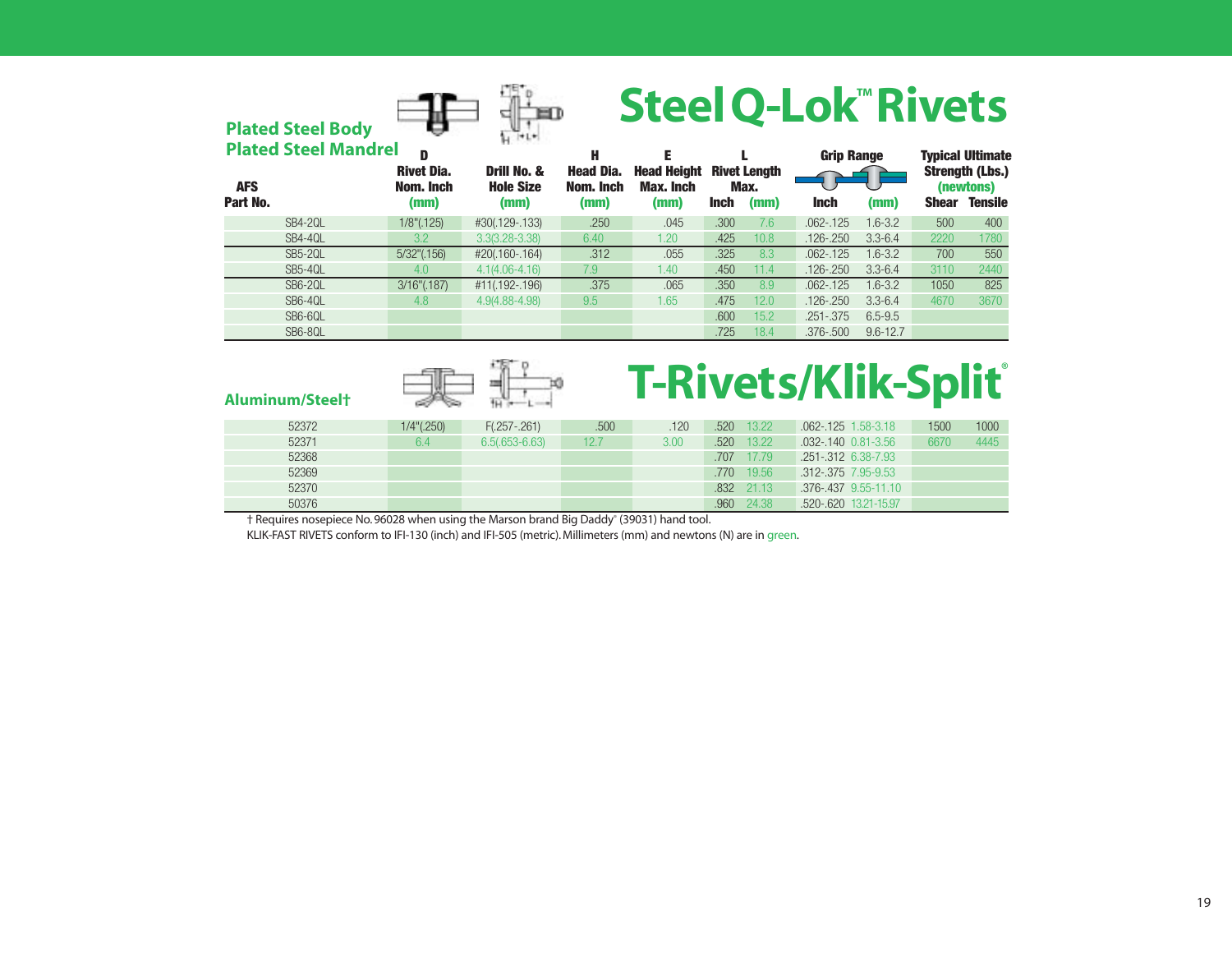## **Automotive/Special Application Rivets**

#### **Trim Rivets**

| <b>AFS</b> |                               | Grip         | <b>Materials</b>    | <b>Rivet</b> | Flange    | <b>Hole</b>       | 500             |                     |
|------------|-------------------------------|--------------|---------------------|--------------|-----------|-------------------|-----------------|---------------------|
| Part No.   | <b>Description</b>            | <b>Range</b> | <b>Body/Mandrel</b> | Dia. Nom.    | Dia. Nom. | <b>Dia. Range</b> | <b>Pack No.</b> | <b>Applications</b> |
| 50261*     | Trim Moulding Rivet           | .126-.187    | Alum/Alum           | 125          | 208       | .129-.133         | 40261           | $(ABN4-3A)$         |
| 50262*     | Long Trim Moulding Rivet      | .188-.250    | Alum/Alum           | 125          | .208      | $.129 - .133$     | 40262           | $(ABN4-4A)$         |
| 50516*     | Trim Moulding Rivet w/SS Body | .126-.187    | <b>SS/Steel</b>     | 125          | .208      | 129-.133          | 40516           | $(SSBN4-3)$         |

\*Use 39112 Trim Clip Rivet Nosepieces with HP-2 or Kliker Riveter to form trim clip studs with 50261; 50262; 50516 rivets.

#### **Klik-Split® Window & Door Rivets†**

| 52371 | <b>Window Regulator Rivet</b>          | $.032 - .140$ | Alum/Steel | .250 | .500 | $.257 - .261$ | <b>NA</b> | GM 9436175       |
|-------|----------------------------------------|---------------|------------|------|------|---------------|-----------|------------------|
|       |                                        |               |            |      |      |               |           | Ford 385189      |
|       |                                        |               |            |      |      |               |           | Chry 6031115     |
| 52372 | Outside Door Handle Rivet              | $.090 - .115$ | Alum/Steel | .250 | .500 | $.257 - .261$ | <b>NA</b> | Ford 388047-S100 |
|       | with recessed head                     |               |            |      |      |               |           |                  |
| 52373 | Door Handle Rivet w/recessed           | $.110 - .177$ | Alum/Steel | .250 | .500 | $.257 - .261$ | <b>NA</b> | GM 20713843      |
|       | head and zinc coated mandrel           |               |            |      |      |               |           |                  |
| 52374 | <b>Window Regulator Rivet</b>          | $.140 - .187$ | Alum/Steel | .250 | .500 | $.257 - .261$ | <b>NA</b> | GM 9437486       |
|       | w/yellow zinc coated mandrel           |               |            |      |      |               |           | Chry 6032926     |
| 52375 | <b>Blk. Anodized Door Handle Rivet</b> | $.090 - .115$ | Alum/Steel | .250 | .500 | $.257 - .261$ | <b>NA</b> | Ford 388047-S102 |
| 50376 | <b>Glass Stop Rivet</b>                | $.520 - .620$ | Alum/Steel | .250 | .500 | $.257 - .261$ | <b>NA</b> | Ford 385323      |
|       |                                        |               |            |      |      |               |           | Chrv 6031091     |

† Requires nosepiece No. 96028 when using the Marson brand Big Daddy® (39031) hand tool.

#### **Bumper Rivets**

| 53150 | <b>Bumper Fascia Rivet</b>   | 250-.375 | Steel/Steel | .187 | 625 | 192-.196    | <b>NA</b> | GM 9439719      |
|-------|------------------------------|----------|-------------|------|-----|-------------|-----------|-----------------|
|       | large flange black           |          |             |      |     |             |           |                 |
| 53181 | <b>Bumper Fascia Rivet</b>   | 125-.250 | Steel/Steel | 250  | 500 | $257 - 261$ | <b>NA</b> | Ford 372820-S36 |
|       | w/vellow zinc coated mandrel |          |             |      |     |             |           |                 |

### **Miscellaneous Rivets**

| 53295 | <b>Rear Window Gasket Rivet</b>   | .125-.187     | Alum/Steel | .125 | .325 | $129 - 130$ | <b>NA</b> | GM 20325696  |
|-------|-----------------------------------|---------------|------------|------|------|-------------|-----------|--------------|
| 53314 | Multi-Purpose Rivet, large flange | $.125 - .187$ | Alum/Steel | 125  | .375 | $129 - 130$ | <b>NA</b> | GM 9432552   |
| 53353 | Trunk Lock Swivel Emblem Rivet    | $.126 - 187$  | Alum/Steel | 156  | .312 | .160-.164   | <b>NA</b> | GM 9432137   |
|       | sealed end, countersunk head      |               |            |      |      |             |           | Chrv 6032138 |
|       | Requires Nosepiece #39144         |               |            |      |      |             |           |              |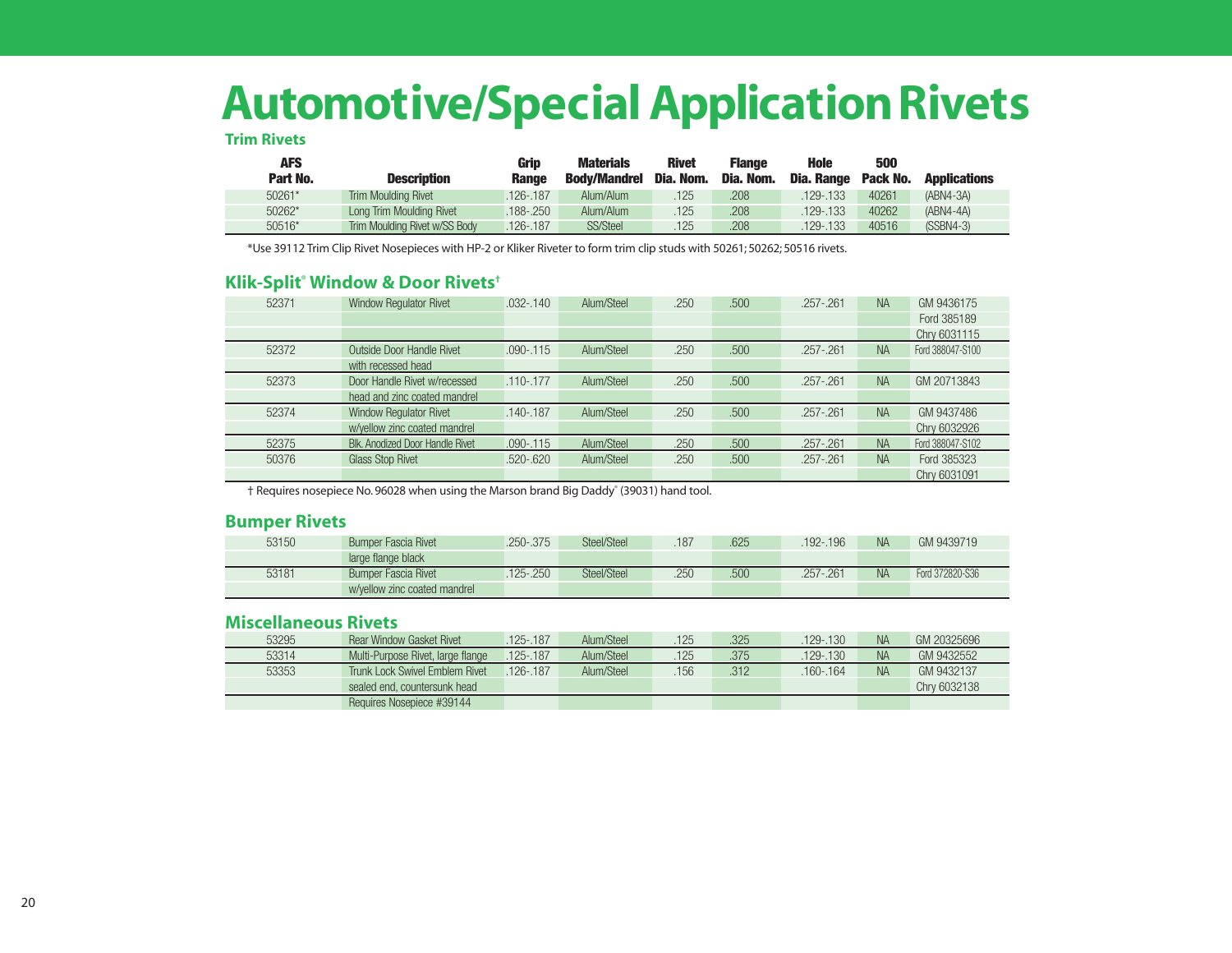| <b>AFS</b><br>Part No. | A<br><b>Rivet Dia.</b><br><b>Inch</b><br>(mm) | <b>Reauired</b><br><b>Inch</b><br>(mm) | B<br><b>Inch</b><br>(mm) | C<br>Hole Size Head Dia. Head Height Body Length<br><b>Max. Inch</b><br>(mm)<br><b>Steel Rivet · Steel Mandrel · Buttonhead</b> | D<br>(mm)     | Е<br><b>Overall</b><br>Max. Inch Length Max. Max. Inch<br>(mm) | F<br><b>Length</b><br>(mm) | <b>Grip Range</b><br><b>Inch</b><br>(mm) | <b>Average</b><br><b>Shear</b><br>(newtons) | <b>Average</b><br><b>Tensile</b><br><b>Strength Ibs. Strength Ibs.</b><br>(newtons) |
|------------------------|-----------------------------------------------|----------------------------------------|--------------------------|---------------------------------------------------------------------------------------------------------------------------------|---------------|----------------------------------------------------------------|----------------------------|------------------------------------------|---------------------------------------------|-------------------------------------------------------------------------------------|
|                        |                                               |                                        |                          |                                                                                                                                 |               |                                                                |                            |                                          |                                             |                                                                                     |
| SB6-4KL                | .188                                          | $.191 - .201$                          | .385                     | .085                                                                                                                            | .415          | .675                                                           | 1.00                       | $.062 - .270$                            | 1450                                        | 1200                                                                                |
|                        | 4.8                                           | $4.9 - 5.10$                           | 9.77                     | 2.15                                                                                                                            | 10.45         | 15.87                                                          | 25.40                      | $1.57 - 6.85$                            | 6499                                        | 5379                                                                                |
| SB6-7KL                |                                               |                                        |                          |                                                                                                                                 | .572          | .825                                                           | 1.00                       | $.214 - .437$                            |                                             |                                                                                     |
|                        |                                               |                                        |                          |                                                                                                                                 | 14.52         | 20.95                                                          | 25.40                      | 5.43-11.09                               |                                             |                                                                                     |
| SB6-EKL                |                                               |                                        |                          |                                                                                                                                 | .572          | .950                                                           | 1.00                       | $.062 - .437$                            |                                             |                                                                                     |
| SB8-6KL                |                                               |                                        | .525                     |                                                                                                                                 | 14.52         | 24.13                                                          | 25.40<br>1.00              | 1.57-11.09                               |                                             |                                                                                     |
|                        | .257                                          | $.261 - .272$                          |                          | .117                                                                                                                            | .560          | .970                                                           |                            | .080-.375                                | 2750                                        | 2200                                                                                |
| <b>SB8-10KL</b>        | 6.5                                           | $6.6 - 6.9$                            | 13.33                    | 2.97                                                                                                                            | 14.62<br>.810 | 24.63<br>1.220                                                 | 25.40<br>1.00              | $2.03 - 9.52$<br>$.350 - .625$           | 12326                                       | 9861                                                                                |
|                        |                                               |                                        |                          |                                                                                                                                 | 20.57         | 30.98                                                          | 25.40                      | 8.89-15.75                               |                                             |                                                                                     |
| SB8-EKL                |                                               |                                        |                          |                                                                                                                                 | .810          | 1.405                                                          | 1.00                       | $.080 - .625$                            |                                             |                                                                                     |
|                        |                                               |                                        |                          |                                                                                                                                 | 20.57         | 35.68                                                          | 25.40                      | 2.03-15.87                               |                                             |                                                                                     |
| <b>Large Flange</b>    |                                               |                                        |                          |                                                                                                                                 |               |                                                                |                            |                                          |                                             |                                                                                     |
| SBL6-4KL               | .188                                          | $.191 - .201$                          | .500                     | .085                                                                                                                            | .415          | .675                                                           | 1.00                       | $.062 - .270$                            | 1450                                        | 1200                                                                                |
|                        | 4.8                                           | $4.9 - 5.1$                            | 12.70                    | 2.15                                                                                                                            | 10.45         | 15.87                                                          | 25.40                      | $1.57 - 6.85$                            | 6499                                        | 5379                                                                                |
| <b>SBL6-EKL</b>        |                                               |                                        |                          |                                                                                                                                 | .572          | 950                                                            | 1.00                       | $.062 - .437$                            |                                             |                                                                                     |
|                        |                                               |                                        |                          |                                                                                                                                 | 14.52         | 24.13                                                          | 25.40                      | 1.57-11.09                               |                                             |                                                                                     |
| SBL8-6KL               | .257                                          | $.261 - .272$                          | .588                     | .117                                                                                                                            | .560          | .970                                                           | 1.00                       | $.080 - .375$                            | 2750                                        | 2200                                                                                |
|                        | 6.5                                           | $6.6 - 6.9$                            | 14.93                    | 2.97                                                                                                                            | 14.62         | 24.63                                                          | 25.40                      | $2.03 - 9.52$                            | 12326                                       | 9861                                                                                |
|                        | <b>100° Countersunk</b>                       |                                        |                          |                                                                                                                                 |               |                                                                |                            |                                          |                                             |                                                                                     |
| SC6-6KL                | .188                                          | $.191 - .201$                          | .345                     | .070                                                                                                                            | .486          | .762                                                           | 1.00                       | $.125 - .331$                            | 1450                                        | 1200                                                                                |
|                        | 4.8                                           | $4.9 - 5.1$                            | 8.8                      | 1.8                                                                                                                             | 12.34         | 19.35                                                          | 25.40                      | $3.17 - 8.40$                            | 6499                                        | 5379                                                                                |
| SC6-9KL                |                                               |                                        |                          |                                                                                                                                 | .653          | .929                                                           | 1.00                       | $.305 - .500$                            |                                             |                                                                                     |
|                        |                                               |                                        |                          |                                                                                                                                 | 16.58         | 23.59                                                          | 25.40                      | 7.74-12.70                               |                                             |                                                                                     |
| SC8-8KL                | .257                                          | $.261 - .272$                          | .405                     | .079                                                                                                                            | .660          | 1.059                                                          | 1.00                       | $.160 - .475$                            | 2750                                        | 2200                                                                                |
|                        | 6.5                                           | $6.6 - 6.9$                            | 10.3                     | 2.0                                                                                                                             | 16.76         | 26.89                                                          | 25.40                      | 4.06-12.06                               | 12326                                       | 9861                                                                                |
| <b>SC8-12KL</b>        |                                               |                                        |                          |                                                                                                                                 | .910          | 1.309                                                          | 1.00                       | $.415 - .725$                            |                                             |                                                                                     |
|                        |                                               |                                        |                          |                                                                                                                                 | 23.11         | 33.24                                                          | 25.40                      | 10.54-18.41                              |                                             |                                                                                     |

*Note: All orange shaded items are special order only; minimums apply.*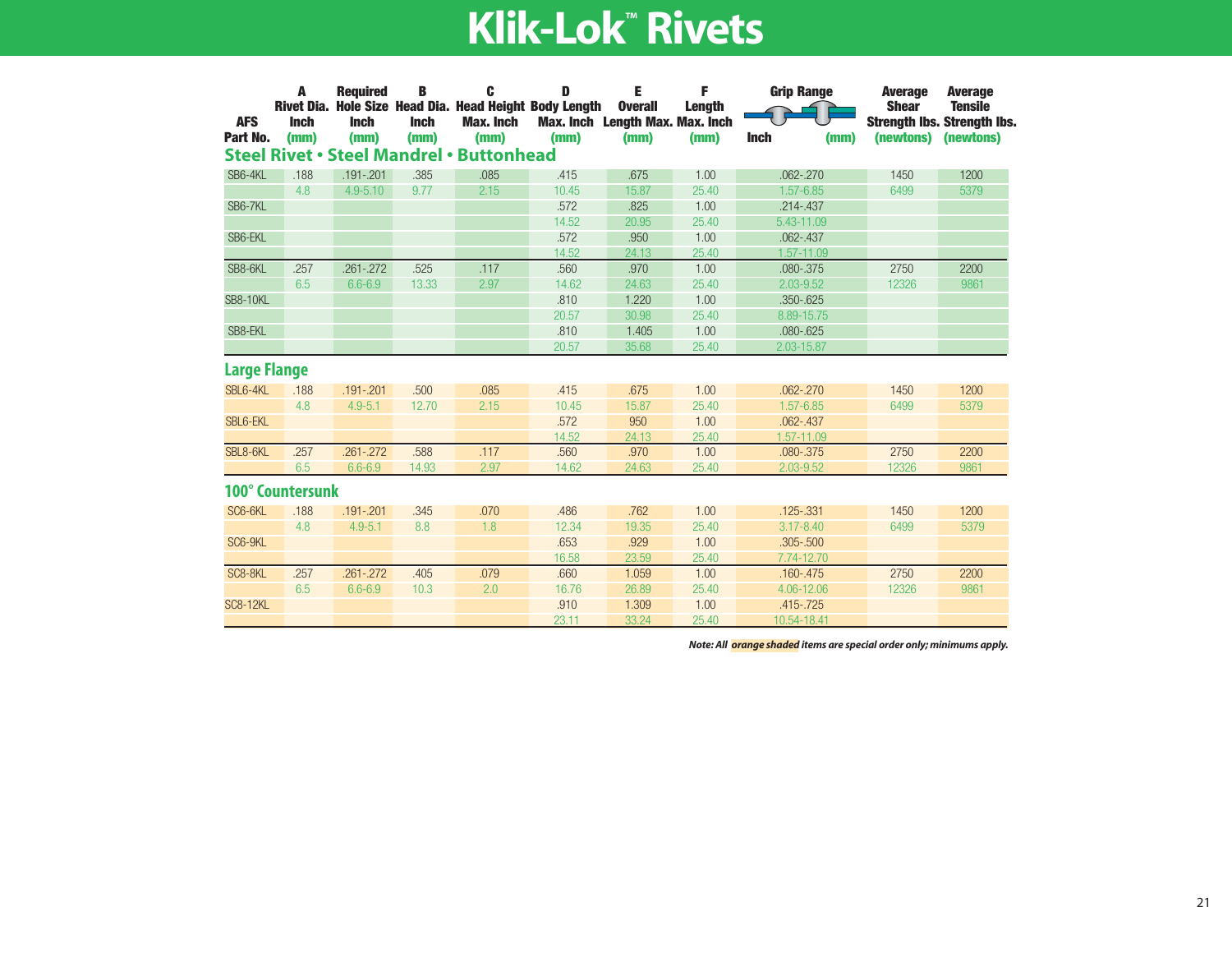| <b>AFS</b>          | A<br><b>Rivet Dia.</b><br><b>Inch</b> | <b>Required</b><br><b>Inch</b> | В<br><b>Inch</b> | C<br>Hole Size Head Dia. Head Height Body Length<br>Max. Inch | D     | Е<br><b>Overall</b><br>Max. Inch Length Max. Max. Inch | F<br><b>Length</b> | <b>Grip Range</b>   | <b>Average</b><br><b>Shear</b> | <b>Average</b><br><b>Tensile</b><br><b>Strength Ibs. Strength Ibs.</b> |
|---------------------|---------------------------------------|--------------------------------|------------------|---------------------------------------------------------------|-------|--------------------------------------------------------|--------------------|---------------------|--------------------------------|------------------------------------------------------------------------|
| Part No.            | (mm)                                  | (mm)                           | (mm)             | (mm)                                                          | (mm)  | (mm)                                                   | (mm)               | <b>Inch</b><br>(mm) | (newtons)                      | (newtons)                                                              |
|                     |                                       |                                |                  | <b>Aluminum Rivet • Aluminum Mandrel • Buttonhead</b>         |       |                                                        |                    |                     |                                |                                                                        |
| AB6-4AKL            | .188                                  | $.191 - .201$                  | .385             | .085                                                          | 0.415 | .675                                                   | 1.00               | $.062 - .270$       | 700                            | 500                                                                    |
|                     | 4.8                                   | $4.9 - 5.1$                    | 9.8              | 2.15                                                          | 10.54 | 15.87                                                  | 25.40              | $1.57 - 6.85$       | 3138                           | 2241                                                                   |
| AB6-7AKL            |                                       |                                |                  |                                                               | .572  | .825                                                   | 1.00               | $.214 - .437$       |                                |                                                                        |
|                     |                                       |                                |                  |                                                               | 14.52 | 20.95                                                  | 25.40              | 5.43-11.09          |                                |                                                                        |
| AB6-AEKL            |                                       |                                |                  |                                                               | .572  | 950                                                    | 1.00               | $.062 - .437$       |                                |                                                                        |
|                     |                                       |                                |                  |                                                               | 14.52 | 24.13                                                  | 25.40              | 1.57-11.09          |                                |                                                                        |
| AB8-6AKL            | .257                                  | $.261 - .272$                  | .525             | .117                                                          | .560  | .970                                                   | 1.00               | $.080 - .375$       | 1300                           | 890                                                                    |
|                     | 6.5                                   | $6.6 - 6.9$                    | 13.33            | 2.97                                                          | 14.62 | 24.63                                                  | 25.40              | 2.03-9.52           | 5827                           | 3989                                                                   |
| AB8-10AKL           |                                       |                                |                  |                                                               | .810  | 1.220                                                  | 1.00               | $.350 - .625$       |                                |                                                                        |
|                     |                                       |                                |                  |                                                               | 20.57 | 30.98                                                  | 25.40              | 8.89-15.87          |                                |                                                                        |
| AB8-AEKL            |                                       |                                |                  |                                                               | .810  | 1.405                                                  | 1.00               | $.080 - .625$       |                                |                                                                        |
|                     |                                       |                                |                  |                                                               | 20.57 | 35.56                                                  | 25.40              | 2.03-15.87          |                                |                                                                        |
| <b>Large Flange</b> |                                       |                                |                  |                                                               |       |                                                        |                    |                     |                                |                                                                        |
| ABL6-4AKL           | .188                                  | $.191 - .201$                  | .500             | .085                                                          | .415  | .675                                                   | 1.00               | $.062 - .270$       | 700                            | 500                                                                    |
|                     | 4.8                                   | $4.9 - 5.1$                    | 12.7             | 2.15                                                          | 10.45 | 15.87                                                  | 25.40              | $1.57 - 6.85$       | 3138                           | 2241                                                                   |
| ABL6-7AKL           |                                       |                                |                  |                                                               | .572  | .825                                                   | 1.00               | $.214 - .437$       |                                |                                                                        |
|                     |                                       |                                |                  |                                                               | 14.52 | 20.95                                                  | 25.40              | 5.43-11.09          |                                |                                                                        |
|                     | 100° Countersunk                      |                                |                  |                                                               |       |                                                        |                    |                     |                                |                                                                        |
| AC6-6AKL            | .188                                  | $.191 - .201$                  | .345             | .070                                                          | .486  | .762                                                   | 1.00               | $.125 - .331$       | 700                            | 500                                                                    |
|                     | 4.8                                   | $4.9 - 5.1$                    | 8.8              | 1.8                                                           | 12.34 | 19.35                                                  | 25.40              | $3.17 - 8.40$       | 3138                           | 2241                                                                   |
| AC6-9AKL            |                                       |                                |                  |                                                               | .653  | .929                                                   | 1.00               | $.305 - .500$       |                                |                                                                        |
|                     |                                       |                                |                  |                                                               | 16.58 | 23.59                                                  | 25.40              | 7.74-12.70          |                                |                                                                        |
| AC8-8AKL            | .257                                  | $.261 - .272$                  | .405             | .079                                                          | .660  | 1.059                                                  | 1.00               | $.160 - .475$       | 1300                           | 890                                                                    |
|                     | 6.5                                   | $6.6 - 6.9$                    | 10.3             | 2.0                                                           | 16.76 | 26.89                                                  | 25.40              | 4.06-12.06          | 5827                           | 3989                                                                   |
| AC8-12AKL           |                                       |                                |                  |                                                               | .910  | 1.309                                                  | 1.00               | $.415 - .725$       |                                |                                                                        |
|                     |                                       |                                |                  |                                                               | 23.11 | 33.24                                                  | 25.40              | 10.54-18.41         |                                |                                                                        |

*Note: All orange shaded items are special order only; minimums apply.*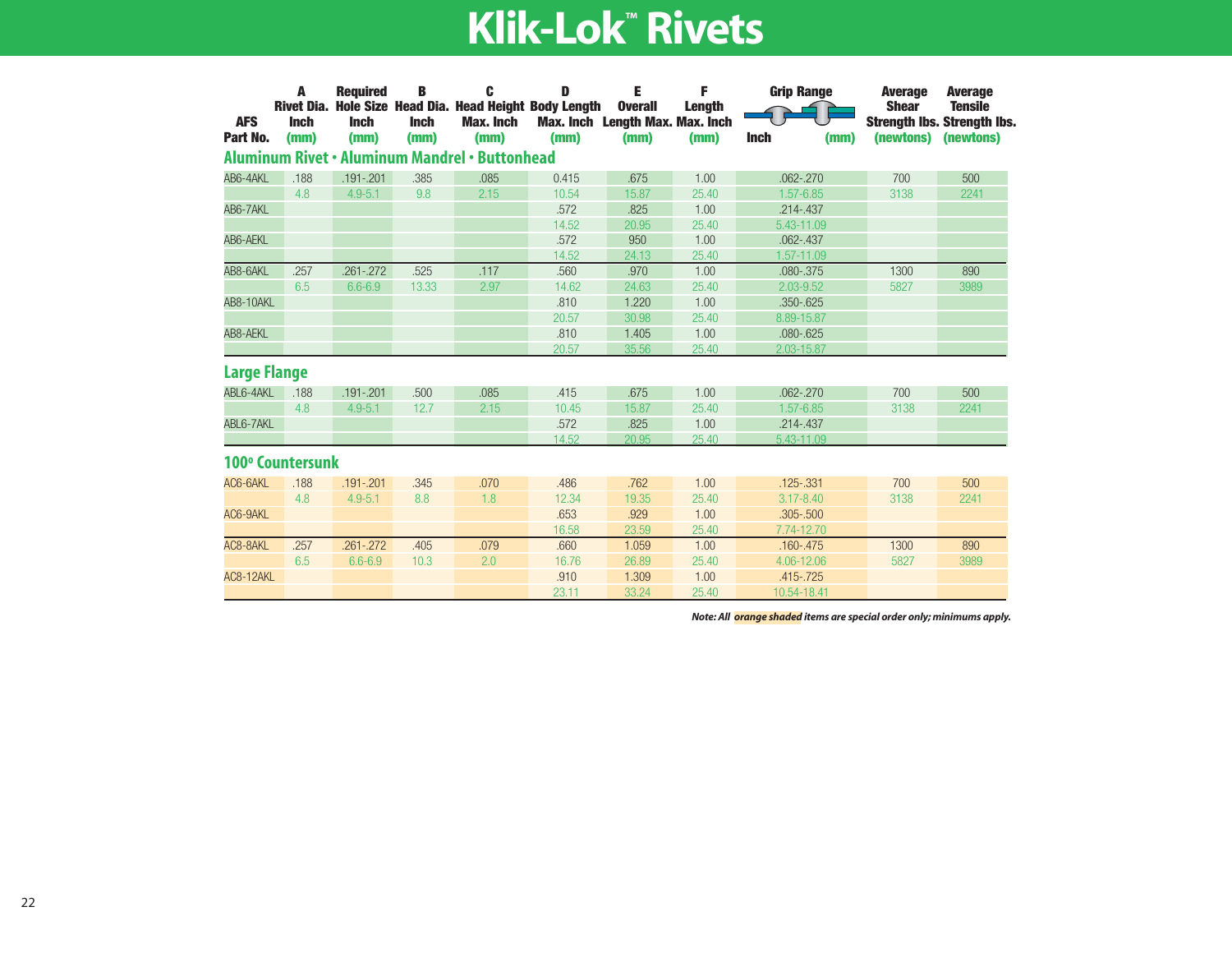

| <b>AFS</b><br>Part No. | A<br>Rivet Dia.<br><b>Inch</b><br>(mm) | <b>Required</b><br><b>Inch</b><br>(mm) | В<br><b>Inch</b><br>(mm) | C<br>Hole Size Head Dia. Head Height Body Length<br><b>Max. Inch</b><br>(mm) | D<br>Max. Inch<br>(mm) | E<br><b>Overall</b><br><b>Length Max. Max. Inch</b><br>(mm) | F<br><b>Length</b><br>(mm) | <b>Grip Range</b><br><b>Inch</b><br>(mm) | <b>Average</b><br><b>Shear</b><br>(newtons) | <b>Average</b><br><b>Tensile</b><br><b>Strength Ibs. Strength Ibs.</b><br>(newtons) |
|------------------------|----------------------------------------|----------------------------------------|--------------------------|------------------------------------------------------------------------------|------------------------|-------------------------------------------------------------|----------------------------|------------------------------------------|---------------------------------------------|-------------------------------------------------------------------------------------|
|                        |                                        |                                        |                          | <b>Stainless Rivet • Stainless Mandrel • Buttonhead</b>                      |                        |                                                             |                            |                                          |                                             |                                                                                     |
| SSB6-4SKL              | .188                                   | $.191 - .201$                          | .385                     | .085                                                                         | .415                   | .625                                                        | 1.00                       | $.062 - .270$                            | 1400                                        | 1000                                                                                |
|                        | 4.8                                    | $4.9 - 5.1$                            | 9.8                      | 2.15                                                                         | 10.54                  | 17.14                                                       | 25.40                      | $1.57 - 6.85$                            | 6275                                        | 4482                                                                                |
| SSB6-7SKL              |                                        |                                        |                          |                                                                              | .572                   | .825                                                        | 1.00                       | $.214 - .437$                            |                                             |                                                                                     |
|                        |                                        |                                        |                          |                                                                              | 14.52                  | 20.95                                                       | 25.40                      | 5.43-11.09                               |                                             |                                                                                     |
| SSB6-ESKL              |                                        |                                        |                          |                                                                              | .572                   | .950                                                        | 1.00                       | $.062 - .437$                            |                                             |                                                                                     |
|                        |                                        |                                        |                          |                                                                              | 14.52                  | 24.13                                                       | 25.40                      | 1.57-11.09                               |                                             |                                                                                     |
| SSB8-6SKL              | .257                                   | $.261 - .272$                          | .525                     | .117                                                                         | .560                   | .970                                                        | 1.00                       | $.080 - .375$                            | 2500                                        | 2000                                                                                |
|                        | 6.5                                    | $6.6 - 6.9$                            | 13.3                     | 2.97                                                                         | 14.62                  | 24.63                                                       | 25.40                      | 2.03-9.52                                | 11206                                       | 8964                                                                                |
| SSB8-10SKL             |                                        |                                        |                          |                                                                              | .810                   | 1.220                                                       | 1.00                       | $.350 - .625$                            |                                             |                                                                                     |
|                        |                                        |                                        |                          |                                                                              | 20.57                  | 30.98                                                       | 25.40                      | 8.89-15.87                               |                                             |                                                                                     |
|                        | <b>100° Countersunk</b>                |                                        |                          |                                                                              |                        |                                                             |                            |                                          |                                             |                                                                                     |
| SSC6-6SKL              | .188                                   | $.191 - .201$                          | .345                     | .070                                                                         | .486                   | .762                                                        | 1.00                       | .125-.331                                | 1400                                        | 1000                                                                                |
|                        | 4.8                                    | $4.9 - 5.1$                            | 8.8                      | 1.8                                                                          | 12.34                  | 19.35                                                       | 25.40                      | $3.17 - 8.40$                            | 6275                                        | 4482                                                                                |
| SSC8-8SKL              | .257                                   | $.261 - .272$                          | .405                     | .079                                                                         | .560                   | 1.059                                                       | 1.00                       | $.160 - .475$                            | 2500                                        | 2000                                                                                |
|                        | 6.5                                    | $6.6 - 6.9$                            | 10.3                     | 2.0                                                                          | 14.62                  | 26.89                                                       | 25.40                      | 4.06-12.06                               | 11206                                       | 8964                                                                                |

Millimeters (mm) and newtons (n) are in green.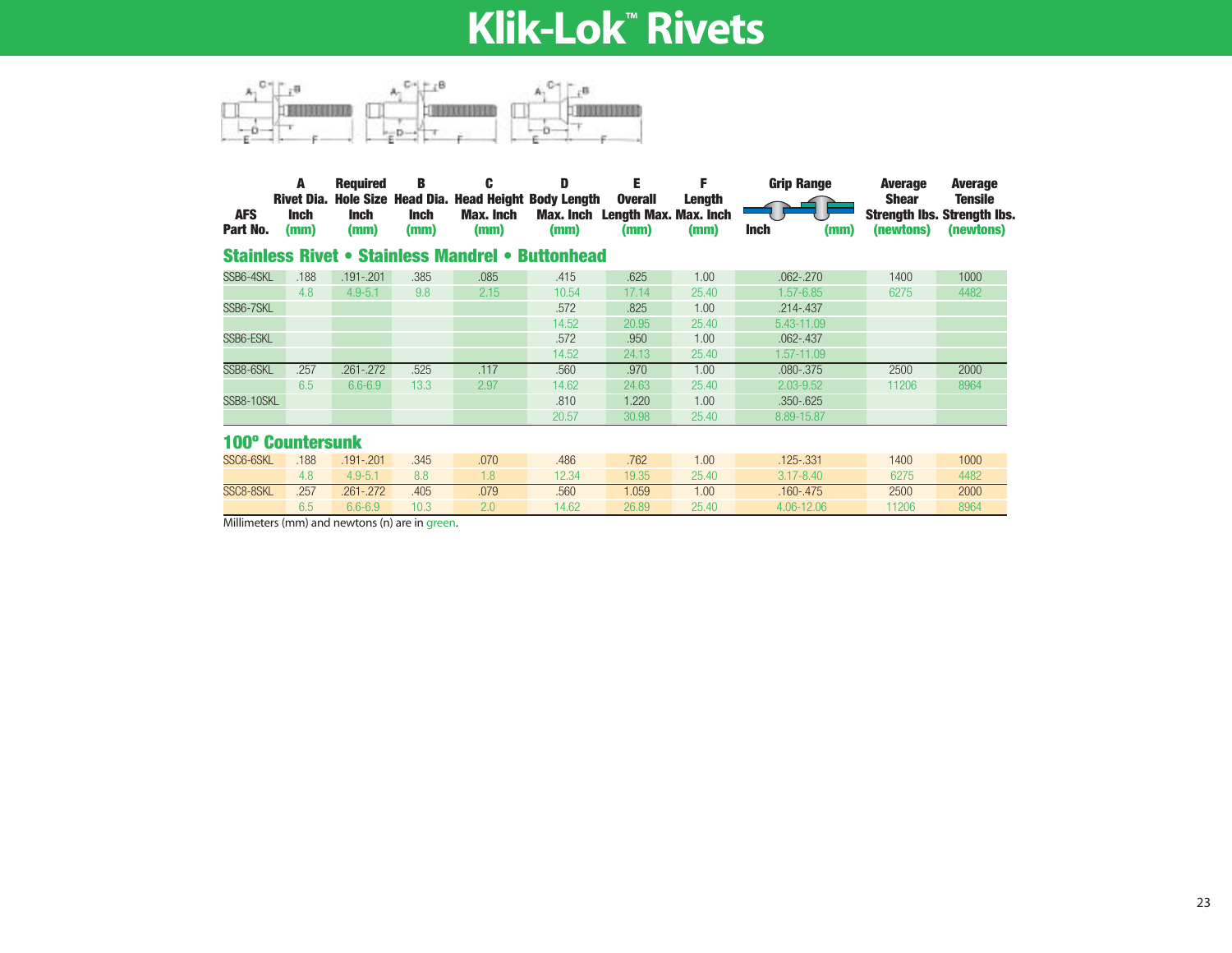

*1 After drilling hole to proper diameter, rivet is placed into hole and rivet setting tool is placed over mandrel.*



*2 Actuating tool starts mandrel into rivet body, pulling work material together and expanding body on the blind side.*



*3 A solid circle lock is created between the body and mandrel creating a weather resistant assembly that virtually eliminates pin pushout.*



*4 After the mandrel is broken, the mandrel is flush with the rivet body removing the need for grinding.*



*5 The expansion of the body tightly fills the hole creating a weather-resistant joint, and the flush break eliminates the need for grinding.*

#### **Material and Finish**

| <b>Material</b>  | <b>Sleeve</b> | Pin          | <b>Sleeve Finish</b> | <b>Pin Finish</b>    |
|------------------|---------------|--------------|----------------------|----------------------|
| Steel            | $1$ OW        | Medium       | <b>Zinc Plated</b>   | <b>Zinc Plated</b>   |
|                  | Carbon Steel  | Carbon Steel | Clear Chromate       | Gold Chromate        |
| Aluminum         | 5056          | 7075         | Clear Chromate       | <b>Gold Chromate</b> |
| <b>Stainless</b> | 302           | 305/304      | Passivated           | Drv Lubricated       |

### **Pin Retention Values (lbs.)**

|       |               | <b>Steel</b> | <b>Aluminum</b> | <b>Stainless Steel</b> |
|-------|---------------|--------------|-----------------|------------------------|
| 3/16" | Pin Retention | 300          | 50              | 125                    |
| 1/4"  | Pin Retention | 500          | 100             | 250                    |



*Equivalent to Monobolt®, TigerBolt®, Magna Lok®, Ultra-Grip® and Mega-Grip®.*

*When setting Marson brand Klik-Lok rivets, no special nosepiece is required.*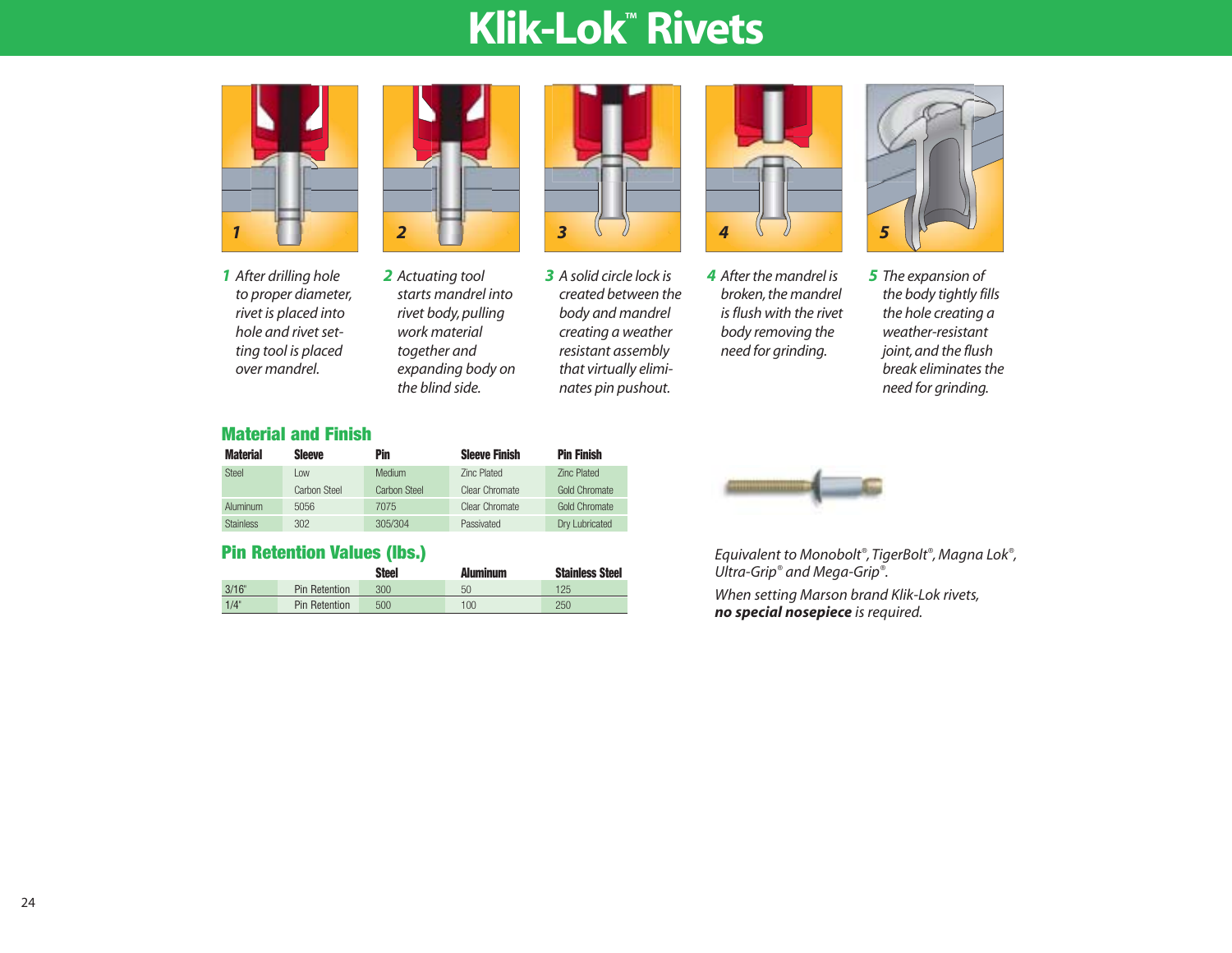## **Plastic Rivets**



#### **Klik-Lok Plastic Rivets**

Marson brand Klik-Lok Plastic Rivets are the same precision-molded all-nylon rivets used by domestic auto manufacturers, both for original equipment and replacement parts. In addition, Klik-Lok Plastic Rivets are ideal for non-conductive and non-corrosive environments. Klik-Lok Plastic Rivets fasten plastic to plastic, plastic to metal and plastic to fiberglass. As they set, three "legs" form to securely lock the com-<br>ponents in place and prevent pullout.

| <b>Diagram</b><br><b>Reference</b> | 100-Pack<br>Part No.* | D<br><b>Rivet Dia.</b><br>Nom. Inch | <b>Inch</b> | <b>Hole Size</b><br>(mm) | Н<br><b>Head Dia.</b><br>Nom. Inch | E<br><b>Head Height</b><br><b>Max. Inch</b> | <b>Rivet Length</b><br><b>Max. Inch</b> | <b>Grip Range</b><br><b>Inch</b> | <b>Shear</b> | <b>Typical Ultimate</b><br><b>Strength (Lbs.)</b><br><b>Tensile</b> |
|------------------------------------|-----------------------|-------------------------------------|-------------|--------------------------|------------------------------------|---------------------------------------------|-----------------------------------------|----------------------------------|--------------|---------------------------------------------------------------------|
| $\mathbf{A}$                       | 48286                 | .154                                | .156        | (4)                      | .315                               | .098                                        | 1.024                                   | $.236 - .413$                    | 40           | 82                                                                  |
| B                                  | 48305                 | .195                                | .197        | (5)                      | .472                               | .130                                        | .728                                    | $.059 - .177$                    | 68           | 120                                                                 |
| C                                  | 48306                 | .195                                | .197        | (5)                      | .472                               | .071                                        | .787                                    | $.118 - .236$                    | 68           | 120                                                                 |
| D                                  | 48307                 | .195                                | .197        | (5)                      | .472                               | .071                                        | .787                                    | $.118 - .177$                    | 68           | 120                                                                 |
| Е                                  | 48308                 | .195                                | .197        | (5)                      | .472                               | .071                                        | .984                                    | $.236 - .394$                    | 68           | 120                                                                 |
| F                                  | 48309                 | .195                                | .197        | (5)                      | .354                               | .071                                        | .650                                    | $.118 - .157$                    | 68           | 120                                                                 |
| G                                  | 48330                 | .234                                | .236        | (6.0)                    | .512                               | .098                                        | 1.102                                   | $.157 - .335$                    | 110          | 181                                                                 |
| H                                  | 48349                 | .246                                | .250        | (6.3)                    | .669                               | .098                                        | .709                                    | $.157 - .236$                    | 121          | 194                                                                 |
|                                    | 48350                 | .246                                | .250        | (6.3)                    | .669                               | .098                                        | 1.102                                   | $.157 - .394$                    | 121          | 194                                                                 |
| J                                  | 48351                 | .246                                | .250        | (6.3)                    | .512                               | .098                                        | 1.102                                   | $.157 - .394$                    | 121          | 194                                                                 |
| $\mathbf K$                        | 48353                 | .246                                | .250        | (6.3)                    | .670                               | .098                                        | .682                                    | $.028 - .193$                    | 121          | 194                                                                 |
| L                                  | 48354                 | .246                                | .250        | (6.3)                    | .670                               | .098                                        | .682                                    | $.028 - .178$                    | 121          | 194                                                                 |
| M                                  | 48385                 | .258                                | .260        | (6.6)                    | .512                               | .098                                        | .787                                    | $.098 - .197$                    | 137          | 219                                                                 |
| N                                  | 48386                 | .258                                | .260        | (6.6)                    | .709                               | .098                                        | .787                                    | .098 - .197                      | 137          | 219                                                                 |

**\* Also available in bulk 2,000/ctn and visual boxes, 20/pkg.**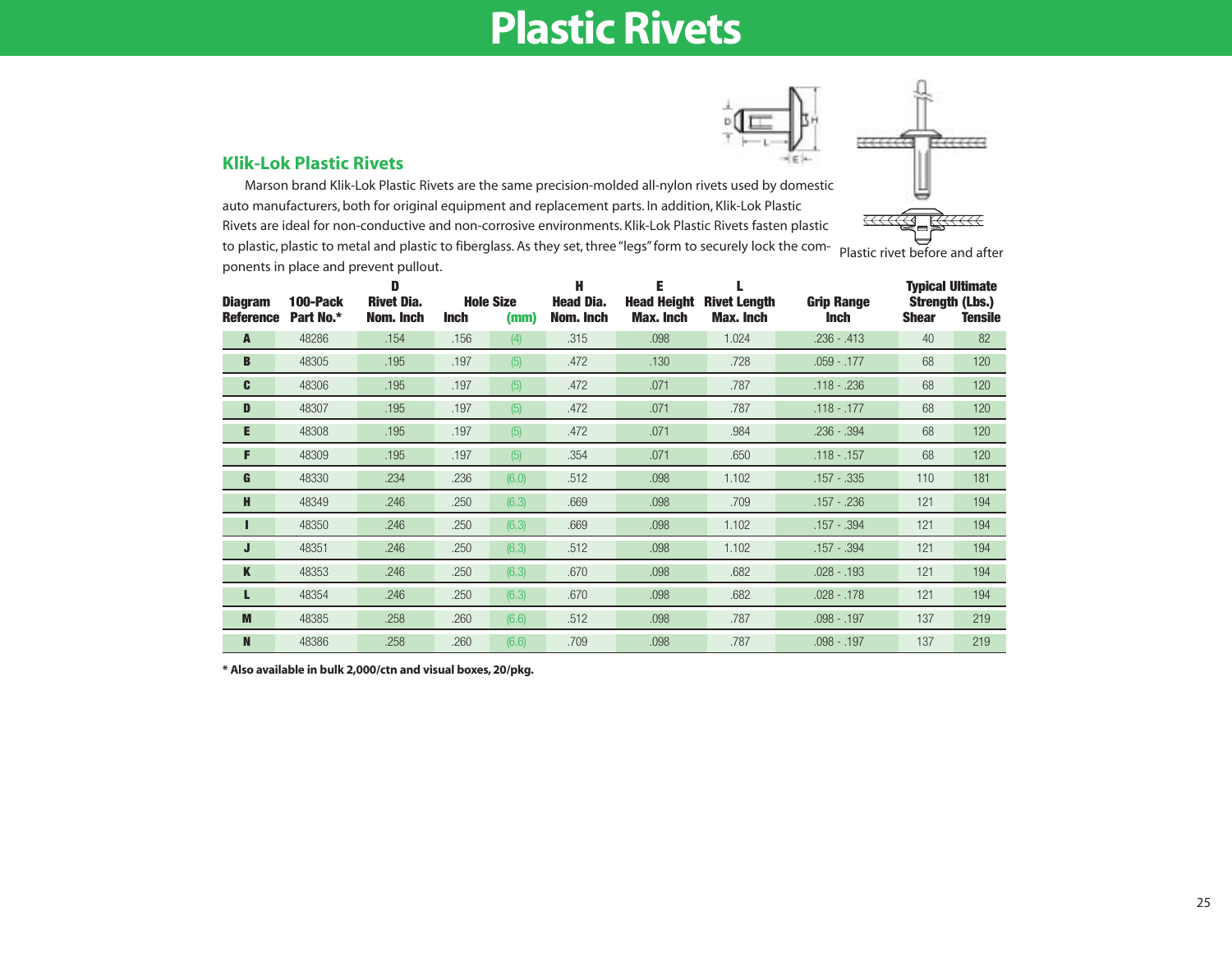## **Plastic Rivets**



**Actual Size Rivets/Flanges When ordering, match diagram reference letter with those in above chart.**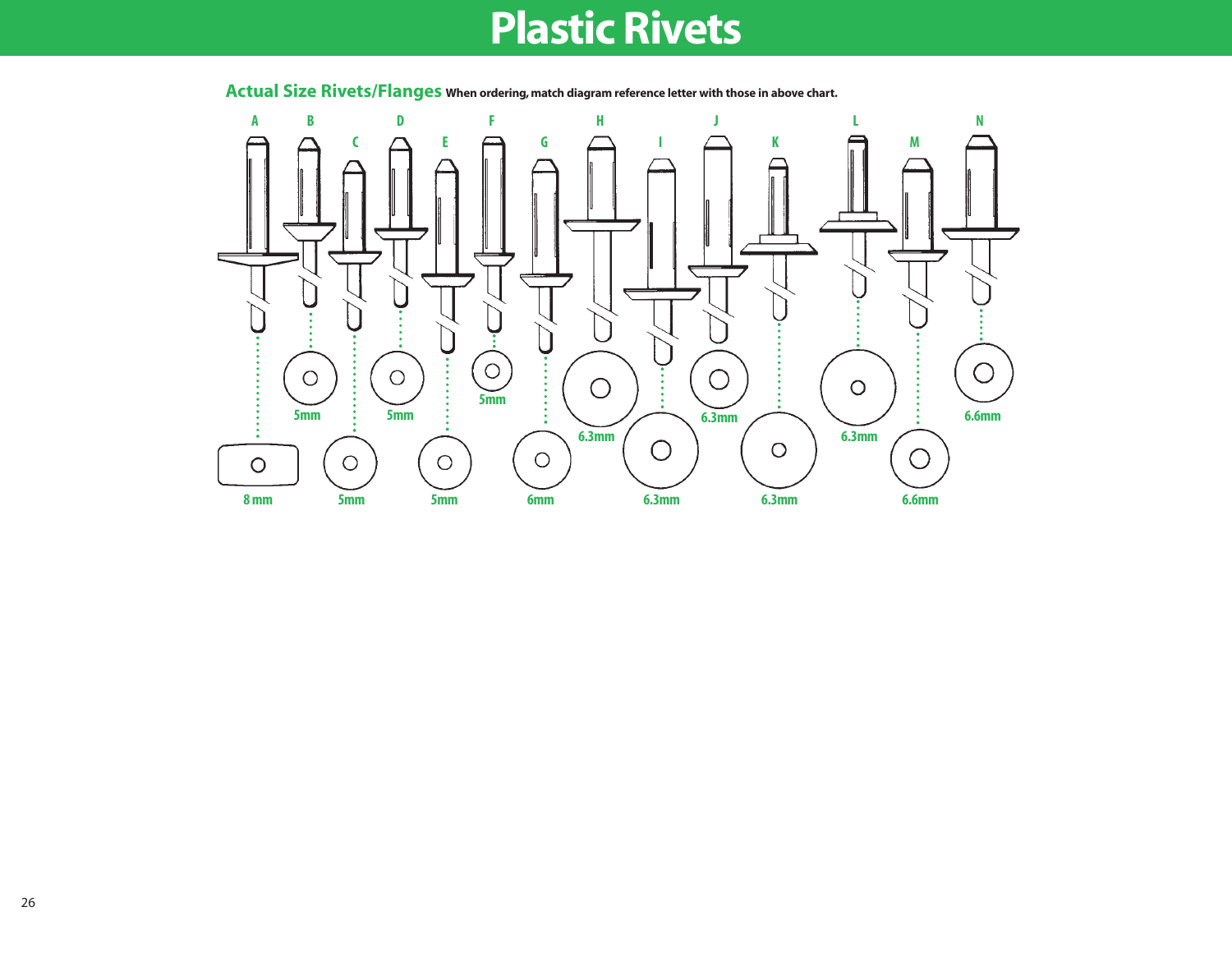## **Plastic Rivet Tools**

#### **Klik-Lok™ Plastic Rivet Setter/48000**

This plastic rivet setter delivers the extra-long pulling stroke needed to set plastic rivets. Its all-steel construction and full-size handles make for smooth easy operation. The tool is packaged in a reusable, heavy-duty vinyl pouch. Weight: .6 lb.



#### **Klik-Lok™ Plastic Rivet Kit/48001**

You'll be all set for the next job that requires plastic rivet fastening with this kit. The kit includes the 48000 Plastic Rivet Setter and a 20-pack each of our four most popular rivet sizes: No. 58106, 58108, 58149 and 58150. A reclosable carton provides storage for rivets and tool. Weight: 1.5 lbs.

### **Klik-Lok™ KL-2 Plastic Rivet Setter/48005**

This long-reach tool is just what today's professional needs for hard-to-reach spots, especially in automotive applications such as flexible bumpers, wheel wells, license plate brackets and bumper reinforcements. In addition to the tool's long reach, it offers onestroke setting and a universal nosepiece that sets all plastic rivets. The tool is packaged in a reusable, heavy-duty vinyl pouch. Weight: .75 lb.



#### **Professional Plastic Rivet Kit/48006**

This kit includes the versatile KL-2 Plastic Rivet Setter, plus a 20-pack each of our four most popular rivet sizes: No. 58106, 58108, 58149 and 58150. A reclosable carton provides storage for rivets and tool. Weight: 1.5 lbs.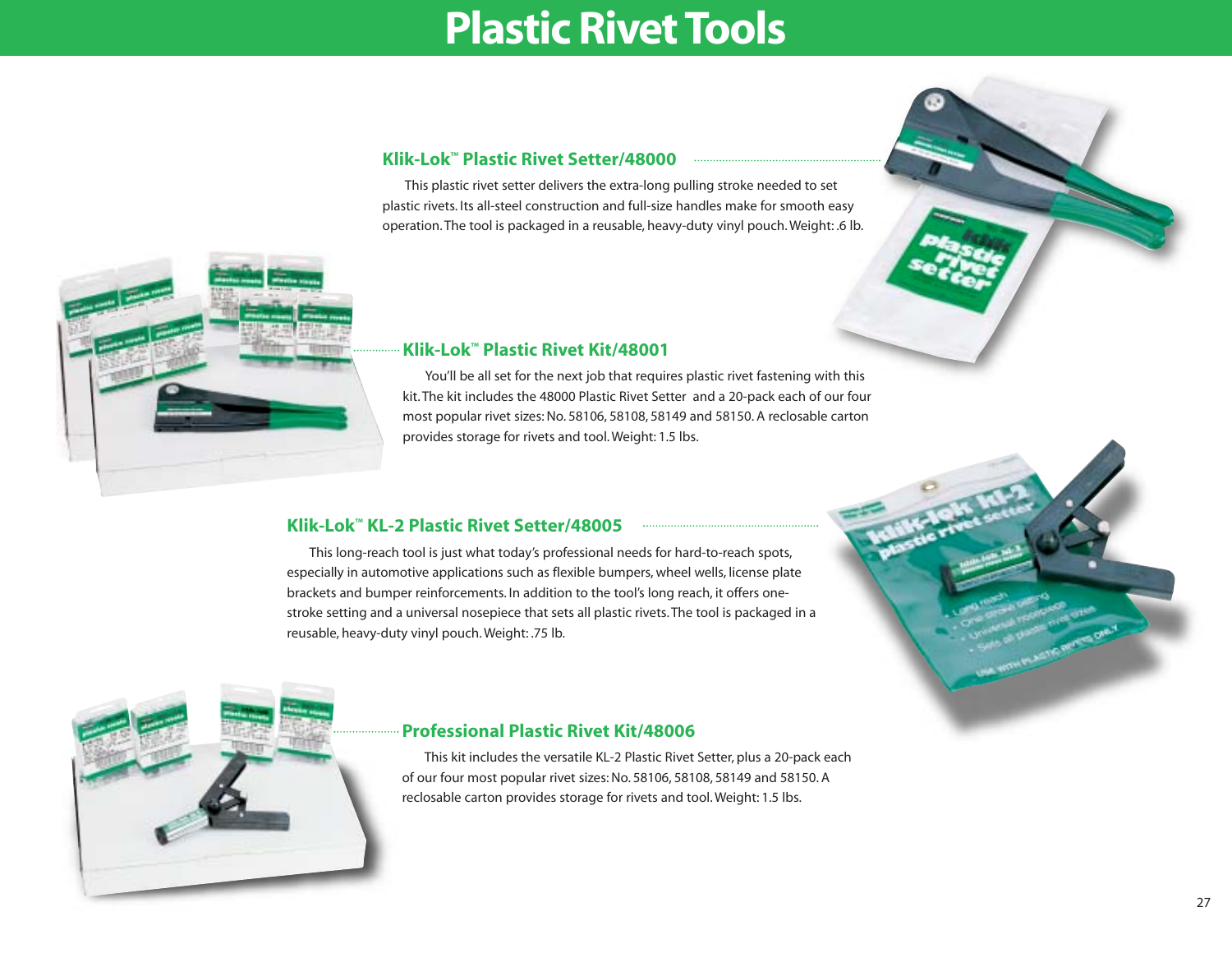## **Hand Rivet Tools**

#### **HP-2®/39000**

The HP-2 is the largest selling hand rivet tool in the industry. Known and trusted for durability, quality and performance, the HP-2 is often copied but never equaled. Its square shoulder fulcrum pin of cold-formed heat-treated steel prevents pin rotation that can elongate the engaging holes and cause premature tool failure in imitation tools. Other quality features include: precision die-case, high-strength aluminum alloy body; drop-forged carbon steel upper handle; and thick, cushion-molded vinyl grips for comfort. The HP-2 sets up to  $\frac{3}{16}$ " steel rivets and comes with four mounted nosepieces  $(3/32'')$ ,  $1/8''$ ,  $5/32''$  and  $3/16''$ ) and a service wrench. Refer to the Riveter Capacity Chart on page 19 for specific capabilities. Weight: 1.2lbs.

*vi e*

*r*<sub>a</sub><br>*r*<sub>a</sub><br>*g*</sup>*<i><i>f***<sub>d</sub></sup>***f***<sub>***s***</sub>** 

### **Klik-Turn™ SP-1/39005**

The SP-1 swivel head hand-held rivet tool features a patented positive-ratchet locking feature which will allow the swivel head section of the tool to turn 360° and hold in place in any of the forty-plus positions. The high-strength steel body and cast aluminum head complement this new design in a swivel head riveting tool. The SP-1 also includes built-in threaded nosepiece storage holes and a service wrench. The SP-1 sets up to  $\frac{3}{16}$ " steel rivets. Refer to the Riveter Capacity Chart on page 19 for specific capabilities. Weight: 1.2lbs. *Posit*



### **200 Kit™/39001**

The deluxe hand riveter kit includes the HP-2 and 200 assorted Klik-Fast rivets in popular sizes. The molded plastic case houses and protects the tool, rivets and optional countersink double ended drill bit. Weight: 4 lbs.

### **Stainless Steel Kit/39003**

This kit is the same as our 39001, but contains 200 assorted Klik-Fast stainless steel rivets. Weight: 4 lbs.

#### **The Kliker®/39040**

The Kliker is a perfect medium-duty tool, setting all  $\frac{1}{8}$ " to  $\frac{5}{32}$ " steel, and  $\frac{3}{16}$ " all aluminum Klik-Fast rivets. The Kliker comes packaged in a heavy-duty vinyl pouch with an assortment of Klik-Fast rivets and washers. Weight: 1 lb.

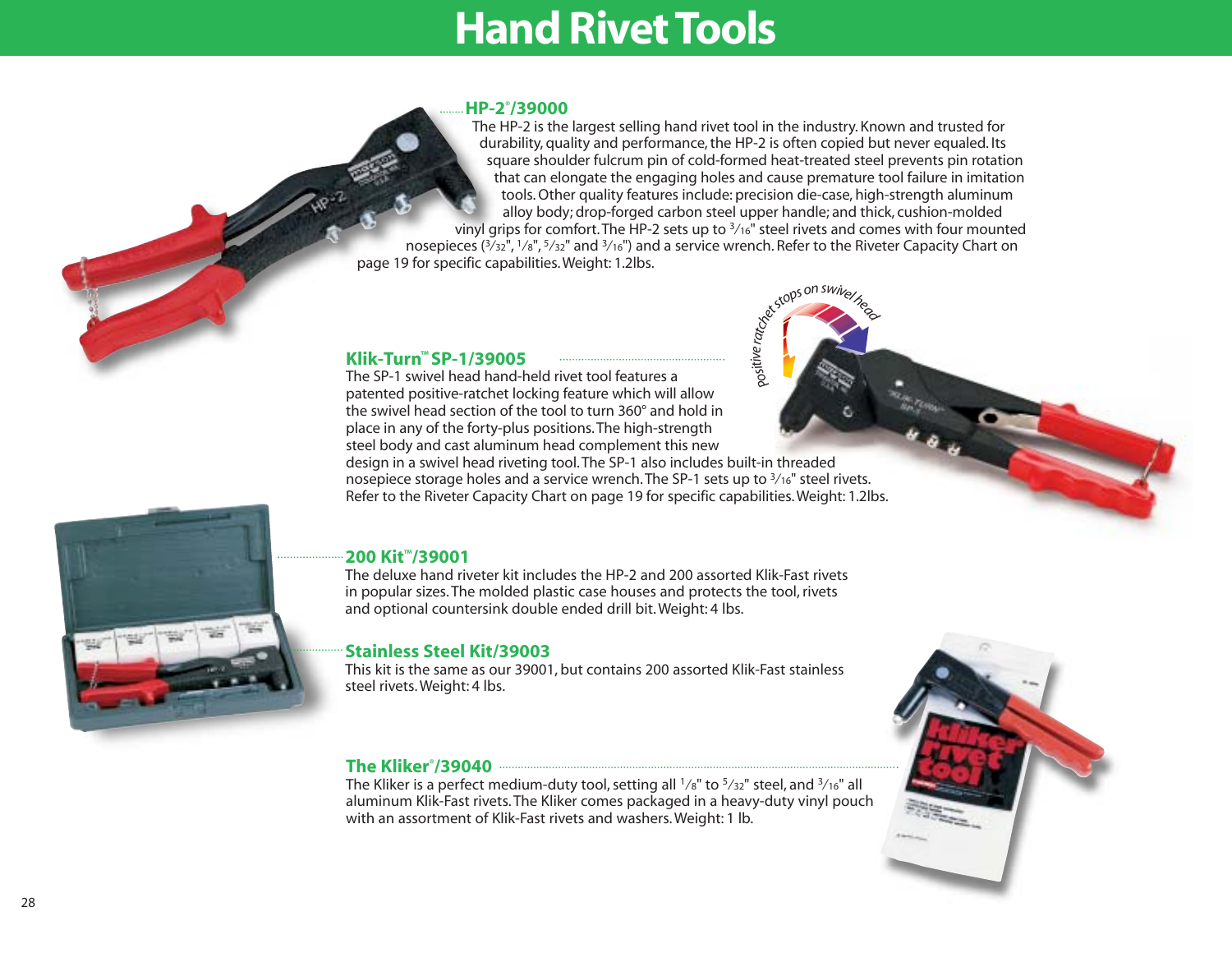## **Hand Rivet Tools**

#### **Big Daddy®/39031**

The Big Daddy is the most versatile and powerful Marson brand hand riveter, taking the hard work out of setting large diameter blind rivets. Its extra-long handles provide excellent leverage and permit working a foot beyond natural reach. Other features include a patented bearing design, self-adjusting two-piece jaws and single-unit body construction with a steel insert to provide stronger threads for the nosepieces included. In addition, the Big Daddy features a double-gear reduction system which easily sets from  $\frac{1}{8}$ " to  $\frac{1}{4}$ " diameter Klik-Fast rivets in all alloys, including 1/4" Klik-Split<sup>®</sup> and <sup>3</sup>/<sub>16</sub>" and <sup>1</sup>/4" Klik-Lok<sup>\*</sup> rivets. And a one-piece collet case eliminates the need to adjust the tool when changing rivet diameters. The Big Daddy comes with  $\frac{5}{32}$ ",  $\frac{3}{16}$ " and  $\frac{1}{4}$ " nosepieces which are stored in the body. Weight: 3.75 lbs.



1"

21⁄4"



#### **Big Daddy/39035**

This is the same tool as 39010, but comes with 39009 attached, extending the tool's reach by an additional 21⁄2". Weight: 4 lbs.



### **Big Daddy Extended Nosepiece Kit/39009**

Just two installed parts extend the reach of 39031 or 39010 by an additional  $2^{1}/2$ ". Weight: .25 lb.

*\* When setting Marson brand Klik-Lok rivets, no special nosepiece is required.*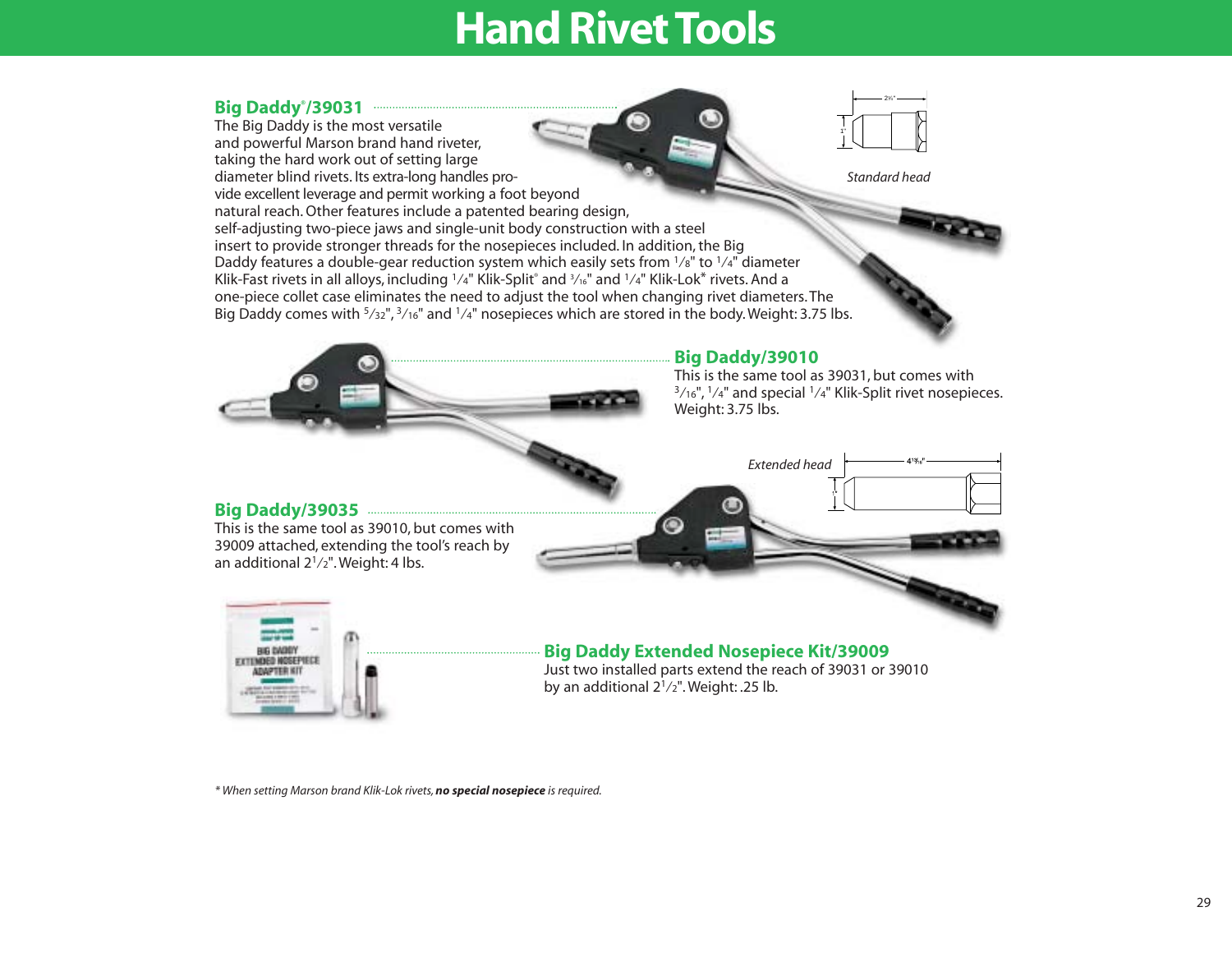## **Hand Rivet Tools**

### **Hand Rivet Tool Capacity Chart**

| <b>Riveter</b><br><b>Model</b> |           |           | <b>Steel</b> |           |                                                                                                                                                         |           | All<br><b>Aluminum</b> |           |           |           |           | Aluminum/<br><b>Steel</b> |           |           |           | <b>Stainless</b> |           | <b>Copper</b> | $\sf \$ Steel $\sf -Lock^{\circ}\!\!-\!\!$ | Klik- $\mathbb{R}$ | $\mathbf{u}$ | $-$ Rivets $-$ |
|--------------------------------|-----------|-----------|--------------|-----------|---------------------------------------------------------------------------------------------------------------------------------------------------------|-----------|------------------------|-----------|-----------|-----------|-----------|---------------------------|-----------|-----------|-----------|------------------|-----------|---------------|--------------------------------------------|--------------------|--------------|----------------|
|                                |           |           |              |           | 13/32" 36" 5/32" 3/16" 3/4" 13/32" 3/6" 5/32" 3/16" 3/4" 13/32" 3/6" 5/32" 3/16" 3/4" 13/32" 3/16" 5/32" 3/16" 3/4"  3/16" 3/16" 3/16" 3/4" 13/16" 3/4" |           |                        |           |           |           |           |                           |           |           |           |                  |           |               |                                            |                    |              |                |
| HP-2/39000                     |           | $\bullet$ |              | $\bullet$ | $\bullet$                                                                                                                                               | $\bullet$ | $\bullet$              | $\bullet$ |           | $\bullet$ | $\bullet$ | $\bullet$                 |           | $\bullet$ | $\bullet$ | -                |           | $\bullet$     |                                            |                    |              |                |
| SP-1/39005                     | $\bullet$ | $\bullet$ |              | $\bullet$ | $\bullet$                                                                                                                                               | $\bullet$ | $\bullet$              | $\bullet$ |           | $\bullet$ | $\bullet$ | $\bullet$                 |           | $\bullet$ | $\bullet$ | . .              |           | $\bullet$     |                                            |                    |              |                |
| KR-II/39040                    |           | $\bullet$ | $\bullet$    |           | $\bullet$                                                                                                                                               | $\bullet$ | $\bullet$              | $\bullet$ |           | $\bullet$ | $\bullet$ | $\bullet$                 |           |           |           |                  |           | $\bullet$     |                                            |                    |              |                |
| BIG DADDY/39031                |           | $\bullet$ | $\bullet$    | $\bullet$ |                                                                                                                                                         | $\bullet$ | $\bullet$              | $\bullet$ | $\bullet$ |           | $\bullet$ | $\bullet$                 | $\bullet$ |           | $\bullet$ | $\bullet$        | $\bullet$ | $\bullet$     | $\bullet$                                  |                    | $\bullet$    |                |

### **Hand Rivet Tools — Standard & Special Nosepieces**

| <b>Tools</b> |       |                 | <b>Sizes</b>     |                  |               | Klik-Lok™ Sizes  | <b>T-Rivet Sizes</b> |                  |                 |
|--------------|-------|-----------------|------------------|------------------|---------------|------------------|----------------------|------------------|-----------------|
|              | 3/32  | $\frac{1}{8}$ " | $\frac{5}{32}$ " | $\frac{3}{16}$ " | $\frac{1}{4}$ | $\frac{3}{16}$ " | $\frac{1}{4}$ "      | $\frac{3}{16}$ " | $\frac{1}{4}$ " |
| 39000        | 39131 | 39128           | 39130            | 39129            |               |                  |                      |                  |                 |
| 39005        | 39160 | 39161           | 39162            | 39163            |               |                  |                      |                  |                 |
| 39040        | 39131 | 39128           | 39130            | 39129            |               |                  |                      |                  |                 |
| 39031        |       | 96024           | 96025            | 96026            | 96027         | 96031            | 96030                | 96029            | 96028           |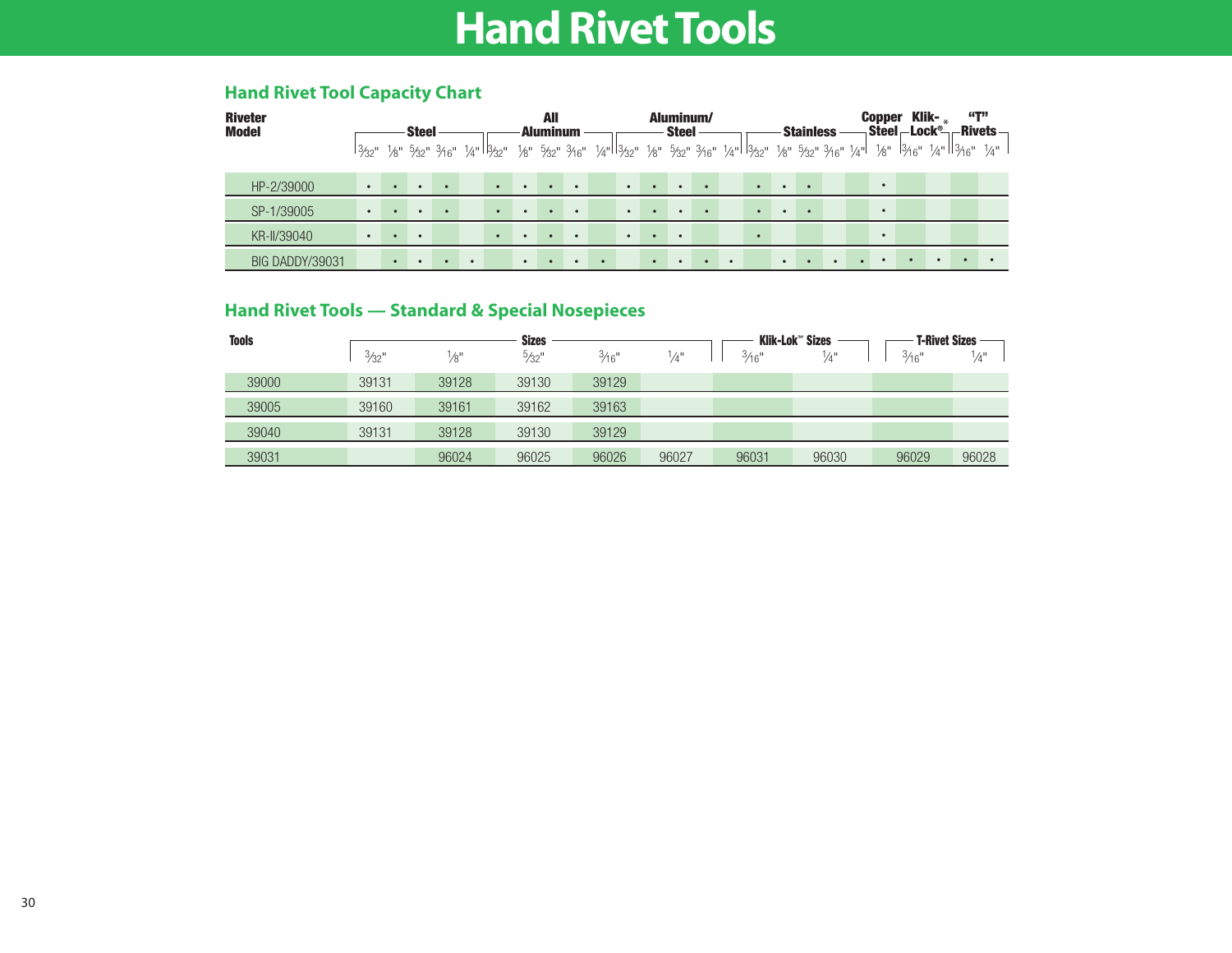## **Air/Hydraulic Tools**

#### **39054/M-3**

This heavy-duty air/hydraulic riveter with its newly designed *aluminum forged* head can hold up under demanding continuous use.The steel forged head allows for continuous full operating power and less internal wear.The M-3 will set blind rivets from  $\frac{1}{8}$ " diameter in all alloys, up to  $\frac{3}{16}$ ". Included with the M-3 are standard 1 ⁄8", <sup>5</sup> ⁄32", and 3 ⁄16" nosepieces, a service wrench, swivel inlet air coupler and a mandrel collection

bottle.The recommended airline pressure is 85-95 PSI. Weight: 4.2lbs.

#### **39062/302-E**

This durable riveter with its fully adjustable vacuum system holds the rivet in the nosepiece, allowing the operator to rivet at any angle with one hand free.The vacuum system also automatically collects the spent mandrel into a collection bottle. This creates a cleaner and safer work environment by preventing spent mandrels from falling to the floor or work surface. This tool can easily install  $3/32$ " to  $3/16$ " diameter rivets in all alloys, and 1⁄4" diameter

open-end rivets in aluminum/steel combination. A swivel air inlet for increased mobility when working is also included along with a push button trigger and molded frame which provides the operator with maximum comfort using minimal effort. The recommended airline pressure is 85-95 PSI. Weight: 4 lbs.

### **39055/M-3V**

The M-3V is capable of setting blind rivets from 3 ⁄32" diameter in all alloys up to <sup>3</sup> ⁄16". Additionally, it has an internal vacuum system, which allows the mandrel to be held in position while operating the tool at any angle. After setting, the spent mandrel is ejected into the mandrel collection bottle. The recommended airline pressure is 85-95 PSI.Weight: 4.6lbs.

#### **39064/304-E**

This is our most powerful air/hydraulic riveter, with its fully enclosed vacuum system that holds the rivet in the nosepiece, allowing the operator to rivet at any angle with one hand free. The vacuum system automatically collects the spent mandrel into a bottle, creating a cleaner, safer work environment by preventing spent

mandrels from falling to the floor. A traction pulling power of 4200 lbs. allows this tool to easily set Klik-Lok™ and all other structural blind rivets. Its long 7 ⁄8" stroke enables the tool to set most rivets in one pull. In addition to the nosepieces for structural rivets, nosepieces to install  $3/16$ " and  $1/4$ " standard rivets are also included along with a push button trigger and molded frame which provides the operator with maximum comfort using minimal effort. The recommended airline pressure is 85-95 PSI. Weight: 5.5 lbs.



### **39058/M-4**

This heavy-duty air/hydraulic riveter with its newly designed *aluminum forged* head can hold up under demanding continuous use.The aluminum forged head allows for continuous full operating power and less internal wear.TheM-4 can set rivets from 3 ⁄32" through



#### 1 ⁄4" diameter in all alloys, and it also has the capability of setting  $\frac{3}{16}$ " and  $\frac{1}{4}$ " T-Rivets/Klik-Split®, Klik-Lok™\* and all other structural blind rivets *(special optional nosepieces may be required)*. The M-4 is supplied with 3 ⁄32",  $5/$ <sub>32</sub>",  $3/$ <sub>16</sub>" and  $1/$ 4" standard nosepieces, service tools, swivel inlet air coupler and a mandrel collection bottle.The recommended airline pressure is 85-95 PSI.Weight: 6.6 lbs.



*Extended head accessory for 302-E and 304-E*

| Tool  | <b>Description</b> | <b>Part Number</b> |
|-------|--------------------|--------------------|
| 39062 | 5" Extension Head  | 88082              |
| 39062 | 8" Extension Head  | 88086              |
| 39064 | 5" Extension Head  | 88220-39           |

**39070/IL-1**

This durable in-line riveter with its fully adjustable vacuum system holds the rivet in the nosepiece in any riveting position and automatically ejects the mandrel into an attached container (not supplied). The IL-1 is capable of setting rivet diameters from  $^3\!/_{2}$ " through  $^3\!/\!_{6}$ " in all alloys and easily hangs from any balancer. This is an ideal tool for assembly line riveting. The recommended airline pressure is 85-95 PSI. Weight: 3lbs. *A balancer is available by special order for any of the above tools.*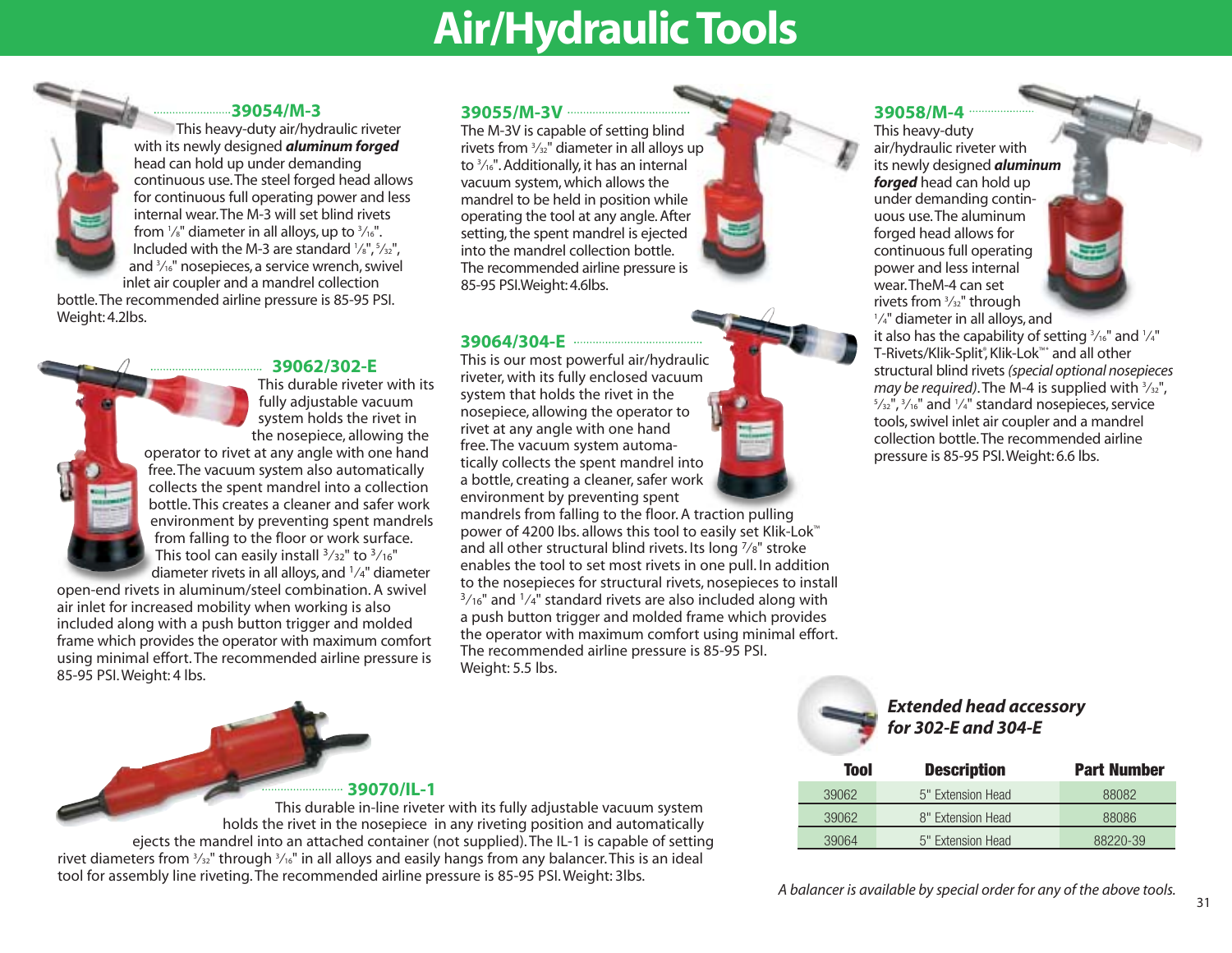## **Air/Hydraulic Tools**

| <b>Tool</b> |        |        | <b>Standard</b> |         |          |       | T-Rivets/Klik-Split® | Structural' |          |  |
|-------------|--------|--------|-----------------|---------|----------|-------|----------------------|-------------|----------|--|
|             | 3/32"  | 1/8"   | 5/32"           | 3/16"   | 1/4"     | 3/16" | 1/4"                 | 3/16"       | 1/4"     |  |
| 39054       |        | 95715  | 95716           | 95717   |          |       |                      |             |          |  |
| 39055       | 95761  | 95762  | 95763           | 95760   |          |       |                      |             |          |  |
| 39058       | 95897  | 95898  | 95899           | 95900   | 95835    | 95903 | 95905                | 95904       | 95906    |  |
| 39062       | 717006 | 717001 | 717002          | 717003  | 717005   |       |                      |             |          |  |
| 39064       |        |        |                 | 88220-1 | 88220-79 |       | 88220-83             | 88220-85    | 88220-84 |  |
| 39070       | 717006 | 717001 | 717002          | 717003  |          |       |                      |             |          |  |

### **Air/Hydraulic Rivet Tools — Standard & Special Nosepieces**

**\****For Monobolt® structural rivets, the noted special insert is required. For Marson brand Klick-Lock® structural rivets, no special insert is required.*

### **Air/Hydraulic Rivet Tools — Capacity Chart**

| <b>Riveter</b><br><b>Model</b> |           |           | <b>Steel</b> |           |                                                                                                                   |                 | All<br><b>Aluminum</b> |                                   |                                                          |           | Aluminum/<br><b>Steel</b> |           |           |           |           | <b>Stainless</b> |           |                 | <b>Copper Struc-</b><br><b>Steel</b> |             | <b>tural</b> ∟ | ``T"<br>-Rivets                  |  |
|--------------------------------|-----------|-----------|--------------|-----------|-------------------------------------------------------------------------------------------------------------------|-----------------|------------------------|-----------------------------------|----------------------------------------------------------|-----------|---------------------------|-----------|-----------|-----------|-----------|------------------|-----------|-----------------|--------------------------------------|-------------|----------------|----------------------------------|--|
|                                |           |           |              |           | 13 <sub>32</sub> " 1 <sub>/8</sub> " 5 <sub>/32</sub> " 3 <sub>/16</sub> " 1 <sub>/4</sub> " 113 <sub>/32</sub> " | $\frac{1}{8}$ " |                        | $\frac{5}{32}$ " $\frac{3}{16}$ " | 14"  3/32" 1/8" 5/32" 3/16" 1/4"  3/32" 1/8" 5/32" 3/16" |           |                           |           |           |           |           |                  |           | $\frac{1}{4}$ " | $\frac{1}{8}$ "                      | $3/6"$ 1/4" |                | $\frac{3}{16}$ " $\frac{1}{4}$ " |  |
| 39054                          |           | $\bullet$ | $\bullet$    | $\bullet$ |                                                                                                                   | $\bullet$       | $\bullet$              | $\bullet$                         |                                                          | $\bullet$ | $\bullet$                 | $\bullet$ |           |           | $\bullet$ | $\bullet$        | $\bullet$ |                 | $\bullet$                            |             |                |                                  |  |
| 39055                          | $\bullet$ | $\bullet$ | $\bullet$    | $\bullet$ | $\bullet$                                                                                                         | $\bullet$       | $\bullet$              | $\bullet$                         | $\bullet$                                                |           | $\bullet$                 | $\bullet$ |           | $\bullet$ | $\bullet$ | $\bullet$        | $\bullet$ |                 | $\bullet$                            |             |                |                                  |  |
| 39058                          | $\bullet$ |           |              | $\bullet$ |                                                                                                                   |                 | $\bullet$              | ٠                                 | $\bullet$                                                |           | $\bullet$                 |           |           |           |           | $\bullet$        |           |                 |                                      |             | $\bullet$      |                                  |  |
| 39062                          | $\bullet$ | $\bullet$ | $\bullet$    | $\bullet$ | $\bullet$                                                                                                         | $\bullet$       | $\bullet$              | $\bullet$                         | $\bullet$                                                |           | $\bullet$                 |           | $\bullet$ | $\bullet$ | $\bullet$ | $\bullet$        | $\bullet$ |                 | $\bullet$                            |             |                |                                  |  |
| 39064                          |           |           |              | $\bullet$ | $\bullet$                                                                                                         |                 |                        | $\bullet$                         | $\bullet$                                                |           |                           | $\bullet$ | $\bullet$ |           |           |                  | $\bullet$ | $\bullet$       |                                      |             |                |                                  |  |
| 39070                          | $\bullet$ | $\bullet$ | $\bullet$    | $\bullet$ | $\bullet$                                                                                                         | $\bullet$       | $\bullet$              | $\bullet$                         | $\bullet$                                                |           | $\bullet$                 | $\bullet$ |           | $\bullet$ | $\bullet$ | $\bullet$        | $\bullet$ |                 | $\bullet$                            |             |                |                                  |  |

**\****For Monobolt® structural rivets, the noted special insert is required. For Marson brand Klick-Lock® structural rivets, no special insert is required.*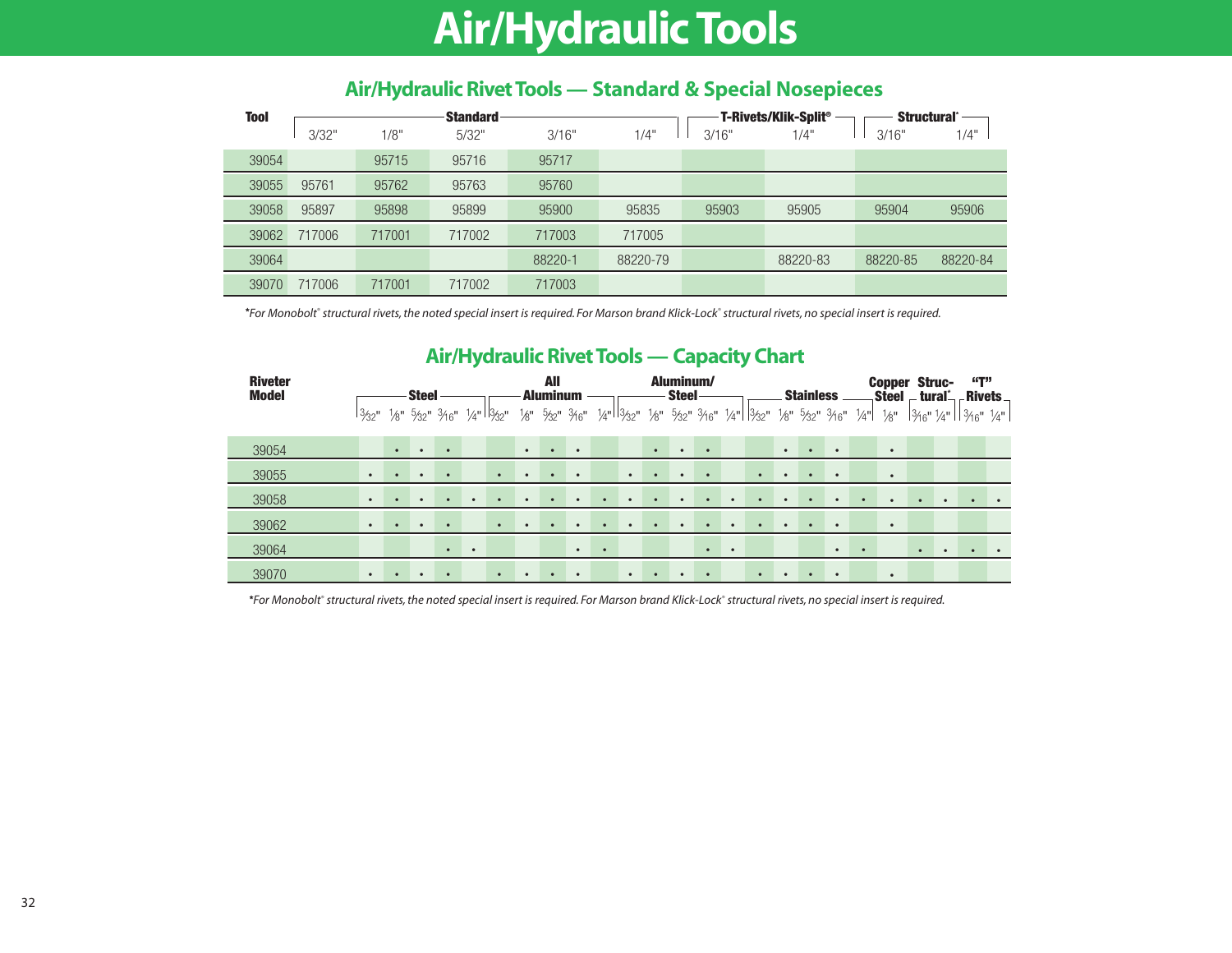# **Air/Hydraulic Tools**

| <b>Tool</b> | A       | B    | C           | D      | Е           |        | G    | <b>WT</b> |
|-------------|---------|------|-------------|--------|-------------|--------|------|-----------|
| 39054       | 12"     | 6"   | $1^{1}/4$ " | 3"     | 6"          | 4H     | 3"   | 4.2 lbs.  |
| 39055       | 11.5"   | 9.5" | 1.75"       | 3"     | $7^{\rm H}$ | .915"  | 4"   | 4.6 lbs.  |
| 39058       | 12"     | 4.5" | 1.5"        | 3.5"   | 7"          | .987"  | 4.5" | 6.6 lbs.  |
| 39062       | 11.125" | 5"   | 2.375"      | 4.5"   | 13"         | .828"  | 2.5" | 4 lbs.    |
| 39064       | 13.125" | 6"   | 2.375"      | 5.25"  | 13"         | .9375" | 2.5" | 5.5 lbs.  |
| 39070       | 15"     | 4"   |             | 3.125" | 9"          | .875"  | 2.5" | 3 lbs.    |

### **Air/Hydraulic Rivet Tools — Dimensions**

### **Air/Hydraulic Rivet Tools — Specifications**

|             |                                  | Avg. Air           |                          |
|-------------|----------------------------------|--------------------|--------------------------|
| <b>Tool</b> | <b>Work Force</b>                | <b>Consumption</b> | <b>Stroke</b>            |
| 39054       | 85-95 psi<br>1,983 lbs./8,820 n  | 4 cfm              | .551"<br>$14 \text{ mm}$ |
| 39055       | 85-95 psi<br>1,940 lbs./8,629 n  | 4 cfm              | .551"<br>$14 \text{ mm}$ |
| 39058       | 85-95 psi<br>3,099 lbs./13,784 n | 5 cfm              | .748"<br>$19 \text{ mm}$ |
| 39062       | 85-95 psi<br>2,000 lbs./8,896 n  | 5 cfm              | .812"<br>$21$ mm         |
| 39064       | 85-95 psi<br>4,200 lbs./18,682 n | 5 cfm              | .875"<br>$22 \text{ mm}$ |
| 39070       | 85-95 psi<br>2.100 lbs./9341 n   | 4 cfm              | .590"<br>$15 \text{ mm}$ |



C

B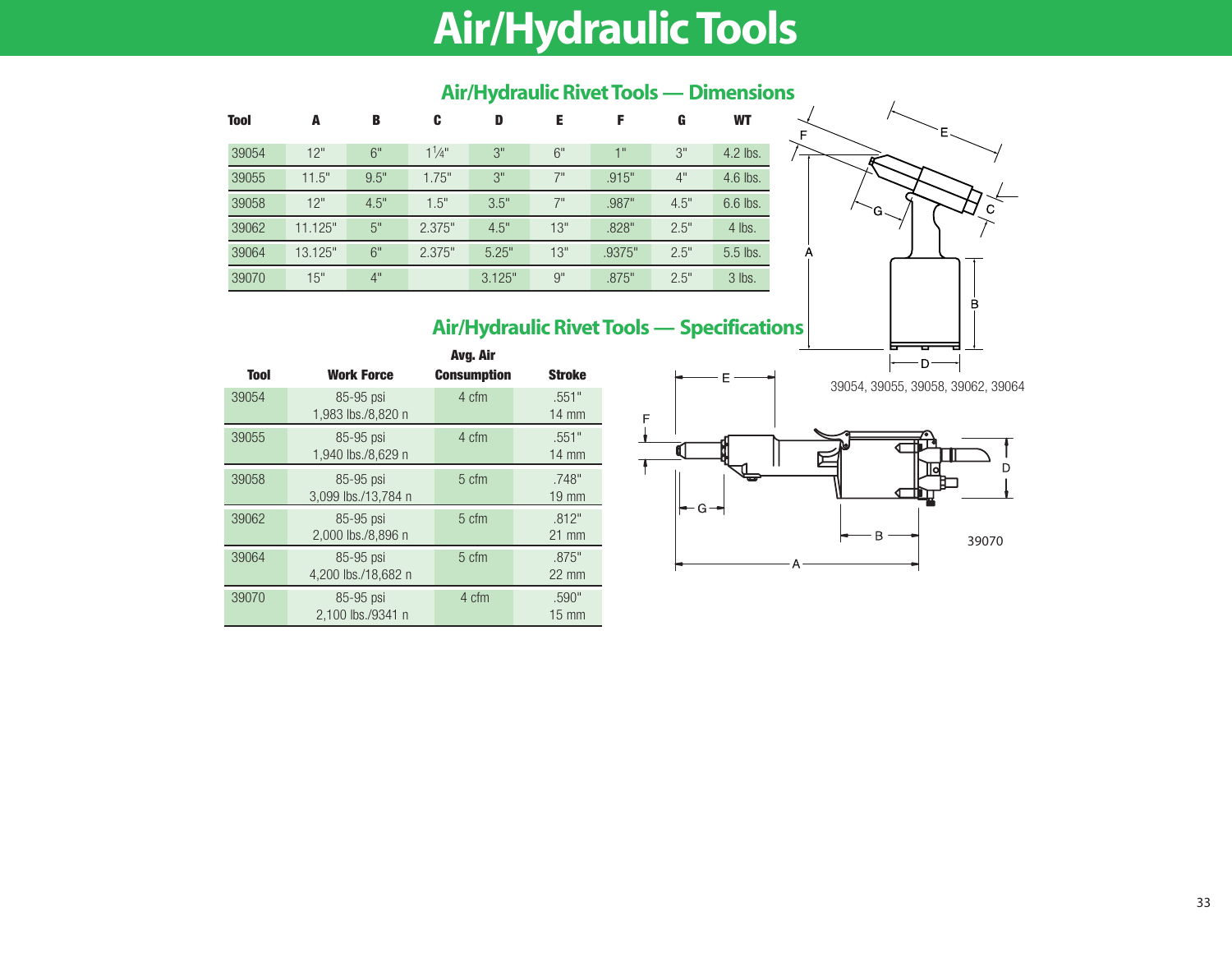## **Threaded Insert Tools & Kits**

### **Thread-Setter™ Tool/39200**

This quality threaded insert installation tool features patented bearing design, comfortable hand grips and a locking chain.The 39200 installs all sizes of Klik Poly-Nuts and Klik Rivet-Nuts up to  $1/4$ -20 and 6mm threads in steel. The forged, heat treated steel upper handle, precision die-cast body of high strength aluminum alloy, patented fulcrum pin design and comfortable hand grips all combine to make the 39200 a rugged, durable tool.The tool is packaged in a reusable, heavy-duty vinyl pouch containing mandrels and nosepieces to set 8-32, 10-24 and 10-32 inserts.Weight: 1.2 lbs.

### **Thread-Setter Kit/34501**

Model 34501 Thread-Setter Kit contains the 39200 thread-setter tool in a molded plastic case; mandrels and nosepieces for 6-32, 8-32, 10-24 sizes, and a mandrel for  $1/4$ -20. The kit also includes 103 assorted Klik Rivet-Nuts and Klik Poly-Nuts, instructions and wrench, all contained in a compartmentalized carrying case. Weight: 2.75 lbs.

### **Poly-Nut Kit/39202**

Model 39202 Poly-Nut Kit contains the 39200 thread-setter tool in a molded plastic case with 8-32, 10-32 and  $1/4$ -20 mandrels and nosepieces, wrench and instructions.The kit contains 52 assorted Klik Poly-Nuts: 12 each 57425, 57435, 57445; 16 each 57455.Weight: 3 lbs.

#### **Metric Poly-Nut Kit/39203**

Model 39203 Metric Poly-Nut Kit contains the 39200 thread-setter tool in a molded plastic case with 4mm, 5mm, 6mm and 8mm mandrels and nosepieces, wrench and instructions.The kit contains 75 assorted Klik Poly-Nuts: 25 each 57407, 57409; 15 each 57411; 10 each 57413. Weight: 3.25 lbs.

#### **Ribbed Rivet-Nut Kit/39215**

Model 39215 Ribbed Rivet-Nut kit contains the 39200 thread-setter tool in a molded plastic case; mandrels, nosepieces, wrench & instructions for setting 8-32,10-24,10-32 and  $1/4$ -20 inserts. Includes 50 assorted Ribbed style Rivet-Nuts.Weight: 2.75 lbs.



### **Mandrel/Nosepiece Chart**

*For tool & kit Nos. 39200, 34501, 39202, 39203, 39213 and 39214*

| <b>Thread Size</b>  | <b>Mandrel No.</b> | Nosepiece No. | Kit No. |
|---------------------|--------------------|---------------|---------|
| $6 - 32$            | 39254              | 39261         | 39280   |
| $8 - 32$            | 39255              | 39262         | 39281   |
| $10 - 24$           | 39256              | 39263         | 39282   |
| $10 - 32$           | 39257              | 39263         | 39283   |
| $\frac{1}{4} - 20$  | 39258              | Not Needed    |         |
| $\frac{5}{16} - 18$ | 39259              | Not Needed    |         |
| $\frac{3}{8} - 16$  | 39260              | Not Needed    |         |
| 4 <sub>mm</sub>     | 39266              | 39274         | 39285   |
| 5 <sub>mm</sub>     | 39267              | 39273         | 39286   |
| 6 <sub>mm</sub>     | 39268              | Not Needed    |         |
| 8 <sub>mm</sub>     | 39269              | Not Needed    |         |

### **Metric Ribbed Rivet-Nut Kit/39216**

Model 39216 Ribbed Rivet-Nut kit contains the 39200 thread-setter tool in a molded plastic case with 4mm, 5mm, 6mm and 8mm mandrels and nosepieces, wrench and instructions. The kit also includes 50 assorted Ribbed style Rivet-Nuts. Weight: 2.75 lbs.



### **Steel Klik Thread-sert Kit/39214**

Model 39214 Thread-sert Kit contains the 39200 thread-setter tool in a plastic case with 6-32, 8-32, 10-24, 10-32, 1⁄4-20, 5⁄16-18 and 3⁄8-16 mandrels and nosepieces, wrench and instructions.The kit contains 62 assorted Steel Klik Thread-serts: 10 each 57810, 57820, 57830, 57840, 57850; 6 each 57871, 57881.Weight: 3.25 lbs.



### **Aluminum Klik Thread-sert Kit/39213**

Model 39213 Thread-sert Kit contains the 39200 thread-setter tool in a molded plastic case with 6-32, 8-32, 10-24, 10-32, 1⁄4-20, 5⁄16-18 and  $3$ / $8$ -16 mandrels and nosepieces, wrench and instructions. The kit contains 62 assorted Aluminum Klik Thread-serts: 10 each 57910, 57920, 57930, 57940, 57950; 6 each 57971, 57981.Weight: 3 lbs.

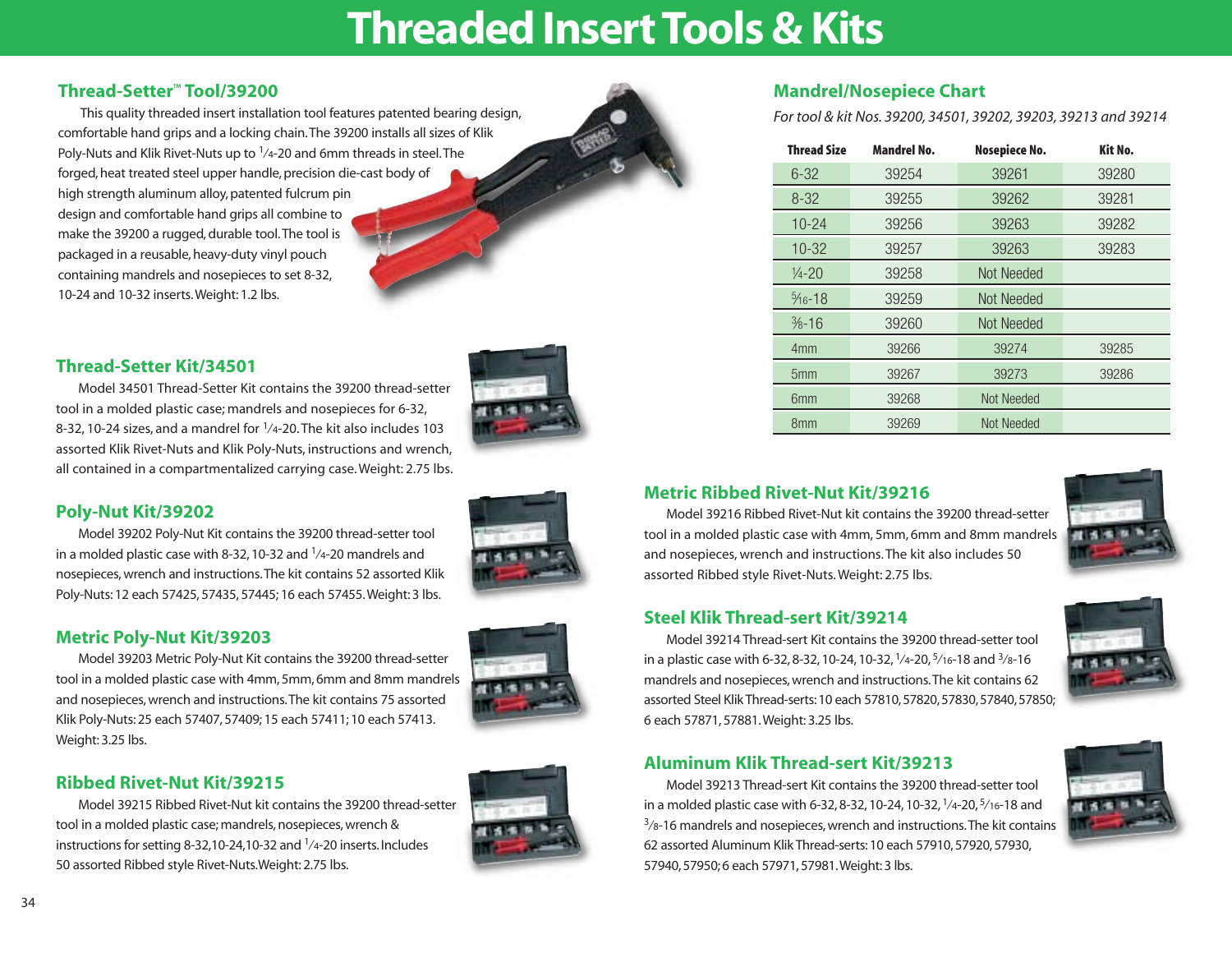### **Threaded Insert Tools & Kits**



Choose the 34604 for installing larger size threaded inserts. Model 34604 is a heavy-duty tool that will install 10-24 through 3⁄8"-16, and 5mm through 10mm threaded inserts in aluminum or steel. Quick-change mandrels, easily adjustable stroke. Supplied with  $1/4$ "-20 mandrel and nosepiece only. Weight: 4.25 lbs.

### **Mandrel/Nosepiece Chart**

*For 34604*

| For 39221           |                    |               |   |
|---------------------|--------------------|---------------|---|
| Thread Size         | <b>Mandrel No.</b> | Nosepiece No. |   |
| $4 - 40$            | 88187              | 88199         |   |
| $6 - 32$            | 88188              | 88200         |   |
| $8 - 32$            | 88189              | 88201         |   |
| $10 - 24$           | 88191              | 88202         |   |
| $10 - 32$           | 88190              | 88202         |   |
| $1/4 - 20$          | 88160              | 88161         |   |
| $\frac{1}{4} - 28$  | 88192              | 88161         |   |
| $\frac{5}{16} - 18$ | 88193              | 88203         | ⋐ |
| $\frac{5}{16} - 24$ | 88194              | 88203         |   |
| $\frac{3}{8} - 16$  | 88195              | 88204         |   |
| $\frac{3}{8} - 24$  | 88196              | 88204         |   |
| $1/2 - 13$          | 88197              | 88205         |   |
| $\frac{1}{2} - 20$  | 88198              | 88205         |   |
| 3.5 <sub>mm</sub>   | 88206              | 88212         |   |
| 4mm                 | 88207              | 88213         |   |
| 5 <sub>mm</sub>     | 88208              | 88214         |   |
| 6 <sub>mm</sub>     | 88209              | 88215         |   |
| 8 <sub>mm</sub>     | 88210              | 88216         |   |
| 10 <sub>mm</sub>    | 88211              | 88217         |   |

**Mandrel/Nosepiece Chart**

| <b>Thread Size</b>  | <b>Mandrel No.</b> | Nosepiece No. | Kit No. |
|---------------------|--------------------|---------------|---------|
| $10 - 24$           | 95635              | 95645         | 34615   |
| $10-32$             | 95636              | 95645         | 34616   |
| $\frac{1}{4} - 20$  | 95637              | 95647         | 34617   |
| $\frac{5}{16} - 18$ | 95638              | 95648         | 34618   |
| $\frac{3}{8} - 16$  | 95639              | 95649         | 34619   |
| 5 <sub>mm</sub>     | 95630              | 95640         | 34625   |
| 6 <sub>mm</sub>     | 95631              | 95641         | 34626   |
| 8 <sub>mm</sub>     | 95632              | 95642         | 34627   |
| 10 <sub>mm</sub>    | 95633              | 95643         | 34628   |

#### **39221/150-SP**

This spin-pull tool automatically threads the fastener onto the mandrel. Press the trigger and the fastener is installed. Reverse the trigger, and the mandrel spins out of the fastener. The 39221 features a totally adjustable stroke length to suit any grip range and a swivel air inlet for increased mobility. No complicated tear down is required to adjust the stroke or to change thread sizes...both adjustments are done outside of the tool.The 39221 handles rivet-nut sizes 4-40 through 1⁄2"-20 and 3.5mm through 10mm in aluminum or steel. 6-32 through  $\frac{3}{8}$ "-16 mandrels and nosepieces are included. Weight: 6 lbs. *Tool also available with metric mandrels and nosepieces, part No. 39222.*



cost alternative handles  $1/4$ "-20 and 4mm through 6mm in aluminum

or steel. 6-32 through  $1/4$ "-20 mandrels and nosepieces are included. Weight: 4.9 lbs.

### **Mandrel/Nosepiece Chart**

*For 39223*

| <b>Thread Size</b> | <b>Mandrel No.</b> | Nosepiece No. |
|--------------------|--------------------|---------------|
| $6 - 32$           | 88708              | 88701         |
| $8 - 32$           | 88709              | 88702         |
| $10 - 24$          | 88710              | 88703         |
| $10 - 32$          | 88711              | 88703         |
| $\frac{1}{4} - 20$ | 88712              | 88704         |
| 4 <sub>mm</sub>    | 88651              | 88646         |
| 5 <sub>mm</sub>    | 88652              | 88647         |
| 6mm                | 88653              | 88648         |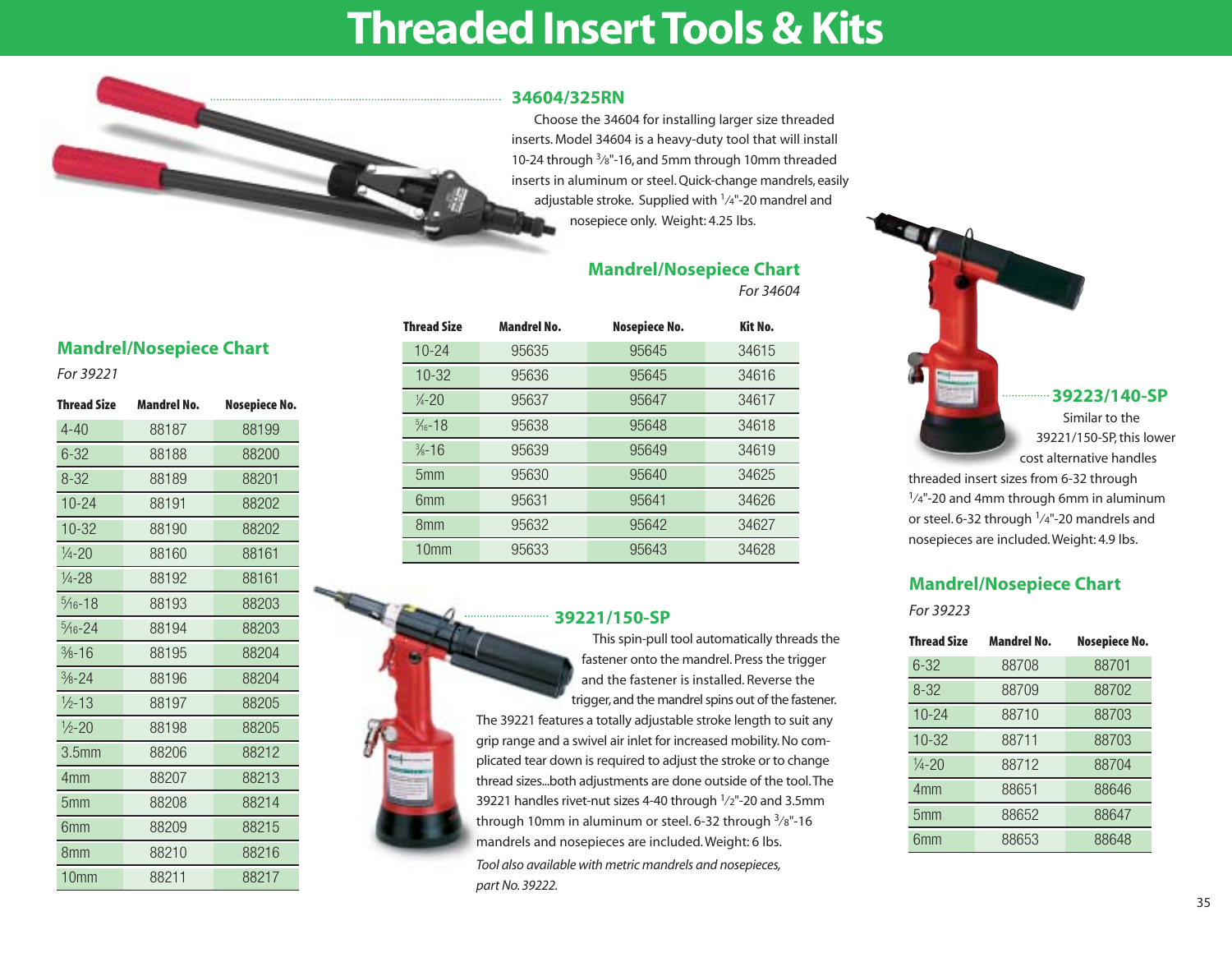## **Klik® Rivet-Nuts**



### **Available in Steel-Zinc Plated or Aluminum Class 2B Threads**

*Cross section view*

#### **Klik Rivet-Nuts (Flat Head)**

Klik Rivet-Nuts can be used in a wide range of applications and are designed to provide a very efficient and cost-effective method of placing permanent threads in thin materials. Installed from one side, Klik Rivet-Nuts are perfect for use in metal, fiberglass and rigid plastic previously too thin for tapped threads. Klik Rivet-Nuts provide a neat appearance and once in place, the internal threads are ready for a screw or bolt.

Lightweight tooling assures easy installation by the operator and reduces costs when compared with other methods. After installation, Klik Rivet-Nuts provide permanent, captive threads that do not allow loosening under vibration and will not rotate when attached to the mating material.

Klik Rivet-Nuts with large diameter heads can be used in soft materials which inherently offer little, if any, thread strength.

The flathead design provides the most bearing surface for higher torque applications.The larger flange extends above the material in which it is installed and provides a built-in spacer.

|                              | <b>Steel</b>         | <b>Aluminum</b>          | A<br><b>Body</b>   | B<br><b>Head</b>     | C<br><b>Head</b>       | D<br><b>Body</b>         |      | - Grip Range — |            | — Hole Size - |                             |
|------------------------------|----------------------|--------------------------|--------------------|----------------------|------------------------|--------------------------|------|----------------|------------|---------------|-----------------------------|
| <b>Thread</b><br><b>Size</b> | <b>Bulk</b><br>Part# | <b>Bulk</b><br>Part $#1$ | Length<br>$+.015"$ | Dia. Ref.<br>$+.015$ | <b>Height</b><br>(NOM) | Dia. Max<br>$+.000-.004$ | Min  | <b>Max</b>     | <b>Min</b> | Max           | <b>Drill</b><br><b>Size</b> |
| $6 - 32$                     | 57110                | 57210                    | .438               | .325                 | .032                   | .189                     | .010 | .075           | .189       | .193          | #12                         |
| $8 - 32$                     | 57120                | 57220                    | .438               | .357                 | .032                   | .221                     | .010 | .075           | .221       | .226          | #2                          |
| $8 - 32$                     | 57121                | 57221                    | .500               | .357                 | .032                   | .221                     | .075 | .120           | .221       | .226          | #2                          |
| $10 - 24$                    | 57130                | 57230                    | .531               | .406                 | .038                   | .250                     | .010 | .080           | .250       | .254          | $\frac{1}{4}$ "             |
| $10 - 24$                    | 57132                | 57232                    | .594               | .406                 | .038                   | .250                     | .080 | .130           | .250       | .254          | $\frac{1}{4}$ "             |
| $10-32$                      | 57140                | 57240                    | .531               | .406                 | .038                   | .250                     | .010 | .080           | .250       | .254          | $\frac{1}{4}$ "             |
| $10-32$                      | 57142                | 57242                    | .594               | .406                 | .038                   | .250                     | .080 | .130           | .250       | .254          | $\frac{1}{4}$ "             |
| $1/4 - 20$                   | 57150                | 57250                    | .625               | .475                 | .058                   | .332                     | .020 | .080           | .332       | .338          | ${\mathbb Q}$               |
| $1/4 - 20$                   | 57152                | 57252                    | .687               | .475                 | .058                   | .332                     | .080 | .140           | .332       | .338          | $\mathsf Q$                 |
|                              | 1/4-20 57154         | 57254                    | .750               | .475                 | .058                   | .332                     | .140 | .200           | .332       | .338          | $\Omega$                    |
|                              | 5/16-18 57171        | 57271                    | .750               | .665                 | .062                   | .413                     | .030 | .125           | .413       | .423          | Z                           |
|                              | 5/16-18 57174        | 57274                    | .875               | .665                 | .062                   | .413                     | .125 | .200           | .413       | .423          | $\mathsf Z$                 |
|                              | 3/8-16 57181         | 57281                    | .844               | .781                 | .088                   | .490                     | .030 | .115           | .490       | .500          | 12.5mm                      |
|                              | 3/8-16 57184         | 57284                    | .938               | .781                 | .088                   | .490                     | .115 | .200           | .490       | .500          | $12.5$ mm                   |

#### **Klik Rivet-Nut (Flat Head) Specifications**

#### **4 Easy Steps for Installation**







*The positive riveting action*  **4***of both Klik Rivet-Nuts and Klik Poly-Nuts provide consistent firm fastening. Push-out and shake-loose are virtually eliminated.*

Rivet-Nut dimensions are in green indicating millimeters (mm).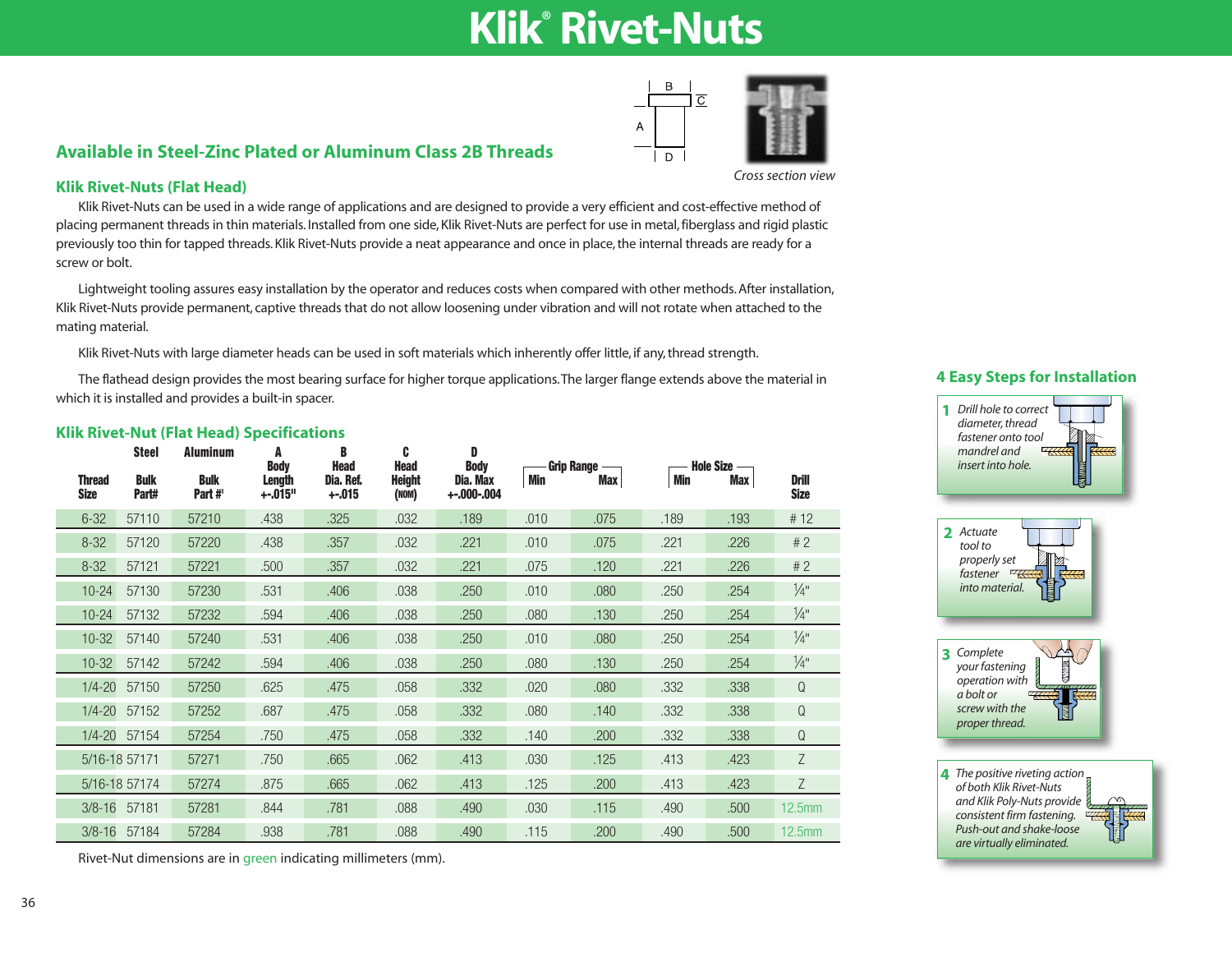## **Klik® Poly-Nuts**



### **Available in Steel-Zinc Plated or Aluminum Class 2B Threads**

#### **Klik Poly-Nuts (Expander)**

Klik Poly-Nuts can be used in a wide range of applications and are designed to provide a very efficient and cost-effective method of placing permanent threads in thin materials. Installed from one side, Klik Poly-Nuts are perfect for use in metal, fiberglass and rigid plastic previously too thin for tapped threads. Klik Poly-Nuts provide a nearly flush appearance and once in place, the internal threads are ready for a screw or bolt.

Lightweight tooling assures easy installation by the operator and reduces costs when compared with other methods. After installation, Klik Poly-Nuts provide permanent, captive threads that do not allow loosening under vibration and will not rotate when attached to the mating material.

#### **Klik Poly-Nut (Expander) Specifications**

|                              | <b>Steel</b>         | <b>Aluminum</b>      | A<br><b>Body</b>          | B<br><b>Head Dia.</b> | D<br><b>Body</b> | Grip Range $\neg$ |            | Hole Size*- |            |                             |
|------------------------------|----------------------|----------------------|---------------------------|-----------------------|------------------|-------------------|------------|-------------|------------|-----------------------------|
| <b>Thread</b><br><b>Size</b> | <b>Bulk</b><br>Part# | <b>Bulk</b><br>Part# | <b>Length</b><br>$+.015"$ | Ref.<br>$+.015$       | Dia.<br>$+.005$  | Min               | <b>Max</b> | <b>Min</b>  | <b>Max</b> | <b>Drill</b><br><b>Size</b> |
| $6 - 32$                     | 57415                | 57510                | .410                      | .287                  | .249             | .020              | .080       | .250        | .254       | $\frac{1}{4}$ "             |
| $8 - 32$                     | 57425                | 57520                | .410                      | .287                  | .249             | .020              | .080       | .250        | .254       | $\frac{1}{4}$ "             |
| $10 - 24$                    | 57435                | 57530                | .465                      | .320                  | .280             | .020              | .130       | .281        | .285       | $\frac{9}{32}$ "            |
| $10-32$                      | 57445                | 57540                | .465                      | .320                  | .280             | .020              | .130       | .281        | .285       | $\frac{9}{32}$ "            |
| $1/4 - 20$                   | 57455                | 57550                | .610                      | .415                  | .374             | .030              | .165       | .375        | .379       | $\frac{3}{8}$ "             |
| $5/16 - 18$                  | 57475                | 57575                | .720                      | .540                  | .499             | .030              | .165       | .500        | .504       | $\frac{1}{2}$ "             |
| $3/8 - 16$                   | 57485                | 57585                | .720                      | .540                  | .499             | .030              | .165       | .500        | .504       | $\frac{1}{2}$ "             |
| $4 \text{ mm}$               | 57407                |                      | .410                      | .287                  | .249             | .020              | .080       | .250        | .254       | $\frac{1}{4}$ "             |
| $5 \, \text{mm}$             | 57409                |                      | .465                      | .320                  | .280             | .020              | .130       | .281        | .285       | $\frac{9}{32}$ "            |
| 6 mm                         | 57411                |                      | .610                      | .415                  | .374             | .030              | .165       | .375        | .379       | $\frac{3}{8}$ "             |
| $8 \text{ mm}$               | 57413                |                      | .720                      | .540                  | .499             | .030              | .165       | .500        | .504       | $\frac{1}{2}$ "             |
| $10 \text{ mm}$              | 57414                |                      | .720                      | .540                  | .499             | .030              | .165       | .500        | .504       | $\frac{1}{2}$ "             |

*\* Note: Hole size is critical for proper installation*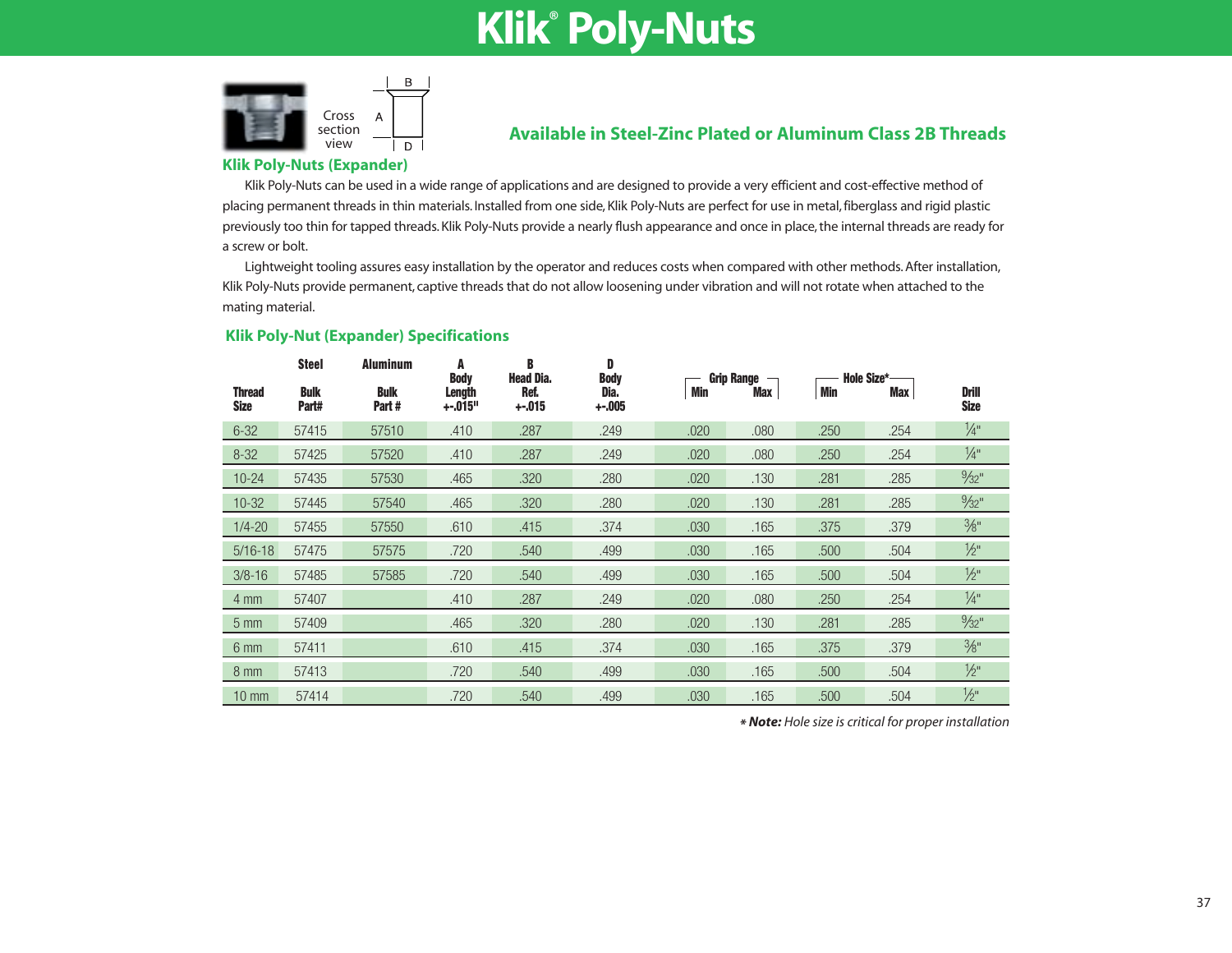## **Klik® Poly-Nuts**



## **Klik® Thread-Serts**

#### **Thread-Serts**

Klik Thread-Serts are a versatile threaded fastener that can be used in a variety of applications. Use Klik Thread-Serts in any thickness of metal or rigid material of at least  $3/32$ " (.0937). Eliminate the need for tapping, welding and brazing. Klik Thread-Serts' design consists of an upper sleeve and a base which has both internal and external threads. During installation the base is drawn upwards inside the upper sleeve forcing a 360° contact between the sleeve and application material. No special preparation is needed; a drilled or punched hole is all that is required. Because of its unique setting ability, Klik Thread-Serts can be used in almost any thickness of material. Installation is made easy with a variety of tools and kits.

| <b>Thread-Sert Specifications</b> |                                    |                                      | A*                             | B                           | D*                            | <b>Material Thickness-</b> |                                  | <b>Material Thickness</b> -        |                   |  |
|-----------------------------------|------------------------------------|--------------------------------------|--------------------------------|-----------------------------|-------------------------------|----------------------------|----------------------------------|------------------------------------|-------------------|--|
| <b>Thread</b><br><b>Size</b>      | <b>Steel</b><br><b>Bulk Part #</b> | <b>Aluminum</b><br><b>Bulk Part#</b> | <b>Body Length</b><br>$+.005"$ | <b>Head Dia.</b><br>$+.005$ | <b>Body Dia.</b><br>$+ -0.02$ | <b>Hole Size</b>           | .0937-.1562<br><b>Drill Size</b> | .1562-Infinity<br><b>Hole Size</b> | <b>Drill Size</b> |  |
| $6 - 32$                          | 57810                              | 57910                                | .375                           | .250                        | .215                          | 0.221                      | #2                               | 0.234                              | A                 |  |
| $8 - 32$                          | 57820                              | 57920                                | .375                           | .282                        | .246                          | 0.250                      | $\frac{1}{4}$ "                  | 0.261                              | G                 |  |
| $10 - 24$                         | 57830                              | 57930                                | .375                           | .314                        | .277                          | 0.281                      | $\frac{9}{32}$ "                 | 0.290                              |                   |  |
| $10-32$                           | 57840                              | 57940                                | .375                           | .314                        | .277                          | 0.281                      | $\frac{9}{32}$ "                 | 0.290                              |                   |  |
| $\frac{1}{4} - 20$                | 57850                              | 57950                                | .510                           | .408                        | .372                          | 0.391                      | 25/64"                           | 0.391                              | $25/64$ "         |  |
| $\frac{5}{16} - 18$               | 57871                              | 57971                                | .615                           | .537                        | .496                          | 0.500                      | $\frac{1}{2}$ "                  | 0.516                              | $33/64$ "         |  |
| $\frac{3}{8} - 16$                | 57881                              | 57981                                | .740                           | .600                        | .559                          | 0.562                      | $\frac{9}{16}$ "                 | 0.578                              | $37/64$ "         |  |

*\* A and D dimensions are prior to setting*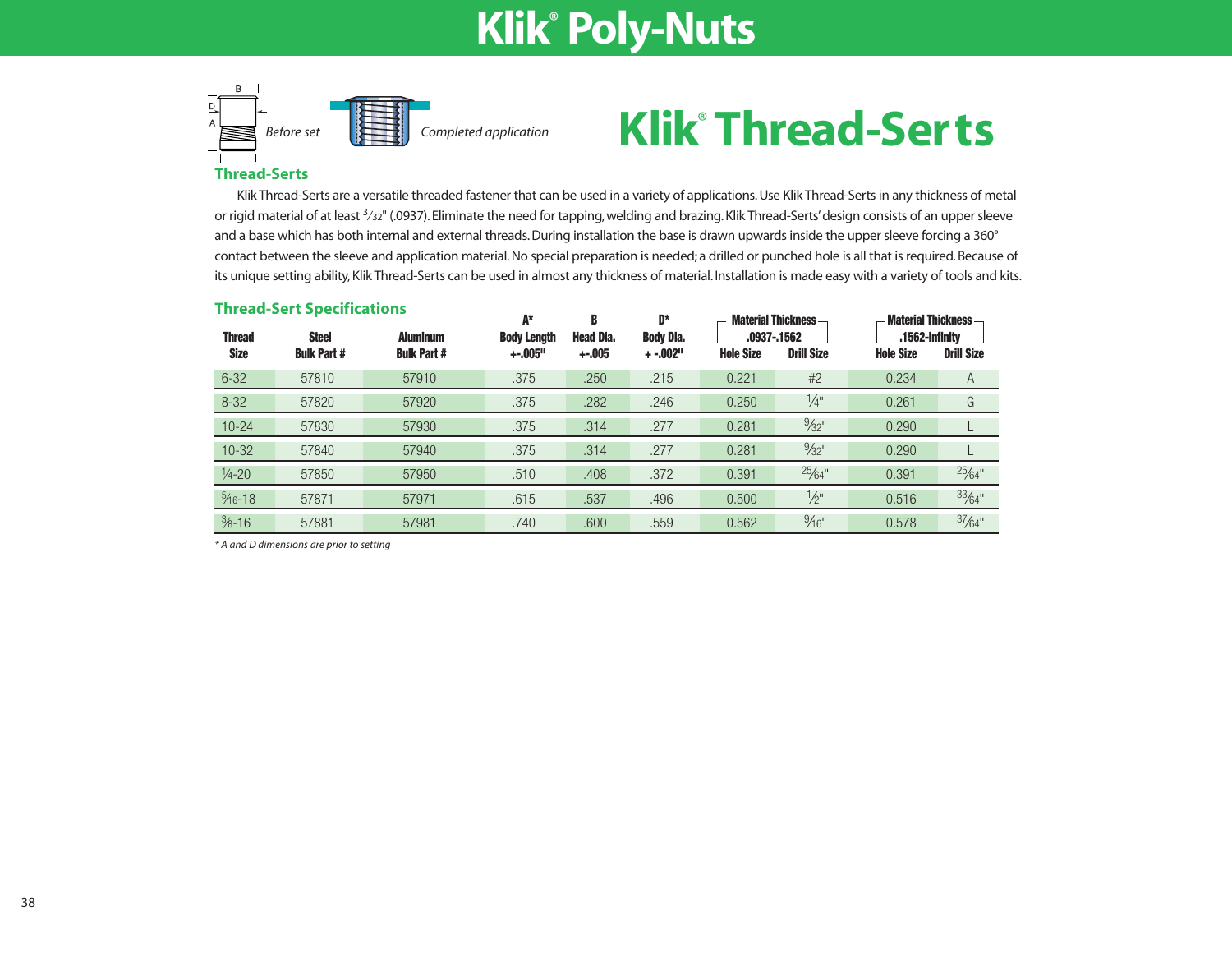## **Klik® Rivet-Nuts/Ribbed**

### **Steel Yellow Zinc Dichromate, Class 2B Threads**

#### **Klik Rivet-Nuts/Ribbed**

Klik Rivet-Nuts/Ribbed can be used in a wide range of applications and are designed to provide a very efficient and cost-effective method of placing permanent threads in thin materials. Installed from one side, Klik Rivet-Nuts/Ribbed are perfect for use in metal, fiberglass and rigid plastic previously too thin for tapped threads. Klik Rivet-Nuts/Ribbed provide a neat appearance and once in place, the internal threads are ready for a screw or bolt. Additional features of the ribbed rivet-nut include: Increased torque strength over conventional style, 360° *knurled* expansion after setting, vibration resistance and large flanged head which increases push out strength. Available in steel only with yellow zinc dichromate finish and in a wide range of sizes: 6-32 thru 1/4-20, 5/16-18 and 3/8-16, M4 thru M10. Standard and extended grip ranges are available in each size.

Lightweight tooling assures easy installation by the operator and reduces costs when compared with other methods. After installation, Klik Rivet-Nuts/Ribbed provide permanent, captive threads that do not allow loosening under vibration and will not rotate when attached to the mating material. Klik Rivet-Nuts/Ribbed with large diameter heads can be used in soft materials which inherently offer little, if any thread strength.The flathead design provides the most bearing surface for higher torque applications.The larger flange extends above the material in which it is installed and provides a built-in spacer.



**Klik Rivet-Nut/Ribbed Specifications** 





| <b>Thread</b><br><b>Size</b> | <b>AFS</b><br><b>Bulk</b><br>Part# | A<br><b>Body Length</b><br>$+.015$ <sup>ii</sup><br>(mm) | В<br><b>Head Dia, Ref.</b><br>$+.015$<br>(mm) | C<br><b>Head Height</b><br>(NOM)<br>(mm) | D<br><b>Body Dia. Max</b><br>$+.000-.004$<br>(mm) | Min (mm)      | <b>Grip Range -</b><br>$Max$ (mm) | <b>Hole Size</b><br><b>Required</b> |
|------------------------------|------------------------------------|----------------------------------------------------------|-----------------------------------------------|------------------------------------------|---------------------------------------------------|---------------|-----------------------------------|-------------------------------------|
| $6 - 32$                     | 57310                              | .433 10.9                                                | .392 09.9                                     | .028 0.71                                | .264 06.7                                         | .020 0.50     | .080 2.03                         | 17/64                               |
| $6 - 32$                     | 57312                              | .484 12.3                                                | .392 09.9                                     | .028 0.71                                | .264 06.7                                         | .080 2.03     | .130 3.30                         | 17/64                               |
| $8 - 32$                     | 57320                              | .433 10.9                                                | .392 09.9                                     | .028 0.71                                | .264 06.7                                         | .020 0.50     | .080 2.03                         | 17/64                               |
| $8 - 32$                     | 57321                              | .484 12.3                                                | .392 09.9                                     | .028 0.71                                | .264 06.7                                         | .080 2.03     | .130 3.30                         | 17/64                               |
| $10 - 24$                    | 57330                              | .488 12.3                                                | .417 10.6                                     | $.028$ 0.71                              | .295 07.5                                         | $.020$ $0.50$ | .130 3.30                         | 19/64                               |
| $10 - 24$                    | 57332                              | .594 15.0                                                | .417 10.6                                     | .028 0.71                                | .295 07.5                                         | .130 3.30     | .225 5.71                         | 19/64                               |
| $10-32$                      | 57340                              | .488 12.3                                                | .417 10.6                                     | .028 0.71                                | .295 07.5                                         | .020 0.50     | .130 3.30                         | 19/64                               |
| $10 - 32$                    | 57342                              | .594 15.0                                                | .417 10.6                                     | .028 0.71                                | .295 07.5                                         | .130 3.30     | .225 5.71                         | 19/64                               |
| $1/4 - 20$                   | 57350                              | .590 14.9                                                | .500 12.7                                     | .028 0.71                                | .390 09.9                                         | .027 0.68     | .165 4.19                         | 25/64                               |
| $1/4 - 20$                   | 57354                              | .692 17.5                                                | .500 12.7                                     | .028 0.71                                | .390 09.9                                         | .165 4.19     | .260 6.60                         | 25/64                               |
| $5/16 - 18$                  | 57371                              | .690 17.5                                                | .685 17.4                                     | .032 0.81                                | .530 13.5                                         | .027 0.68     | .150 3.81                         | 17/32                               |
| $5/16 - 18$                  | 57374                              | .805 20.4                                                | .685 17.4                                     | .032 0.81                                | .530 13.5                                         | .150 3.81     | .312 7.92                         | 17/32                               |
| $3/8 - 16$                   | 57381                              | .690 17.5                                                | .685 17.4                                     | .032 0.81                                | .530 13.5                                         | .027 0.68     | .150 3.81                         | 17/32                               |
| $3/8 - 16$                   | 57382                              | .805 20.4                                                | .685 17.4                                     | $.032$ $0.81$                            | .530 13.5                                         | .150 3.81     | .312 7.92                         | 17/32                               |
| M4                           | 57360                              | .433 10.9                                                | .392 09.9                                     | .028 0.71                                | .264 06.7                                         | .020 0.50     | .080 2.03                         | 17/64                               |
| M4                           | 57365                              | .484 12.3                                                | .392 09.9                                     | .028 0.71                                | .264 06.7                                         | .080 2.03     | .130 3.30                         | 17/64                               |
| M <sub>5</sub>               | 57385                              | .484 12.3                                                | .417 10.5                                     | $.028$ 0.71                              | .295 07.5                                         | .020 0.50     | .130 3.30                         | 19/64                               |
| M <sub>5</sub>               | 57384                              | .594 15.0                                                | .417 10.5                                     | .028 0.71                                | .295 07.5                                         | .130 3.30     | .225 5.71                         | 19/64                               |
| M <sub>6</sub>               | 57386                              | .590 14.9                                                | .500 12.7                                     | .028 0.71                                | .390 09.9                                         | .027 0.68     | $.165$ 4.19                       | 25/64                               |
| M <sub>6</sub>               | 57387                              | .692 17.5                                                | .500 12.7                                     | .028 0.71                                | .390 09.9                                         | .165 4.19     | .260 6.60                         | 25/64                               |
| M <sub>8</sub>               | 57388                              | .690 17.5                                                | .685 17.4                                     | .032 0.81                                | .530 13.5                                         | .027 0.68     | .150 3.81                         | 17/32                               |
| M8                           | 57389                              | .805 20.4                                                | .685 17.4                                     | .032 0.81                                | .530 13.5                                         | .150 3.81     | .312 7.92                         | 17/32                               |
| M10                          | 57390                              | .690 17.5                                                | .685 17.4                                     | $.032$ $0.81$                            | .530 13.5                                         | .027 0.68     | .150 3.81                         | 17/32                               |
|                              |                                    |                                                          |                                               |                                          |                                                   |               |                                   |                                     |

M10 57391 .805 20.4 .685 17.4 .032 0.81 .530 13.5 .150 3.81 .312 7.92 17/32

Rivet-Nut dimensions are in green indicating millimeters (mm).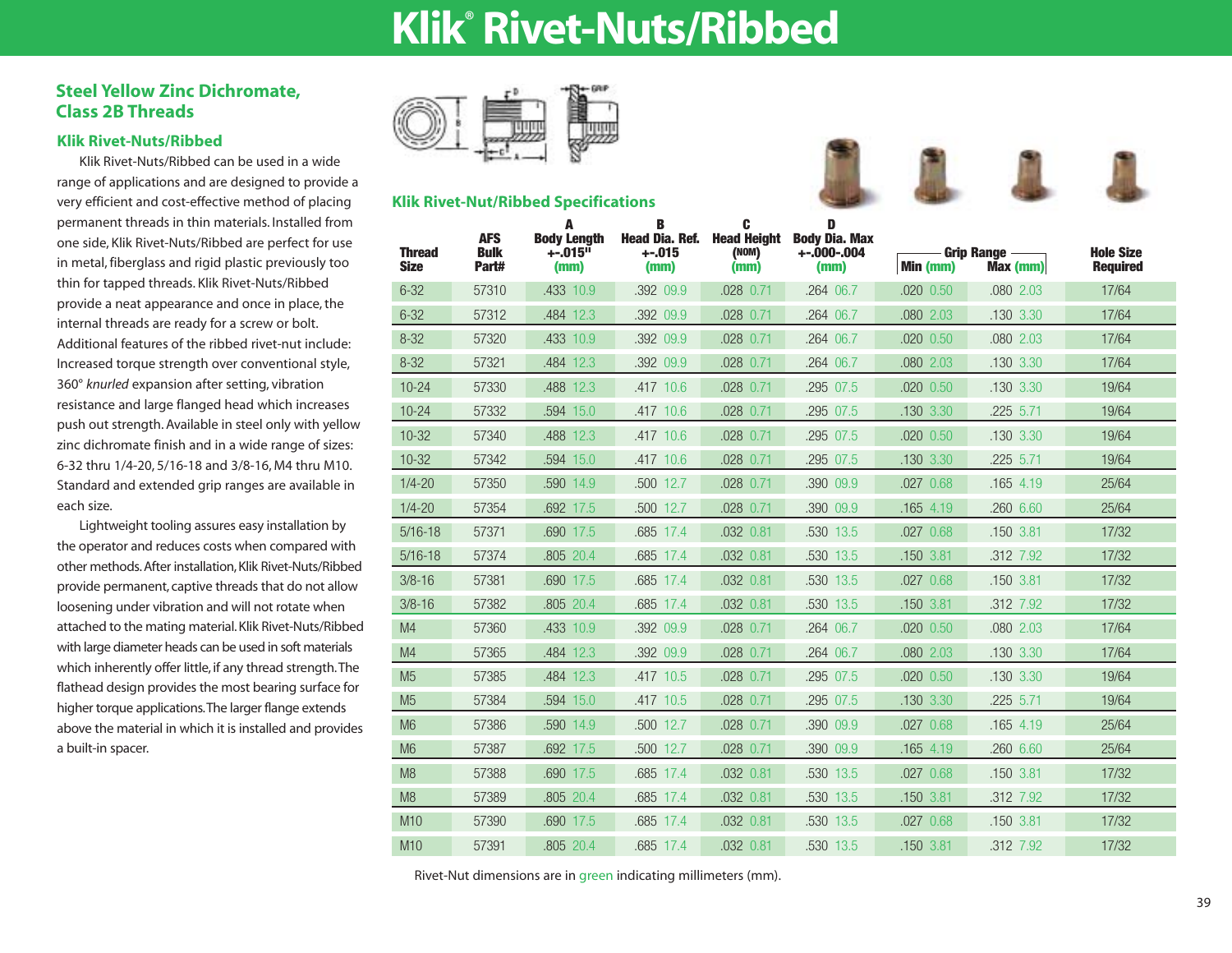## **Conversion Tables**

| <b>Inch-Metric Conversion Table</b> |           |         |                                |           |         |  |  |
|-------------------------------------|-----------|---------|--------------------------------|-----------|---------|--|--|
| <b>Inches</b><br>Frac.<br>Dec.      |           | mm      | <b>Inches</b><br>Frac.<br>Dec. |           | mm      |  |  |
| 1/64                                | 0.015 625 | 0.3969  | 33/64                          | 0.515 625 | 13.0969 |  |  |
| 1/32                                | 0.031 250 | 0.7938  | 17/32                          | 0.531 250 | 13.4938 |  |  |
| 3⁄64                                | 0.046 875 | 1.1906  | 35/64                          | 0.546 875 | 13.8906 |  |  |
| 1/16                                | 0.062 500 | 1.5875  | 9/16                           | 0.562 500 | 14.2875 |  |  |
| 5⁄64                                | 0.078 125 | 1.9844  | 37/64                          | 0.578 125 | 14.6844 |  |  |
| 3/32                                | 0.093 750 | 2.3812  | 19/32                          | 0.593 750 | 15.0812 |  |  |
| 7/64                                | 0.109 375 | 2.7781  | 39/64                          | 0.609 375 | 15.4781 |  |  |
| 1/8                                 | 0.125 000 | 3.1750  | 5⁄8                            | 0.625 000 | 15.8750 |  |  |
| 9⁄64                                | 0.140 625 | 3.5719  | 41/64                          | 0.640 625 | 16.2719 |  |  |
| 5/32                                | 0.156 250 | 3.9688  | 21/32                          | 0.656 250 | 16.6688 |  |  |
| 11/64                               | 0.171 875 | 4.3656  | 43/64                          | 0.671 875 | 17.0656 |  |  |
| 3/16                                | 0.187 500 | 4.7625  | 11/16                          | 0.687 500 | 17.4625 |  |  |
| 13/64                               | 0.203 125 | 5.1594  | 45/64                          | 0.703 125 | 17.8594 |  |  |
| 7/32                                | 0.218 750 | 5.5562  | 23/32                          | 0.718 750 | 18.2562 |  |  |
| 15/64                               | 0.234 375 | 5.9531  | 47/64                          | 0.734 375 | 18.6531 |  |  |
| 1/4                                 | 0.250 000 | 6.3500  | 3⁄4                            | 0.750 000 | 19,0500 |  |  |
| 17/64                               | 0.265 625 | 6.7469  | 49/64                          | 0.765 625 | 19.4469 |  |  |
| 9/32                                | 0.281 250 | 7.1438  | 25/32                          | 0.781 250 | 19.8437 |  |  |
| 19/64                               | 0.296 875 | 7.5406  | 51/64                          | 0.796 875 | 20.2406 |  |  |
| 5/16                                | 0.312 500 | 7.9375  | 13/16                          | 0.812 500 | 20.6375 |  |  |
| 21/64                               | 0.328 125 | 8.3344  | 53/64                          | 0.828 125 | 21.0344 |  |  |
| 11/32                               | 0.343 750 | 8.7312  | 27/32                          | 0.843 750 | 21.4312 |  |  |
| 23/64                               | 0.359 375 | 9.1281  | 55/64                          | 0.859 375 | 21.8281 |  |  |
| 3/8                                 | 0.375 000 | 9.5250  | 7/8                            | 0.875 000 | 22.2250 |  |  |
| 25/64                               | 0.390 625 | 9.9219  | 57/64                          | 0.890 625 | 22.6219 |  |  |
| 13/32                               | 0.406 250 | 10.3188 | 29/32                          | 0.906 250 | 23.0188 |  |  |
| 27/64                               | 0.421 875 | 10.7156 | 59/64                          | 0.921 875 | 23.4156 |  |  |
| 7/16                                | 0.437 500 | 11.1125 | 15/16                          | 0.937 500 | 23.8125 |  |  |
| 29/64                               | 0.453 125 | 11.5094 | 61/64                          | 0.953 125 | 24.2094 |  |  |
| 15/32                               | 0.468 750 | 11.9062 | 31/32                          | 0.968 750 | 24.6062 |  |  |
| 31/64                               | 0.484 375 | 12.3031 | 63/64                          | 0.984 375 | 25.0031 |  |  |
| 1/2                                 | 0.500 000 | 12.7000 | $\mathbf{1}$                   | 1,000 000 | 25,4000 |  |  |

#### **Decimal Equivalents of Standard Sheet Gauges**

| Thickness in Thousandths<br><b>Aluminum</b><br><b>Steel</b><br>No. of |       |                 |  |  |  |  |  |
|-----------------------------------------------------------------------|-------|-----------------|--|--|--|--|--|
| Gauge                                                                 | (B&S) | (U.S. Std.) $ $ |  |  |  |  |  |
| 10                                                                    | .1019 | .1345           |  |  |  |  |  |
| 11                                                                    | .0907 | .1196           |  |  |  |  |  |
| 12                                                                    | .0808 | .1046           |  |  |  |  |  |
| 13                                                                    | .0720 | .0897           |  |  |  |  |  |
| 14                                                                    | .0641 | .0747           |  |  |  |  |  |
| 15                                                                    | .0571 | .0673           |  |  |  |  |  |
| 16                                                                    | .0508 | .0598           |  |  |  |  |  |
| 17                                                                    | .0453 | .0538           |  |  |  |  |  |
| 18                                                                    | .0403 | .0478           |  |  |  |  |  |
| 19                                                                    | .0359 | .0418           |  |  |  |  |  |
| 20                                                                    | .0320 | .0359           |  |  |  |  |  |
| 21                                                                    | .0285 | .0329           |  |  |  |  |  |
| 22                                                                    | .0253 | .0299           |  |  |  |  |  |
| 23                                                                    | .0226 | .0269           |  |  |  |  |  |
| 24                                                                    | .0201 | .0239           |  |  |  |  |  |
| 25                                                                    | .0179 | .0209           |  |  |  |  |  |
| 26                                                                    | .0159 | .0179           |  |  |  |  |  |
| 27                                                                    | .0142 | .0164           |  |  |  |  |  |
| 28                                                                    | .0126 | .0149           |  |  |  |  |  |
| 29                                                                    | .0113 | .0135           |  |  |  |  |  |
| 30                                                                    | .0100 | .0120           |  |  |  |  |  |

Monobolt, Interlock and Hemlok are registered trademarks of Avdel Cherry Textron and Textron Inc. Ultra-Grip is a trademark of Emhart Fastening Teknologies. Magna Lok and Magna Bulb are registered trademarks of Huck International. Tigerbolt is a registered trademark of Celus.

#### **www.alcoafasteningsystems.com**